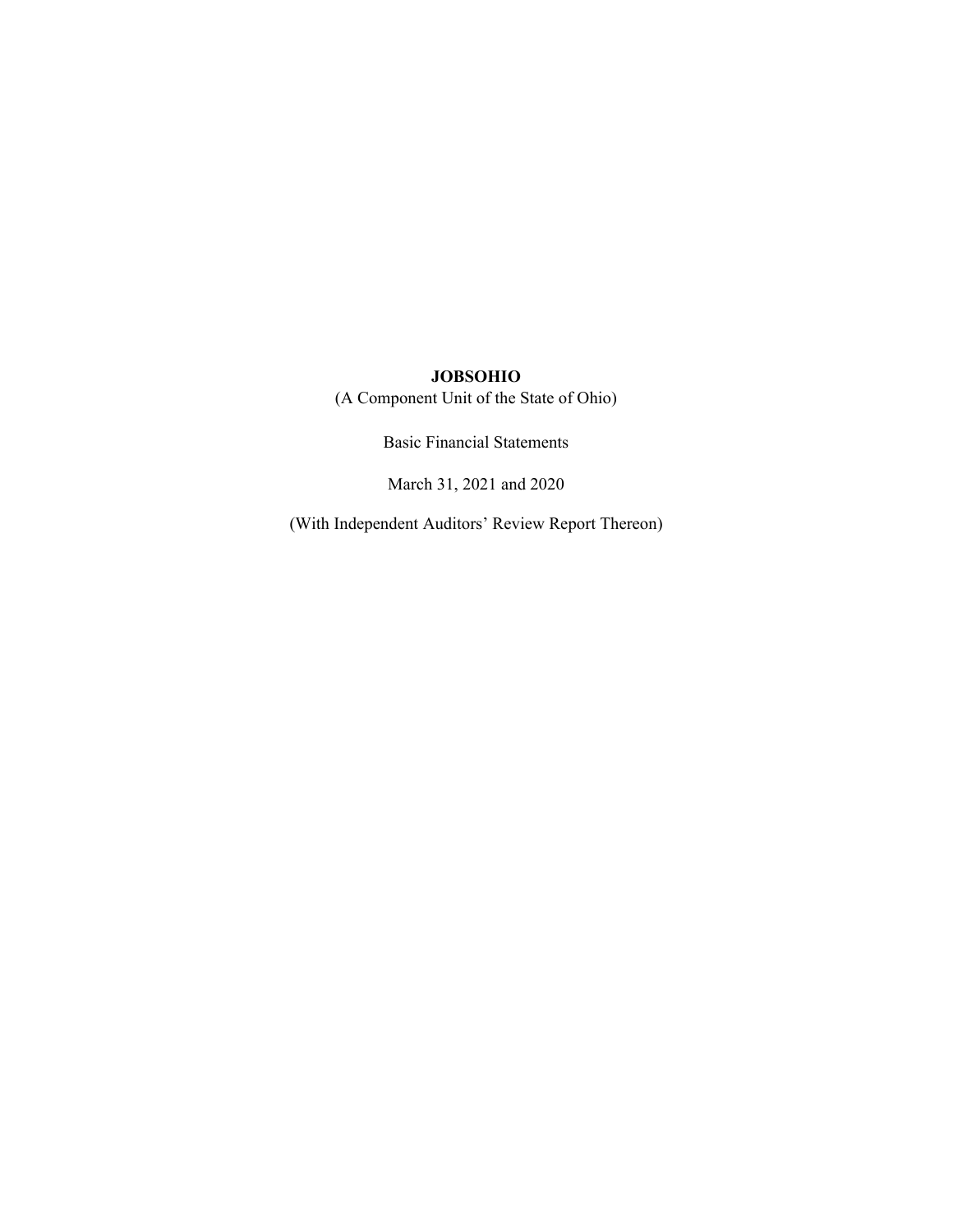## Table of Contents

|                                                                           | Page(s)   |
|---------------------------------------------------------------------------|-----------|
| Independent Auditors' Review Report                                       | $1 - 2$   |
| Management's Discussion and Analysis (Unaudited)                          | $3 - 8$   |
| <b>Basic Financial Statements:</b>                                        |           |
| Statements of Net Position (Unaudited)                                    | 9         |
| Statements of Revenues, Expenses, and Changes in Net Position (Unaudited) | $10 - 11$ |
| Statements of Cash Flows (Unaudited)                                      | 12        |
| Notes to Basic Financial Statements (Unaudited)                           | $13 - 46$ |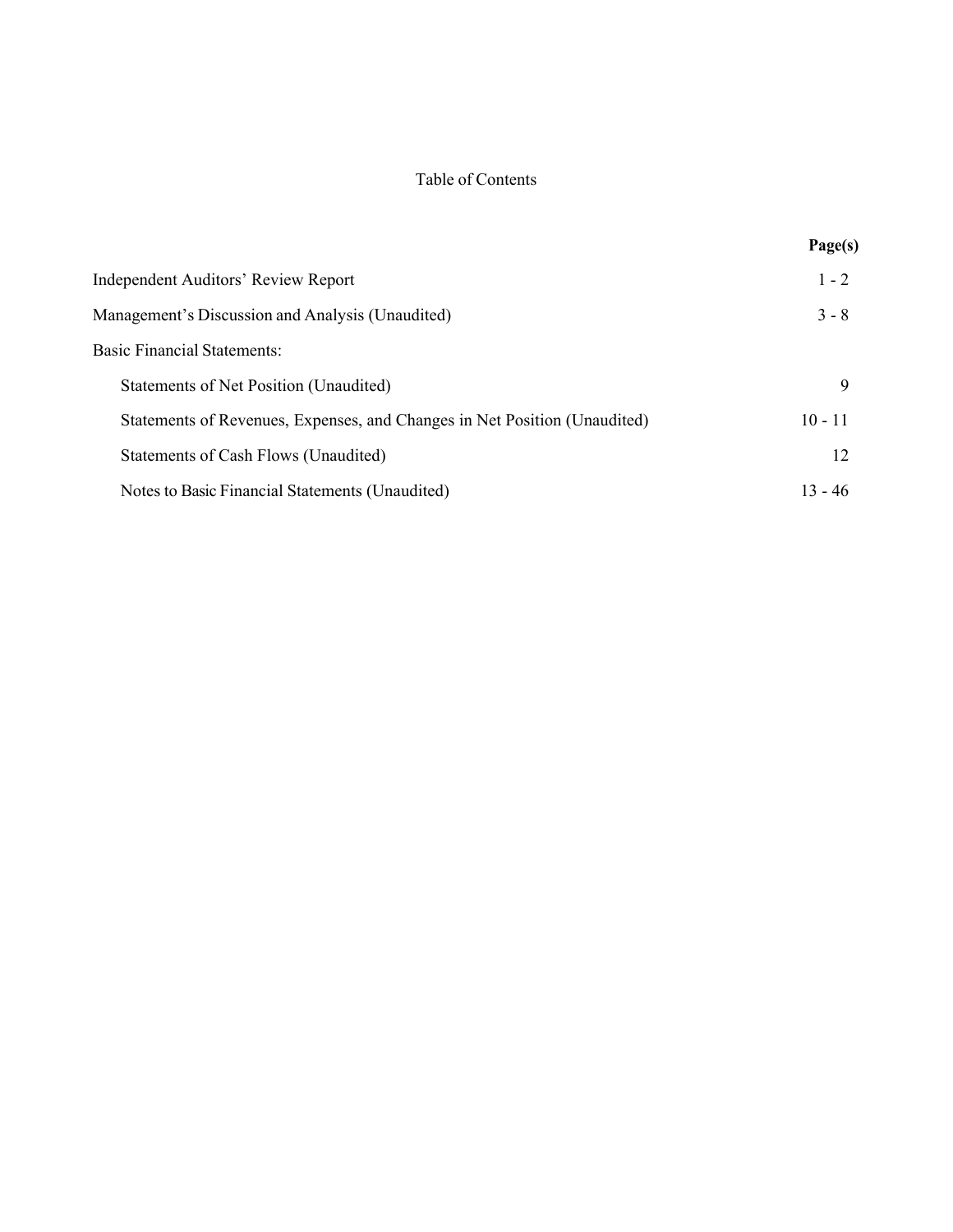# **Deloitte.**

Deloitte & Touche LLP 180 East Broad Street **Suite 1400** Columbus, OH 43215-3611 **USA** 

Tel:+1 614 221 1000 Fax:+1 877.639.4163 www.deloitte.com

# **INDEPENDENT AUDITORS' REVIEW REPORT**

The Board of Directors of JobsOhio:

We have reviewed the accompanying statements of net position of JobsOhio, a component unit of the State of Ohio, and its sole component unit JobsOhio Beverage System (collectively the "Entity") as of March 31, 2021 and June 30, 2020, and the related statements of revenues, expenses, and changes in net position for the three‐month and nine‐month periods ended March 31, 2021 and 2020, and of cash flows for the nine‐month periods ended March 31, 2021 and 2020, and the related notes (the "interim financial information").

## **Management's Responsibility for the Interim Financial Information**

The Entity's management is responsible for the preparation and fair presentation of the interim financial information in accordance with accounting principles generally accepted in the United States of America; this responsibility includes the design, implementation, and maintenance of internal control sufficient to provide a reasonable basis for the preparation and fair presentation of interim financial information in accordance with accounting principles generally accepted in the United States of America.

## **Auditors' Responsibility**

Our responsibility is to conduct our review in accordance with auditing standards generally accepted in the United States of America applicable to reviews of interim financial information. A review of interim financial information consists principally of applying analytical procedures and making inquiries of persons responsible for financial and accounting matters. It is substantially less in scope than an audit conducted in accordance with auditing standards generally accepted in the United States of America, the objective of which is the expression of an opinion regarding the financial information. Accordingly, we do not express such an opinion.

## **Required Supplementary Information**

Accounting principles generally accepted in the United States of America require that the Management's Discussion and Analysis on pages 3‐8 be presented to supplement the interim financial information. Such information, although not a part of the interim financial information, is required by the Governmental Accounting Standards Board who considers it to be an essential part of financial reporting for placing the interim financial information in an appropriate operational, economic, or historical context. We have applied certain limited procedures to the required supplementary information in accordance with auditing standards generally accepted in the United States of America, which consisted of inquiries of management about the methods of preparing the information and comparing the information for consistency with management's responses to our inquiries, the interim financial information, and other knowledge we obtained during our review of the interim financial information. We do not express an opinion or provide any assurance on the information because the limited procedures do not provide us with sufficient evidence to express an opinion or provide any assurance.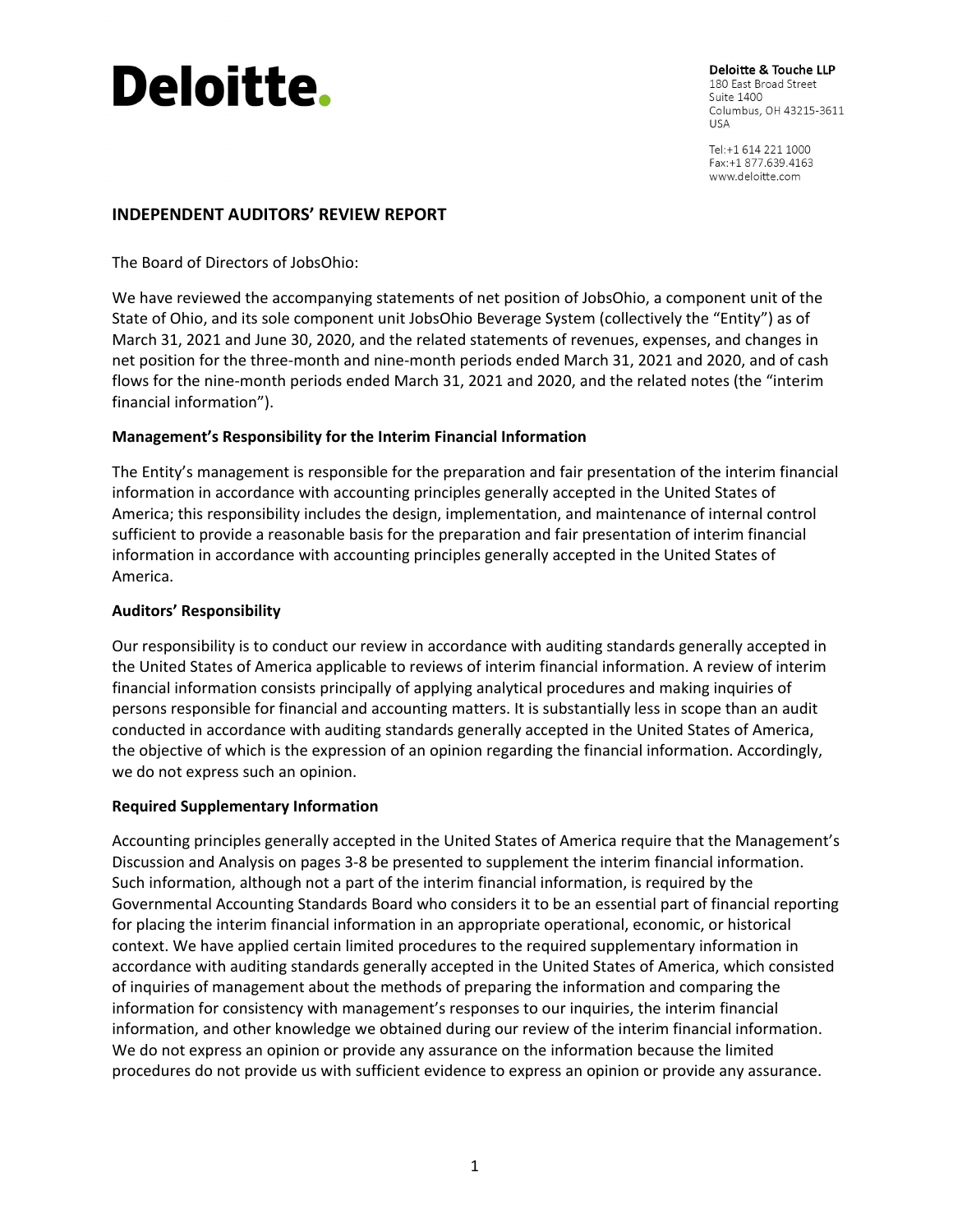## **Conclusion**

Based on our reviews, we are not aware of any material modifications that should be made to the interim financial information referred to above for it to be in accordance with accounting principles generally accepted in the United States of America.

#### **Report on Statement of Net Position as of June 30, 2020**

We have previously audited, in accordance with auditing standards generally accepted in the United States of America, the statement of net position of the Entity as of June 30, 2020, and the related statements of revenues, expenses, and changes in net position and cash flows for the year then ended (not presented herein); and we expressed an unmodified audit opinion on those audited financial statements in our report dated September 28, 2020. In our opinion, the accompanying statement of net position of the Entity as of June 30, 2020, is consistent, in all material respects, with the audited financial statements from which it has been derived.

Deloitte & Touche LLP

May 28, 2021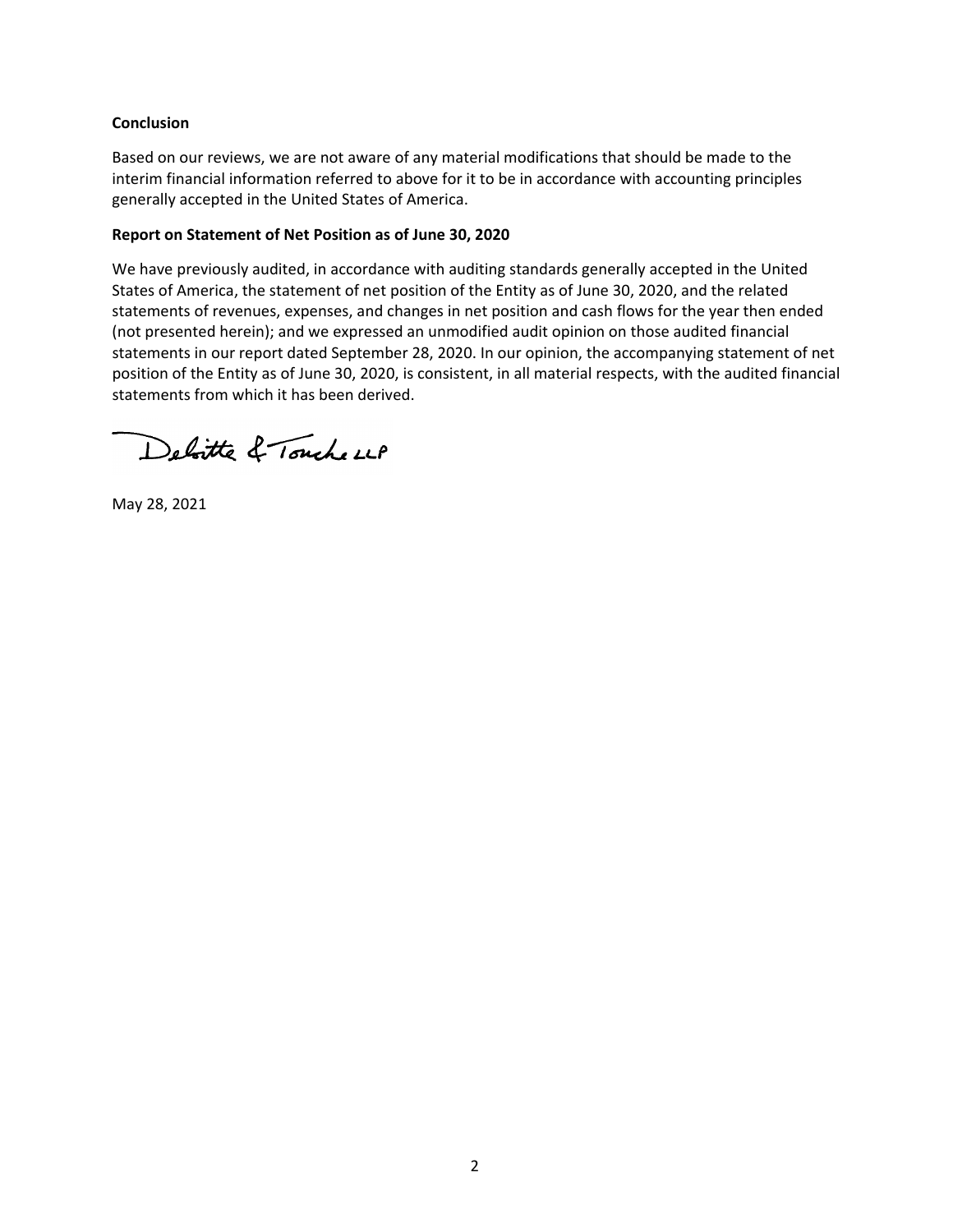## (A Component Unit of the State of Ohio)

## Management's Discussion and Analysis (Unaudited)

## March 31, 2021 and 2020

## (In thousands)

The management of JobsOhio offers this narrative overview and analysis of the financial activities of JobsOhio for the nine months ended March 31, 2021 and 2020. The information presented in this overview and analysis should be considered in conjunction with JobsOhio's basic financial statements, which follow this material. Financial statements prepared by JobsOhio include its sole component unit, JobsOhio Beverage System (JOBS), however the following information is solely based on JobsOhio's financial activities and is presented in a non-blended format. Management's discussion and analysis of JOBS is included in that corporation's separately issued basic financial statements.

## **Financial Highlights**

- Total assets increased 10% in the nine months ended March 31, 2021 from \$907,157 in the fiscal year ended June 30, 2020 to \$998,786 in the nine months ended March 31, 2021. Total assets increased 8% in the nine months ended March 31, 2020 from \$875,969 in the fiscal year ended June 30, 2019 to \$948,336 in the nine months ended March 31, 2020.
- Total liabilities increased 82% in the nine months ended March 31, 2021 from \$116,511 in the fiscal year ended June 30, 2020 to \$212,317 in the nine months ended March 31, 2021. Total liabilities increased 93% in the nine months ended March 31, 2020 from \$92,795 in the fiscal year ended June 30, 2019 to \$178,960 in the nine months ended March 31, 2020.
- Operating and non-operating revenues decreased 16% in the nine months ended March 31, 2021 when compared to the same time period one-year prior from \$240,302 in the nine months ended March 31, 2020 to \$202,217 in the nine months ended March 31, 2021. Operating and non-operating revenues increased 45% in the nine months ended March 31, 2020 when compared to the same time period one year prior from \$166,207 in the nine months ended March 31, 2019 to \$240,302 in the nine months ended March 31, 2020.
- Total operating expenses decreased 19% in the nine months ended March 31, 2021 when compared to the same time period one-year prior from \$254,100 in the nine months ended March 31, 2020 to \$206,394 in the nine months ended March 31, 2021. Total operating expenses increased 44% in the nine months ended March 31, 2020 when compared to the same time period one year prior from \$177,010 in the nine months ended March 31, 2019 to \$254,100 in the nine months ended March 31, 2020.

## **Overview**

JobsOhio is a 501(c)(4) non-profit organization formed under chapters 1702 and 187 of the Ohio Revised Code to promote economic development, job creation, job retention, job training, and the recruitment of business to the state of Ohio (State). JobsOhio is the sole member of the JobsOhio Beverage System (JOBS), which operates the franchise for the sale of spirituous liquor throughout the State. The purchase was financed in fiscal year 2013 by JOBS' issuance of \$1,510,685 of special obligation bonds.

The Franchise and Transfer Agreement ("Transfer Agreement") calls for JOBS to pay the State an annual "Supplemental Payment" as additional consideration for the liquor enterprise, when profits of the franchise exceed a predetermined level. The Supplemental Payment to the State is based upon a formula specified in the Transfer Agreement and is paid based on results of the fiscal year. In accordance with this provision, JOBS recorded Supplemental Payment expense of \$83,634 and \$49,846, respectively, for the nine months ended March 31, 2021 and 2020. The final payment amount due to the State is calculated at the conclusion of the fiscal year.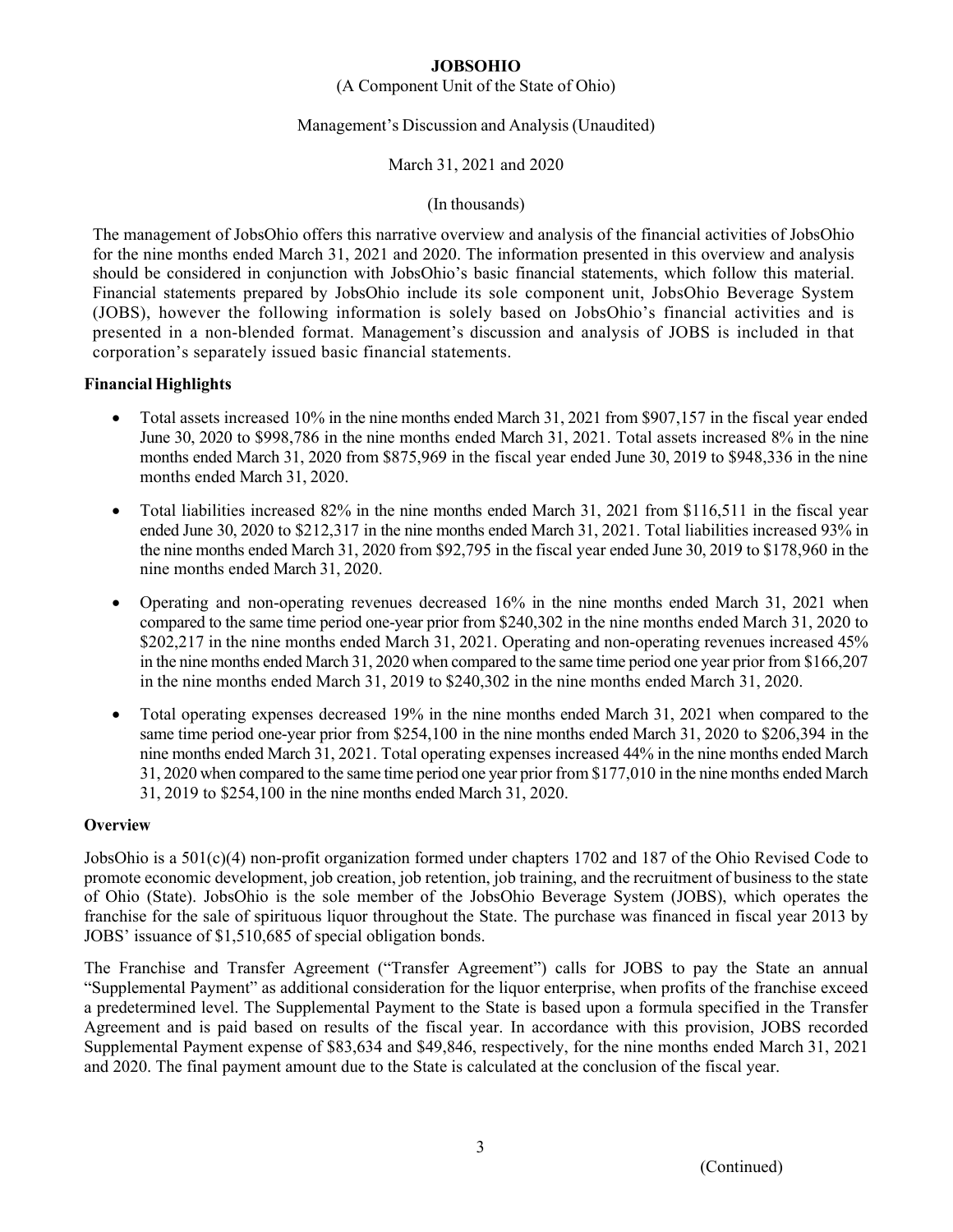## (A Component Unit of the State of Ohio)

## Management's Discussion and Analysis (Unaudited)

## March 31, 2021 and 2020

### (In thousands)

During the nine months ended March 31, 2021 and 2020, JobsOhio received grants and contributions from JOBS totaling \$190,000 and \$210,000, respectively. These grants comprise funding from operating income of the liquor franchise by JOBS and proceeds of the bond issue.

### **Discussion of Basic Financial Statements**

The activities of JobsOhio are accounted for on a fiscal year basis, comprising 12 calendar months ending June 30 of each year. These activities are accounted for as an enterprise fund, reporting all financial activity, assets, and liabilities using the accrual basis of accounting in the same manner as with private sector businesses. Financial statements prepared by JobsOhio include its sole component unit, JOBS and include the blended statements of net position; statements of revenues, expenses, and changes in net position; statements of cash flows and the related notes. This information is also presented in a non-blended format in the notes to financial statements.

The statements of net position provide information about assets and liabilities and reflects the financial position at fiscal year-end. The statements of revenues, expenses, and changes in net position reports the revenue activity and the expenses related to such activity for the quarter and current fiscal year to date. The statements of cash flows outline the cash inflows and outflows for the current fiscal year to date. These statements provide current and long-term information about JobsOhio's financial position.

The financial statements also include notes that provide additional information essential to a full understanding of the information provided in the statements.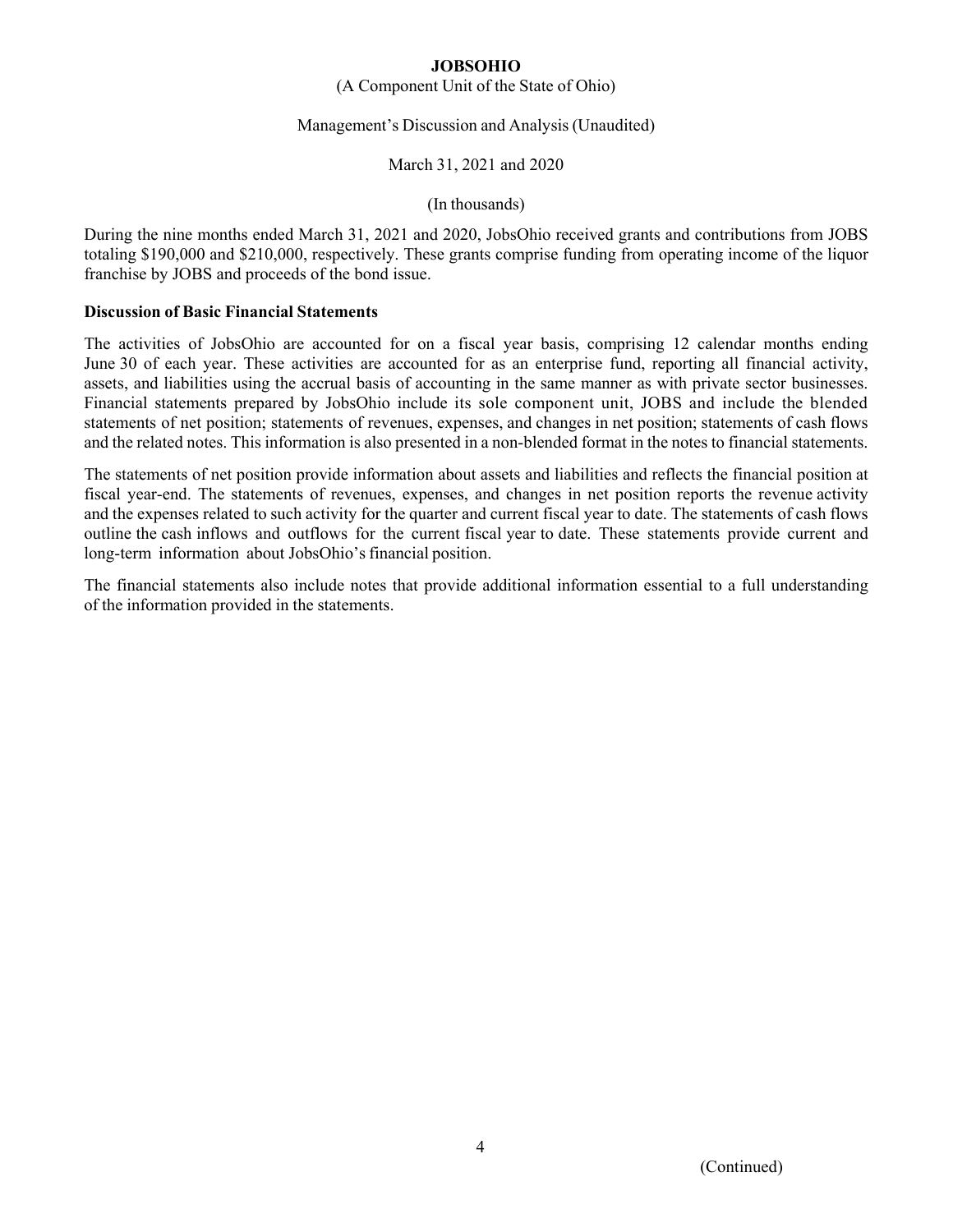# (A Component Unit of the State of Ohio)

Management's Discussion and Analysis (Unaudited)

March 31, 2021 and 2020

# (In thousands)

# **Financial Analysis**

*Net Position* 

|                                                          | <b>March 31, 2021</b> | <b>June 30, 2020</b> |             |         |
|----------------------------------------------------------|-----------------------|----------------------|-------------|---------|
| Assets:                                                  |                       |                      |             |         |
| Current assets:                                          |                       |                      |             |         |
| Cash and cash equivalents - unrestricted                 | \$                    | 132,810              | \$          | 39,491  |
| Investments                                              |                       | 705,506              |             | 724,121 |
| Other investments                                        |                       | 9,904                |             |         |
| Loans                                                    |                       | 9,777                |             | 8,179   |
| Receivables, net of allowance for uncollectable accounts |                       | 4,475                |             | 2,778   |
| Prepaid expenses                                         |                       | 2,205                |             | 1,343   |
| Due from JOBS                                            |                       | 3,759                |             | 306     |
| Total current assets                                     |                       | 868,436              |             | 776,218 |
| Long-term assets:                                        |                       |                      |             |         |
| Loans, net of loss allowance                             |                       | 128,540              |             | 129,059 |
| Capital assets, net of accumulated depreciation          |                       | 1,800                |             | 1,880   |
| Intangible asset - trademark, net of amortization        |                       | 10                   |             |         |
| Total long-term assets                                   |                       | 130,350              |             | 130,939 |
| <b>Total assets</b>                                      |                       | 998,786              |             | 907,157 |
| <b>Liabilities:</b>                                      |                       |                      |             |         |
| Current liabilities:                                     |                       |                      |             |         |
| Accounts payable                                         |                       | 2,715                |             | 4,137   |
| Accrued liabilities                                      |                       | 208,552              |             | 111,575 |
| Community bank loan guarantee - current portion          |                       | 487                  |             | 350     |
| Capital lease payable - current portion                  |                       | 23                   |             | 23      |
| Total current liabilities                                |                       | 211,777              |             | 116,085 |
| Long-term liabilities:                                   |                       |                      |             |         |
| Community bank loan guarantee                            |                       | 487                  |             | 355     |
| Capital lease payable                                    |                       | 53                   |             | 71      |
| Total long-term liabilities                              |                       | 540                  |             | 426     |
| <b>Total liabilities</b>                                 |                       | 212,317              |             | 116,511 |
| Net position:                                            |                       |                      |             |         |
| Net investment in capital assets                         |                       | 1,800                |             | 1,880   |
| Unrestricted                                             |                       | 784,669              |             | 788,766 |
| <b>Total net position</b>                                | \$                    | 786,469              | $\mathbb S$ | 790,646 |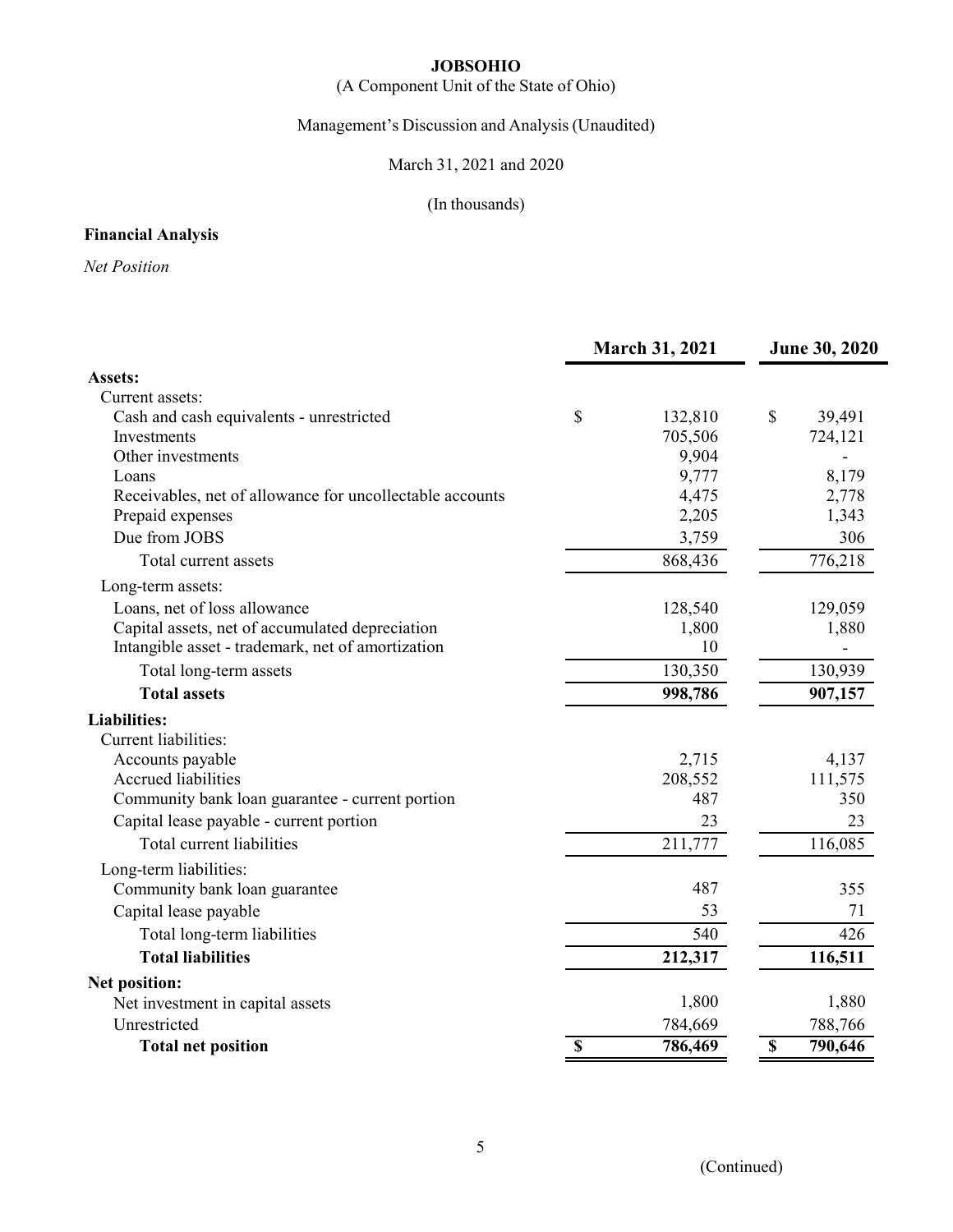## (A Component Unit of the State of Ohio)

#### Management's Discussion and Analysis (Unaudited)

### March 31, 2021 and 2020

#### (In thousands)

Current assets consist of cash in demand deposits, investments, prepaid expenses, and receivables due from JOBS for management services as well as outstanding principal from loans to promote economic development due within the following twelve months. Current assets increased 12% in the nine months ended March 31, 2021 from \$776,218 in the fiscal year ended June 30, 2020 to \$868,436 in the nine months ended March 31, 2021. Current assets increased 10% in the nine months ended March 31, 2020 from \$790,465 in the fiscal year ended June 30, 2019 to \$866,268 in nine months ended March 31, 2020. The increases in current assets are primarily due to funds received from JOBS for grants to support JobsOhio's mission.

Long-term assets consist of software, furniture, equipment and leasehold improvements, as well as outstanding principal from loans made for economic development programs due after the following twelve months. Long-term assets stayed relatively flat in the nine months ended March 31, 2021 from \$130,939 in the fiscal year ended June 30, 2020 to \$130,350 in the nine months ended March 31, 2021. Long-term assets decreased 4% in the nine months ended March 31, 2020 from \$85,504 in the fiscal year ended June 30, 2019 to \$82,068 in nine months ended March 31, 2020. The changes in long-term assets are primarily due to assets related to JobsOhio's loan programs, including innovation loans that converted to equity during the period.

Current liabilities represent accounts payable and accrued liabilities, as well as amounts due within the following twelve months for a capital lease that was added in fiscal year 2020. Current liabilities increased 83% in the nine months ended March 31, 2021 from \$116,085 in the fiscal year ended June 30, 2020 to \$211,777 in the nine months ended March 31, 2021. Current liabilities increased 93% in the nine months ended March 31, 2020 from \$92,708 in the fiscal year ended June 30, 2019 to \$178,888 in the nine months ended March 31, 2020. These changes in current liabilities are primarily due to increases in grants that JobsOhio has awarded to companies to promote economic development in the State in support of its mission.

Long-term liabilities consist of amounts due for capital leases after the following twelve months, as well as an economic development program designed to support community banks. Long-term liabilities increased 27% in the nine months ended March 31, 2021 from \$426 in the fiscal year ended June 30, 2020 to \$540 in the nine months ended March 31, 2021. These changes in long-term liabilities are primarily due to the addition of an economic development program to support community bank loans. Long-term liabilities decreased 17% in the nine months ended March 31, 2020 from \$87 in the fiscal year ended June 30, 2019 to \$72 in the nine months ended March 31, 2020.

Net position decreased by \$4,177 for the nine months ended March 31, 2021, from a net position of \$790,646 in the fiscal year ended June 30, 2020 to a net position of \$786,469 as of the nine months ended March 31, 2021. Net position decreased by \$13,800 for the nine months ended March 31, 2020, from a net position of \$783,174 in the fiscal year ended June 30, 2019 to a net position of \$769,376 as of the nine months ended March 31, 2020. The changes in net position are primarily due JobsOhio's economic development programs and the amount of grant funds received from JOBS.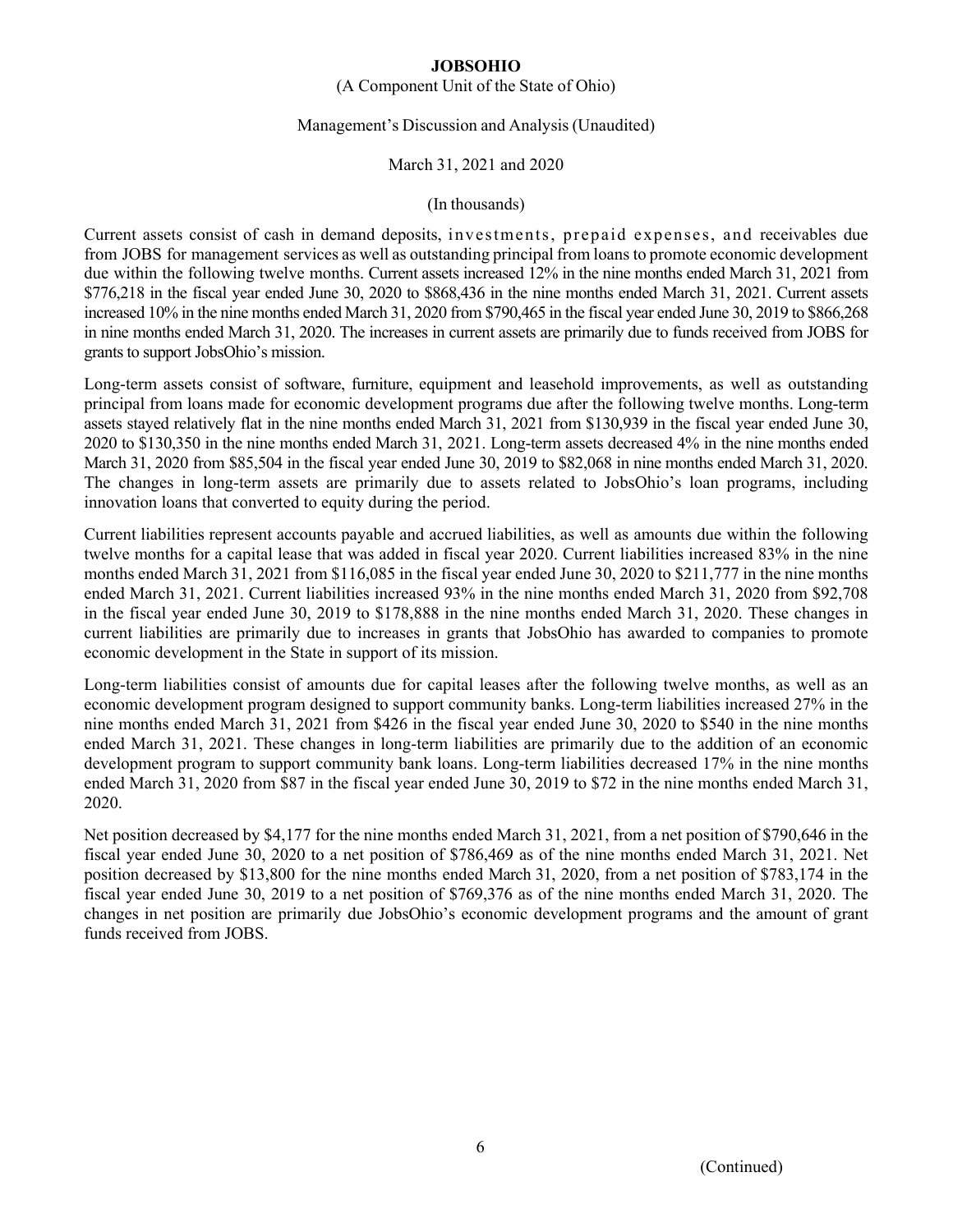# (A Component Unit of the State of Ohio)

# Management's Discussion and Analysis (Unaudited)

# March 31, 2021 and 2020

## (In thousands)

# *Revenues, Expenses, and Changes in Net Position*

The following is a summary of revenues, expenses, and changes in net position for the nine months ended March 31, 2021 and 2020:

|                                         | <b>Nine Months</b><br><b>Ended</b><br>March 31,<br>2021 | <b>Nine Months</b><br><b>Ended</b><br>March 31,<br>2020 |  |  |
|-----------------------------------------|---------------------------------------------------------|---------------------------------------------------------|--|--|
| <b>Operating revenues:</b>              |                                                         |                                                         |  |  |
| Interest income - loans                 | $\mathbb{S}$<br>3,557                                   | \$<br>1,944                                             |  |  |
| Fees and other                          | 7,239                                                   | 5,989                                                   |  |  |
| Total operating revenues                | 10,796                                                  | 7,933                                                   |  |  |
| <b>Operating expenses:</b>              |                                                         |                                                         |  |  |
| Economic development programs           | 144,527                                                 | 215,202                                                 |  |  |
| Salaries and benefits                   | 14,497                                                  | 12,539                                                  |  |  |
| Economic development purchased services | 10,464                                                  | 9,558                                                   |  |  |
| Professional services                   | 12,277                                                  | 4,718                                                   |  |  |
| Insurance                               | 195                                                     | 167                                                     |  |  |
| Administrative and support              | 5,519                                                   | 3,589                                                   |  |  |
| Marketing                               | 18,915                                                  | 8,369                                                   |  |  |
| Other                                   |                                                         | (42)                                                    |  |  |
| Total operating expenses                | 206,394                                                 | 254,100                                                 |  |  |
| <b>Operating loss</b>                   | (195, 598)                                              | (246, 167)                                              |  |  |
| <b>Nonoperating revenues:</b>           |                                                         |                                                         |  |  |
| Grants                                  | 190,000                                                 | 210,000                                                 |  |  |
| Investment income                       | 1,421                                                   | 22,369                                                  |  |  |
| Total nonoperating revenues             | 191,421                                                 | 232,369                                                 |  |  |
| Change in net position                  | (4,177)                                                 | (13,798)                                                |  |  |
| Net position, beginning of period       | 790,646                                                 | 783,174                                                 |  |  |
| Net position, end of period             | $\boldsymbol{\mathsf{S}}$<br>786,469                    | $\mathbb{S}$<br>769,376                                 |  |  |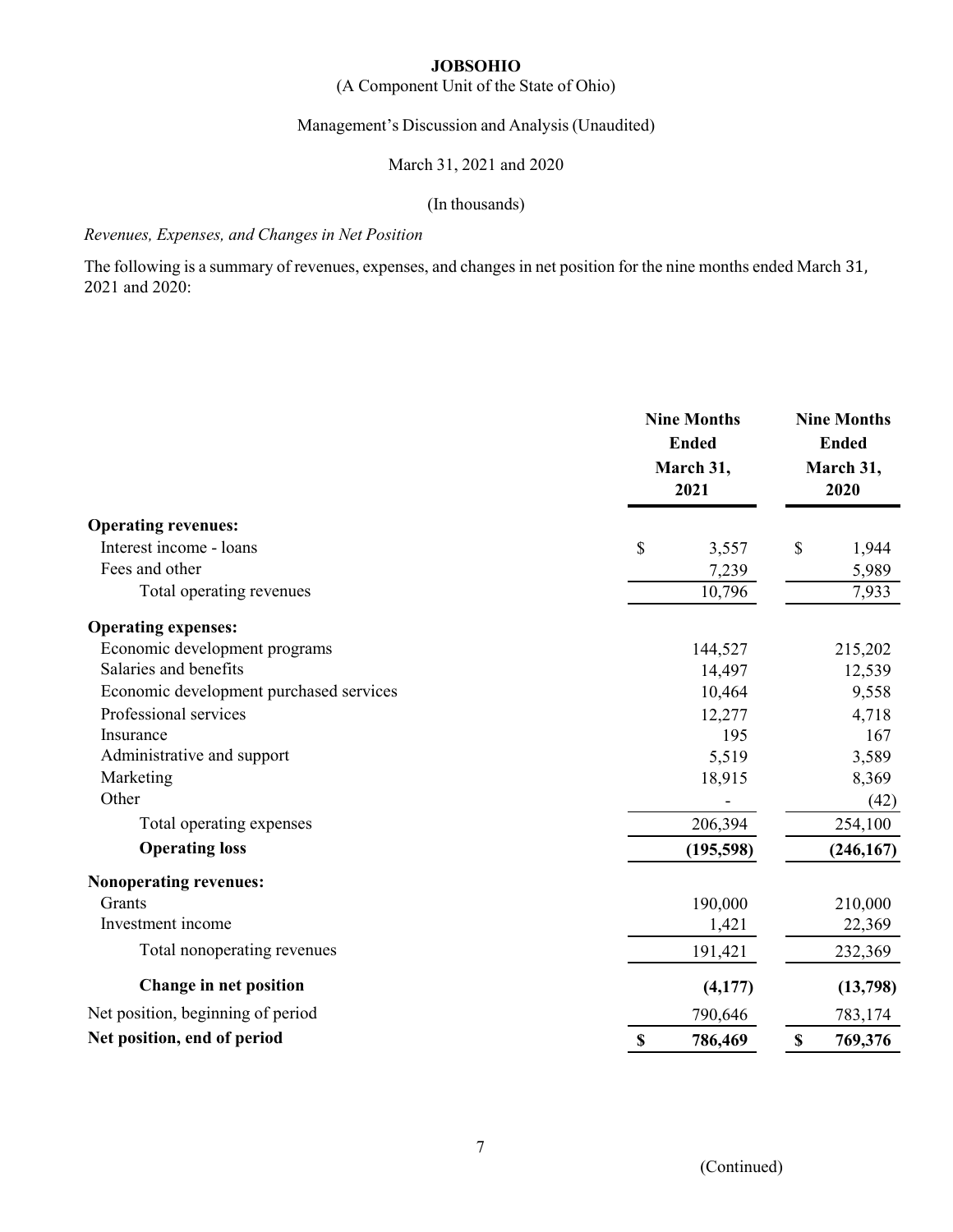## (A Component Unit of the State of Ohio)

## Management's Discussion and Analysis (Unaudited)

## March 31, 2021 and 2020

(In thousands)

The primary source of revenue for JobsOhio is grants from JOBS, however JobsOhio also earns revenue from its investments, as well as interest on loans made for economic development programs. For the nine months ended March 31, 2021, total operating and nonoperating revenues were \$202,217, a decrease of \$38,085 over the same time period one-year prior of \$240,302. This change is primarily due to a decrease in the amount of grant revenue received from JOBS, as well as a decrease in the amount of investment income due to market fluctuations. For the nine months ended March 31, 2020, total operating and nonoperating revenues were \$240,302, an increase of \$74,095 over the same time period one year prior of \$166,207. This change is primarily due to an increase in the amount of grant revenue received from JOBS, as well as an increase in the amount of investment income.

Operating expenses decreased by \$47,706 in the nine months ended March 31, 2021, from \$254,100 in the nine months ended March 31, 2020 to \$206,394 in the nine months ended March 31, 2021. This change is primarily due to a change of expense in grant funds, as well as increases in professional services and marketing expense. Operating expenses increased by \$77,090 in the nine months ended March 31, 2020, from \$177,010 in the nine months ended March 31, 2019 to \$254,100 in the nine months ended March 31, 2020. This change was primarily due to an increase in the amount of grants issued as part of JobsOhio's mission and reported as economic development program expense.

JobsOhio experienced a change in net position of (\$4,177) in the nine months ended March 31, 2021, which was an increase of \$9,621 from the change in net position as of March 31, 2020 of (\$13,798). JobsOhio experienced a change in net position of (\$13,798) in the nine months ended March 31, 2020, which was a decrease of \$2,995 from the change in net position as of March 31, 2019 of (\$10,803). The major factor affecting these changes was the amount of economic development program grants issued to support JobsOhio's mission.

## **Capital Asset Activity**

Capital asset additions of \$554 in the nine months ended March 31, 2021 were due to expenses related to a new website. Capital asset additions of \$1,410 in the fiscal year ended June 30, 2020 were due to expenses related to a new website, as well as capital office expenses. Refer to page 25 of the notes to the financial statements for further information on capital assets.

## **Requests for Information**

This report is designed to provide a general overview of JobsOhio's finances. The report of its component unit JOBS is issued separately by that corporation. Questions concerning information presented in this report should be addressed to Brian Faust, Chief Financial Officer, JobsOhio at faust@jobsohio.com.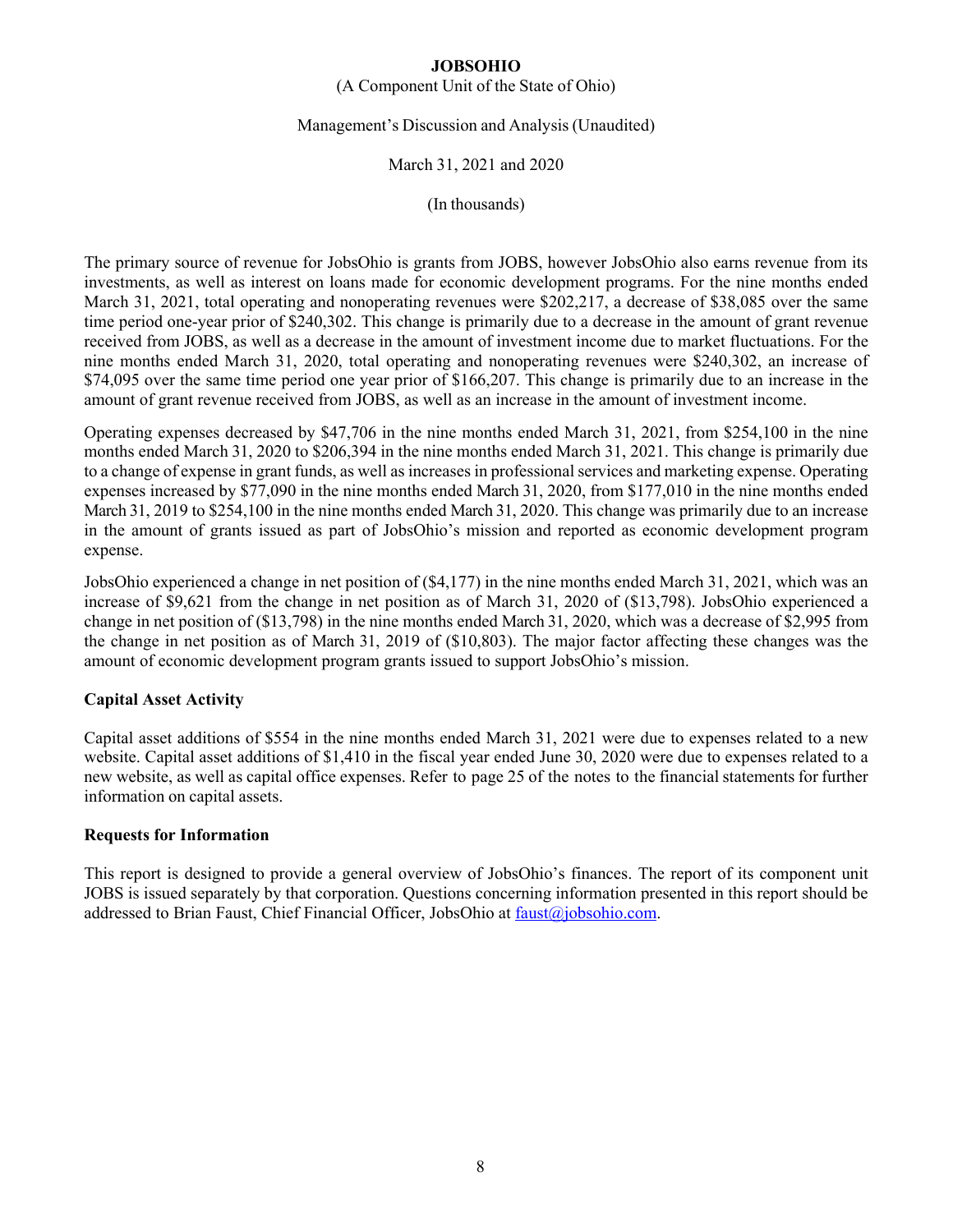# (A Component Unit of the State of Ohio)

# Statements of Net Position (unaudited)

# March 31, 2021 and 2020

|                                                          | <b>March 31, 2021</b> | June 30, 2020 |  |
|----------------------------------------------------------|-----------------------|---------------|--|
| Assets:                                                  |                       |               |  |
| Current assets:                                          |                       |               |  |
| Cash and cash equivalents - unrestricted                 | \$<br>139,668         | \$<br>53,184  |  |
| Cash and cash equivalents - restricted                   | 180,129               | 214,201       |  |
| Investments at fair value                                | 705,506               | 724,121       |  |
| Other investments                                        | 9,904                 |               |  |
| Inventory                                                | 91,403                | 87,830        |  |
| Loans                                                    | 9,777                 | 8,179         |  |
| Receivables, net of allowance for uncollectable accounts | 6,477                 | 4,682         |  |
| Prepaid expenses                                         | 3,622                 | 6,010         |  |
| Total current assets                                     | 1,146,486             | 1,098,207     |  |
| Long-term assets:                                        |                       |               |  |
| Accounts receivable - long-term                          | 58,722                | 42,263        |  |
| Loans, net of loss allowance                             | 128,540               | 129,059       |  |
| Capital assets, net of accumulated depreciation          | 7,097                 | 2,965         |  |
| Intangible asset - liquor franchise, net of amortization | 929,148               | 970,546       |  |
| Intangible asset - trademark, net of amortization        | 15                    | 5             |  |
| Total long-term assets                                   | 1,123,522             | 1,144,838     |  |
| <b>Total assets</b>                                      | 2,270,008             | 2,243,045     |  |
| Deferred outflow of resources:                           |                       |               |  |
| Deferred outflow on bond defeasance                      | 20,356                | 29,080        |  |
| <b>Total deferred outflow of resources</b>               | 20,356                | 29,080        |  |
| <b>Liabilities:</b>                                      |                       |               |  |
| Current liabilities:                                     |                       |               |  |
| Accounts payable                                         | 26,148                | 55,179        |  |
| Accrued liabilities                                      | 331,969               | 220,669       |  |
| Special obligation bonds payable - current portion       | 52,460                | 51,880        |  |
| Bond interest payable                                    | 11,485                | 22,779        |  |
| Community bank loan guarantee - current portion          | 487                   | 350           |  |
| Capital lease payable - current portion                  | 23                    | 23            |  |
| Total current liabilities                                | 422,572               | 350,880       |  |
| Long-term liabilities:                                   |                       |               |  |
| Special obligation bonds payable                         | 1,197,047             | 1,259,577     |  |
| Community bank loan guarantee                            | 487                   | 355           |  |
| Capital lease payable                                    | 53                    | 71            |  |
| Total long-term liabilities                              | 1,197,587             | 1,260,003     |  |
| <b>Total liabilities</b>                                 | 1,620,159             | 1,610,883     |  |
| Net position:                                            |                       |               |  |
| Net investment in capital assets                         | 7,097                 | 2,965         |  |
| Unrestricted                                             | 663,108               | 658,277       |  |
| <b>Total net position</b>                                | 670,205<br>S          | \$<br>661,242 |  |
| 9<br>See accompanying notes to financial statements      |                       |               |  |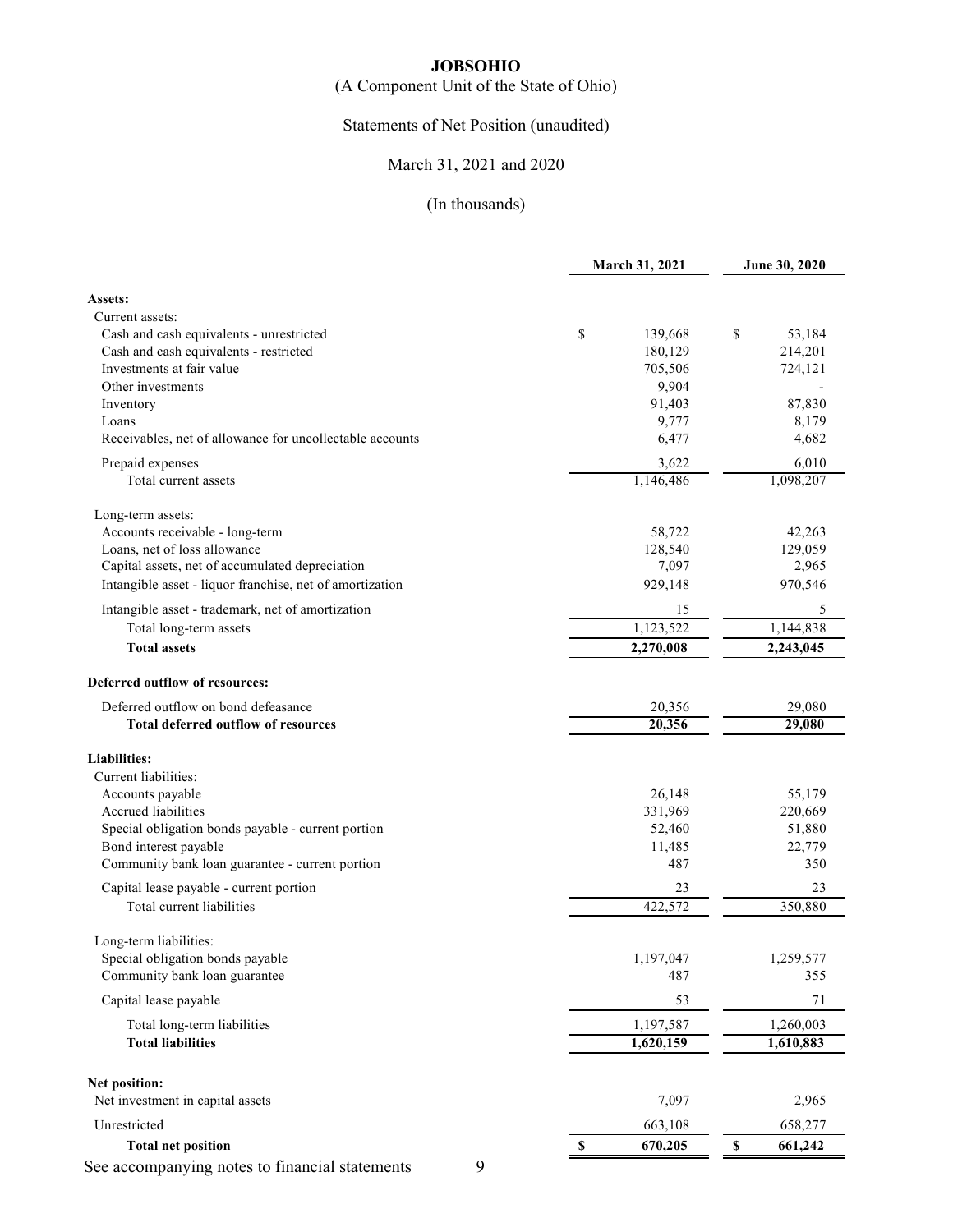# (A Component Unit of the State of Ohio)

# Statements of Revenues, Expenses, and Changes in Net Position (unaudited)

# Three months ended March 31, 2021 and 2020

(In thousands)

|                                                     | <b>Three Months Ended</b><br>March 31, 2021 | <b>Three Months Ended</b><br>March 31, 2020 |  |
|-----------------------------------------------------|---------------------------------------------|---------------------------------------------|--|
|                                                     |                                             |                                             |  |
| <b>Operating revenues:</b>                          |                                             |                                             |  |
| Net liquor sales                                    | \$<br>386,219                               | \$<br>330,546                               |  |
| Distribution center revenue                         | 1,988                                       | 1,749                                       |  |
| Interest income - loans                             | 1,287                                       | 659                                         |  |
| Fees and other                                      | 111                                         | 68                                          |  |
| Total operating revenues                            | 389,605                                     | 333,022                                     |  |
| <b>Operating expenses:</b>                          |                                             |                                             |  |
| Cost of goods sold                                  | 225,893                                     | 193,746                                     |  |
| Sales commissions                                   | 24,033                                      | 19,789                                      |  |
| Liquor gallonage taxes                              | 13,314                                      | 12,620                                      |  |
| Amortization of intangible asset - liquor franchise | 13,799                                      | 13,799                                      |  |
| Service fees                                        | 4,926                                       | 4,885                                       |  |
| Supplemental Payment                                | 31,350                                      | 17,029                                      |  |
| Economic development programs                       | 40,414                                      | 88,322                                      |  |
| Salaries and benefits                               | 6,779                                       | 5,589                                       |  |
| Economic development purchased services             | 3,716                                       | 3,444                                       |  |
| Professional services                               | 5,606                                       | 3,357                                       |  |
| Insurance                                           | 199                                         | 155                                         |  |
| Administrative and support                          | 4,119                                       | 2,249                                       |  |
| Marketing                                           | 11,429                                      | 2,562                                       |  |
| Other                                               | 20                                          | 47                                          |  |
| Total operating expenses                            | 385,597                                     | 367,593                                     |  |
| <b>Operating income (loss)</b>                      | 4,008                                       | (34, 571)                                   |  |
| Nonoperating revenues (expenses):                   |                                             |                                             |  |
| Bond interest, net                                  | (11,036)                                    | (10, 524)                                   |  |
| Investment income (loss)                            | (617)                                       | 13,033                                      |  |
| Other, net                                          | (5)                                         | (1,272)                                     |  |
| Total nonoperating revenues (expenses)              | (11,658)                                    | 1,237                                       |  |
| Change in net position                              | (7,650)                                     | (33, 334)                                   |  |
| Net position, beginning of period                   | 677,855                                     | 655,042                                     |  |
| Net position, end of period                         | $\mathbb S$<br>670,205                      | 621,708<br>\$                               |  |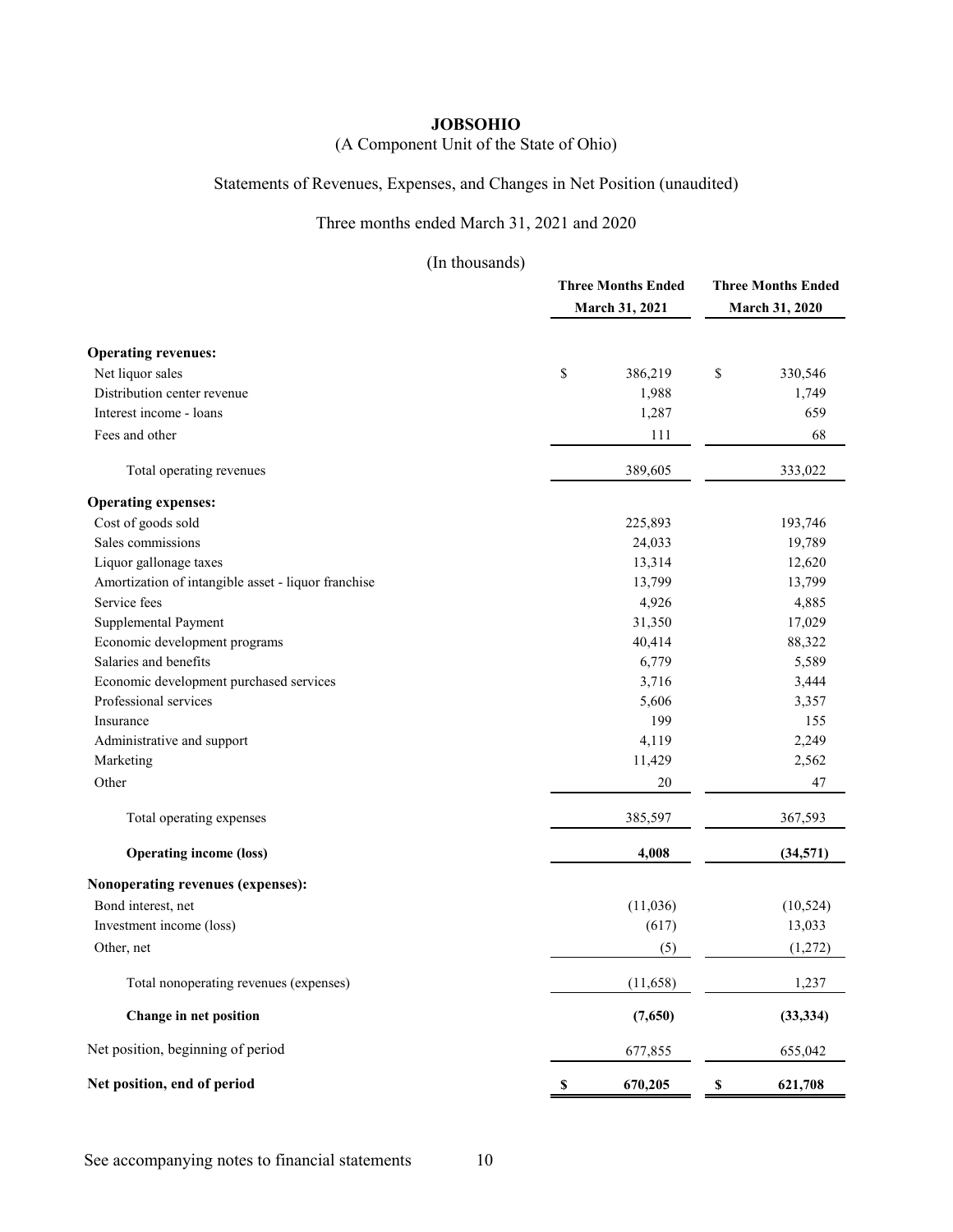# (A Component Unit of the State of Ohio)

# Statements of Revenues, Expenses, and Changes in Net Position (unaudited)

# Nine months ended March 31, 2021 and 2020

|                                                     | Nine months ended<br>March 31, 2021 | Nine months ended<br>March 31, 2020 |  |
|-----------------------------------------------------|-------------------------------------|-------------------------------------|--|
| <b>Operating revenues:</b>                          |                                     |                                     |  |
| Net liquor sales                                    | \$<br>1,233,295                     | $\$$<br>1,036,939                   |  |
| Less: wholesale rebates                             | (1,202)                             |                                     |  |
| Distribution center revenue                         | 6,608                               | 5,637                               |  |
| Interest income - loans                             | 3,557                               | 1,944                               |  |
| Fees and other                                      | 332                                 | 236                                 |  |
| Total operating revenues                            | 1,242,590                           | 1,044,756                           |  |
| <b>Operating expenses:</b>                          |                                     |                                     |  |
| Cost of goods sold                                  | 722,314                             | 610,182                             |  |
| Sales commissions                                   | 78,849                              | 61,155                              |  |
| Liquor gallonage taxes                              | 42,839                              | 39,707                              |  |
| Amortization of intangible asset - liquor franchise | 41,398                              | 41,398                              |  |
| Service fees                                        | 14,779                              | 14,655                              |  |
| Supplemental Payment                                | 83,634                              | 49,846                              |  |
| Economic development programs                       | 144,527                             | 215,202                             |  |
| Salaries and benefits                               | 14,497                              | 12,539                              |  |
| Economic development purchased services             | 10,464                              | 9,558                               |  |
| Professional services                               | 18,299                              | 10,608                              |  |
| Insurance                                           | 510                                 | 470                                 |  |
| Administrative and support                          | 9,990                               | 6,561                               |  |
| Marketing                                           | 18,915                              | 8,369                               |  |
| Other                                               | 147                                 | 96                                  |  |
| Total operating expenses                            | 1,201,162                           | 1,080,346                           |  |
| <b>Operating income (loss)</b>                      | 41,428                              | (35,590)                            |  |
| Nonoperating revenues (expenses):                   |                                     |                                     |  |
| Bond interest, net                                  | (33,890)                            | (37, 114)                           |  |
| Investment income                                   | 1,421                               | 22,369                              |  |
| Other, net                                          | 4                                   | 464                                 |  |
| Total nonoperating expenses                         | (32, 465)                           | (14, 281)                           |  |
| Change in net position                              | 8,963                               | (49, 871)                           |  |
| Net position, beginning of period                   | 661,242                             | 671,579                             |  |
| Net position, end of period                         | 670,205                             | 621,708<br>S                        |  |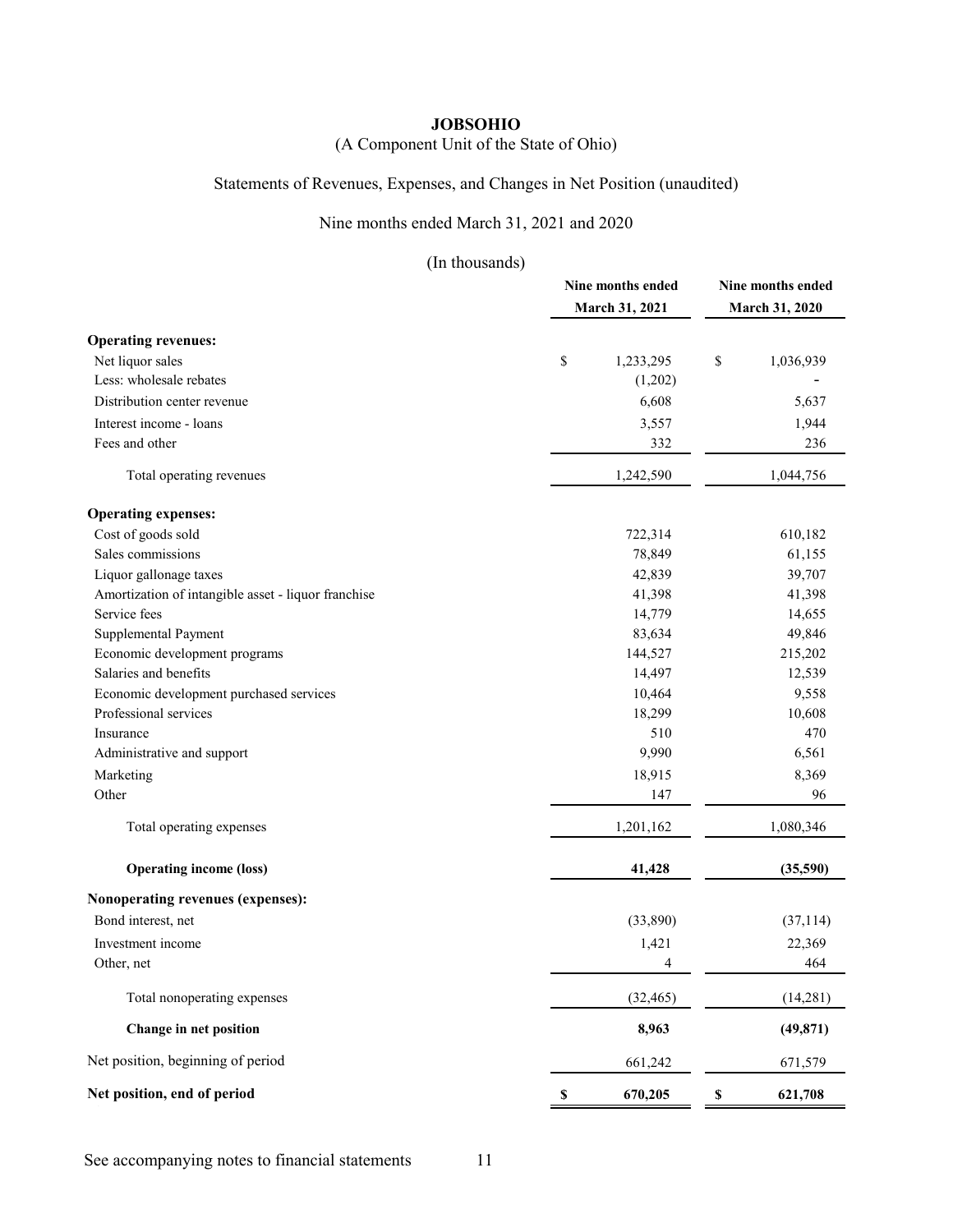# (A Component Unit of the State of Ohio)

# Statements of Cash Flows (unaudited)

## Nine months ended March 31, 2021 and 2020

# (In thousands)

|                                                                                                                           |    | 2021         |    | 2020       |
|---------------------------------------------------------------------------------------------------------------------------|----|--------------|----|------------|
| Cash flows from operating activities:                                                                                     |    |              |    |            |
| Receipts from fees and other                                                                                              | \$ | 2,116        | \$ | 2,595      |
| Receipts from customers                                                                                                   |    | 1,231,917    |    | 1,037,151  |
| Receipts from suppliers                                                                                                   |    | 6,684        |    | 5,639      |
| Payments to employees                                                                                                     |    | (14, 123)    |    | (11, 948)  |
| Payments to suppliers                                                                                                     |    | (808, 187)   |    | (635,760)  |
| Payments for economic development programs                                                                                |    | (48, 222)    |    | (128, 141) |
| Payments for commissions                                                                                                  |    | (80, 741)    |    | (56, 021)  |
| Receipts from sales taxes                                                                                                 |    | 80,361       |    | 62,485     |
| Payments for sales tax collections to State and county                                                                    |    | (80, 421)    |    | (59, 916)  |
| Payments for gallonage tax collections to State                                                                           |    | (42, 808)    |    | (39, 049)  |
| Payments for servicing fees                                                                                               |    | (11,350)     |    | (13, 575)  |
| Payments for Supplemental Payment to State                                                                                |    | (71, 218)    |    | (56, 495)  |
| Net cash provided by operating activities                                                                                 |    | 164,008      |    | 106,965    |
| Cash flows from noncapital financing activities:                                                                          |    |              |    |            |
| Payments for other nonoperating expenses                                                                                  |    | (18, 604)    |    | (80)       |
| Net cash used in noncapital financing activity                                                                            |    | (18, 604)    |    | (80)       |
| Cash flows from capital and related financing activities:                                                                 |    |              |    |            |
| Bond issuance proceeds                                                                                                    |    |              |    | 371,025    |
| Payemnts for bond issuance costs                                                                                          |    | $\mathbf{1}$ |    | (1,757)    |
| Defeasance of bond principal                                                                                              |    |              |    | (335,970)  |
| Payment for deferred outflow of defeased bond interest                                                                    |    |              |    | (34,896)   |
| Payemnts for bond principal                                                                                               |    | (51,880)     |    | (46, 720)  |
| Acquisition of capital assets                                                                                             |    | (4, 732)     |    | (1,317)    |
| Acquisition of capital lease                                                                                              |    |              |    |            |
| Payments for capital lease                                                                                                |    | (18)         |    | (21)       |
| Payments for bond interest                                                                                                |    | (46, 531)    |    | (55, 893)  |
| Net cash used in capital and related financing activities                                                                 |    | (103, 160)   |    | (105, 549) |
| Cash flows from investing activities:                                                                                     |    |              |    |            |
| Conversion of loans to equity                                                                                             |    | (9, 394)     |    |            |
| Loan conversion proceeds                                                                                                  |    | (510)        |    |            |
| Dividends and interest income                                                                                             |    | 12,297       |    | 62,258     |
| Purchases of investments                                                                                                  |    | (258, 890)   |    | (164, 985) |
| Proceeds from maturities of investments                                                                                   |    | 266,665      |    | 68,537     |
| Net cash provided by (used in) investing activities                                                                       |    | 10,168       |    | (34, 190)  |
| Net increase (decrease) in cash and cash equivalents                                                                      |    | 52,412       |    | (32, 854)  |
| Cash and cash equivalents, beginning of period                                                                            |    | 267,385      |    | 304,742    |
| Cash and cash equivalents, end of period                                                                                  | S  | 319,797      | S  | 271,888    |
| Reconciliation of operating income to net cash provided (used) by operating activities:                                   | \$ |              |    |            |
| Operating income (loss)<br>Adjustments to reconcile operating income to net cash provided (used) by operating activities: |    | 41,428       | \$ | (35,590)   |
| Amortization of intangible asset - liquor franchise                                                                       |    | 41,398       |    | 41,398     |
| Increase in intangble asset - trademark                                                                                   |    | (10)         |    | (6)        |
| Depreciation and amortization expense                                                                                     |    | 1,001        |    | 497        |
| Decrease in loans                                                                                                         |    | 14,723       |    | 1,648      |
| Increase (decrease) in loan valuation allowance                                                                           |    | (15,802)     |    | 1,547      |
| Increase (decrease) in inventory                                                                                          |    | (3, 573)     |    | 1,606      |
| Increase in receivables, net of allowance for doubtful accounts                                                           |    | (1,795)      |    | (1, 774)   |
| Decrease in prepaid expenses                                                                                              |    | 2,388        |    | 141        |
| Increase (decrease) in accounts payable                                                                                   |    | (26,952)     |    | 23,490     |
| Increase in community bank guarantee                                                                                      |    | 269          |    |            |
| Increase in accrued liabilities                                                                                           |    | 110,933      |    | 74,008     |
| Total adjustments                                                                                                         |    | 122,580      |    | 142,555    |
| Net cash provided by operating activities                                                                                 | s  | 164,008      | \$ | 106,965    |
| Noncash capital and related financing activities:                                                                         |    |              |    |            |
| Purchases of capital assets on account                                                                                    | \$ | 535          | S  | 210        |
| Amortization of bonds payable                                                                                             | \$ | 1,346        | \$ | 1,805      |
|                                                                                                                           |    |              |    |            |

See accompanying notes to financial statements 12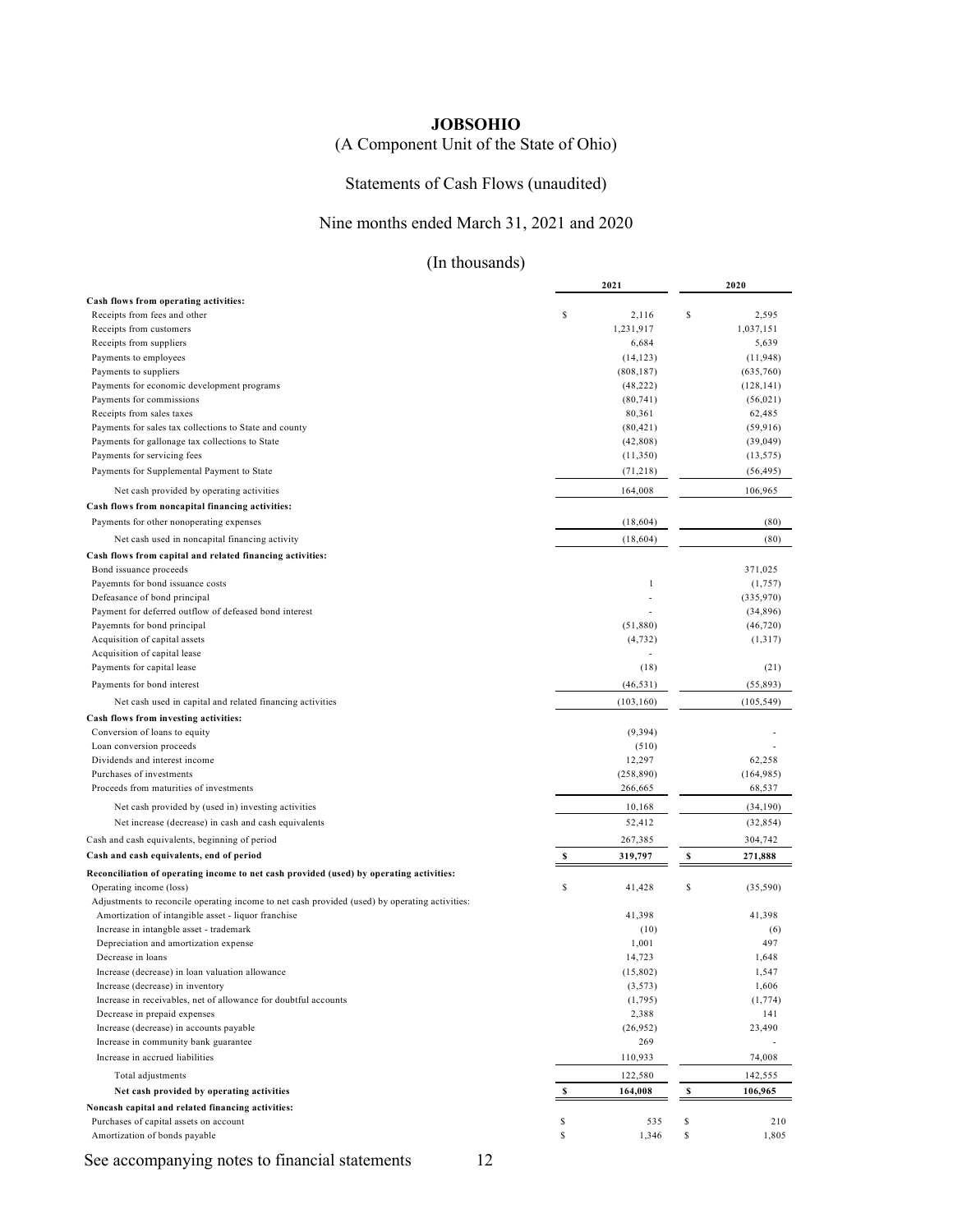(A Component Unit of the State of Ohio)

Notes to Basic Financial Statements (unaudited)

March 31, 2021 and 2020

(In thousands)

#### **(1) Unaudited Financial Statements**

The financial information included in these financial statements is unaudited. In the opinion of management, all adjustments (consisting of only normal recurring adjustments) necessary for a fair presentation of the statements of net position; the statements of revenues, expenses, and changes in net position; and the statements of cash flows for the period presented have been made on a consistent basis.

These financial statements should be read in conjunction with the financial statements and notes contained in JobsOhio's audited financial statements for the year ended June 30, 2020.

## **(2) Summary of Significant Accounting Policies**

### *(a) Organization*

JobsOhio was formed under the laws of the state of Ohio ("State") and was established to encourage business development in the State. JobsOhio was incorporated on July 5, 2011, as a nonprofit corporation under Chapters 1702 and 187, Revised Code, to promote economic development, job creation, job retention, job training, and the recruitment of business to Ohio. JobsOhio is governed by a Board of Directors appointed by the Governor of Ohio.

The accompanying financial statements include the accounts of JobsOhio Beverage System ("JOBS"), its sole component unit. JOBS is governed by a Board of Directors appointed by JobsOhio as the sole member of JOBS and is considered a blended component unit of JobsOhio. JOBS, previously known as the Ohio Business Development Coalition ("OBDC"), was incorporated on June 3, 2004, as a nonprofit corporation under Chapter 1702, Revised Code, for the promotion of business and economic development in the State. On July 6, 2011, by action of its Board of Directors, the OBDC amended its Articles of Incorporation to transfer control of OBDC to JobsOhio. The Internal Revenue Service determined that JOBS qualifies as a tax-exempt organization under Section  $501(c)(3)$  of the Internal Revenue Code for federal income tax purposes.

On February 1, 2013, JOBS effected a major change in its business model, acquiring an exclusive 25-year franchise for the sale of spirituous liquor in the State to fund economic development activities by JobsOhio, its sole member. See note 2(t), below, for information on this transaction.

The accounting policies and financial reporting practices of JobsOhio and JOBS conform to accounting principles generally accepted in the United States of America ("GAAP") as applicable to governmental units.

#### *(b) Basic Financial Statements*

As a special-purpose primary reporting entity engaged only in business-type activities, JobsOhio presents financial statements required for enterprise funds. For such entities, the basic financial statements include the statements of net position; statements of revenues, expenses, and changes in net position; statements of cash flows; and notes to financial statements.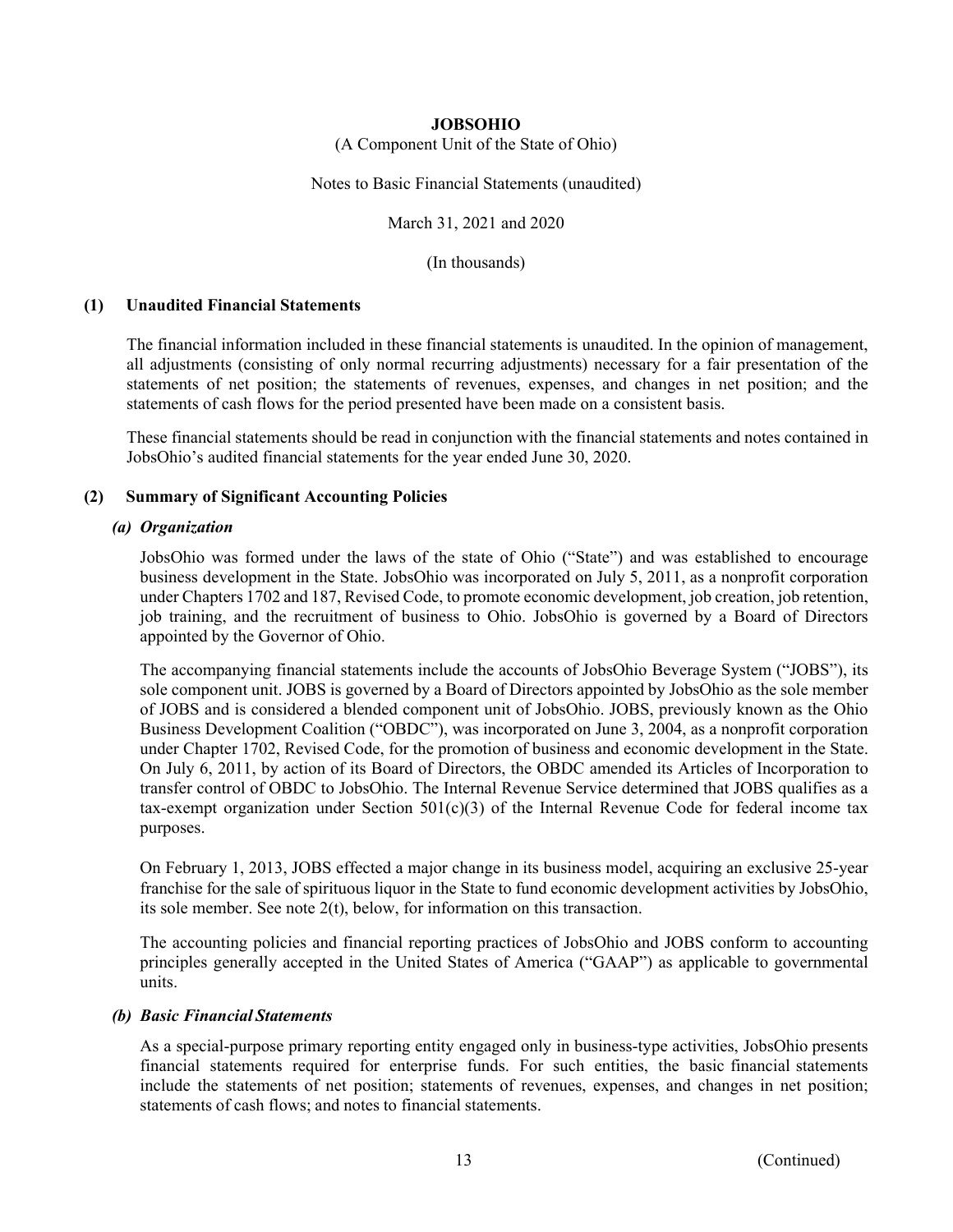(A Component Unit of the State of Ohio)

Notes to Basic Financial Statements (unaudited)

March 31, 2021 and 2020

(In thousands)

#### *(c) Measurement Focus and Basis of Accounting*

JobsOhio reports its financial statements using the economic resources measurement focus (i.e., full accrual) and the accrual basis of accounting. Revenues are recorded when earned and expenses are recorded at the time liabilities are incurred, regardless of when the related cash flows take place.

### *(d) Use of Estimates*

The preparation of financial statements in conformity with GAAP requires management to make estimates and assumptions that affect the reported amount of assets and liabilities and disclosure of contingent assets and liabilities at the date of the financial statements and the reported amounts of revenues and expenses during the reporting period. Actual results could differ from those estimates.

## *(e) Cash and Cash Equivalents*

Cash equivalents includes all demand deposits with commercial banks and money market accounts, as well as all short-term, highly liquid investments that are readily convertible to cash and all short-term debt securities purchased with an original maturity of three months or less. Cash equivalents include money market investment funds in overnight investments.

## *(f) Restricted Assets*

In accordance with a Master Trust Indenture and related agreements associated with JOBS' bond issuance, separate restricted accounts are required to be established. Assets held in these accounts are restricted for specific uses, including debt service and other special reserve requirements.

## *(g) Investments*

Investments are reported at fair value. Fair values for investments are determined by closing market prices at year-end as reported by the investment custodian. Accordingly, changes in fair value are included in net income in the period earned.

#### *(h) Investments – other*

Investments – other represent equity holdings in unrelated companies. These holdings were originally recognized as loan receivable balances and converted to investments upon borrowers achieving certain criteria.

## *(i) Inventory*

The Entity's inventory of spirituous liquor consists of inventory withdrawn from bailment for shipment to agency stores, inventory in transit in commercial carriers, and inventory in agency stores. Inventory is valued at the lower of cost or net realizable value with costs determined using the first-in, first-out method ("FIFO"). The costs of liquor product, warehouse services, transportation services, and transfer movements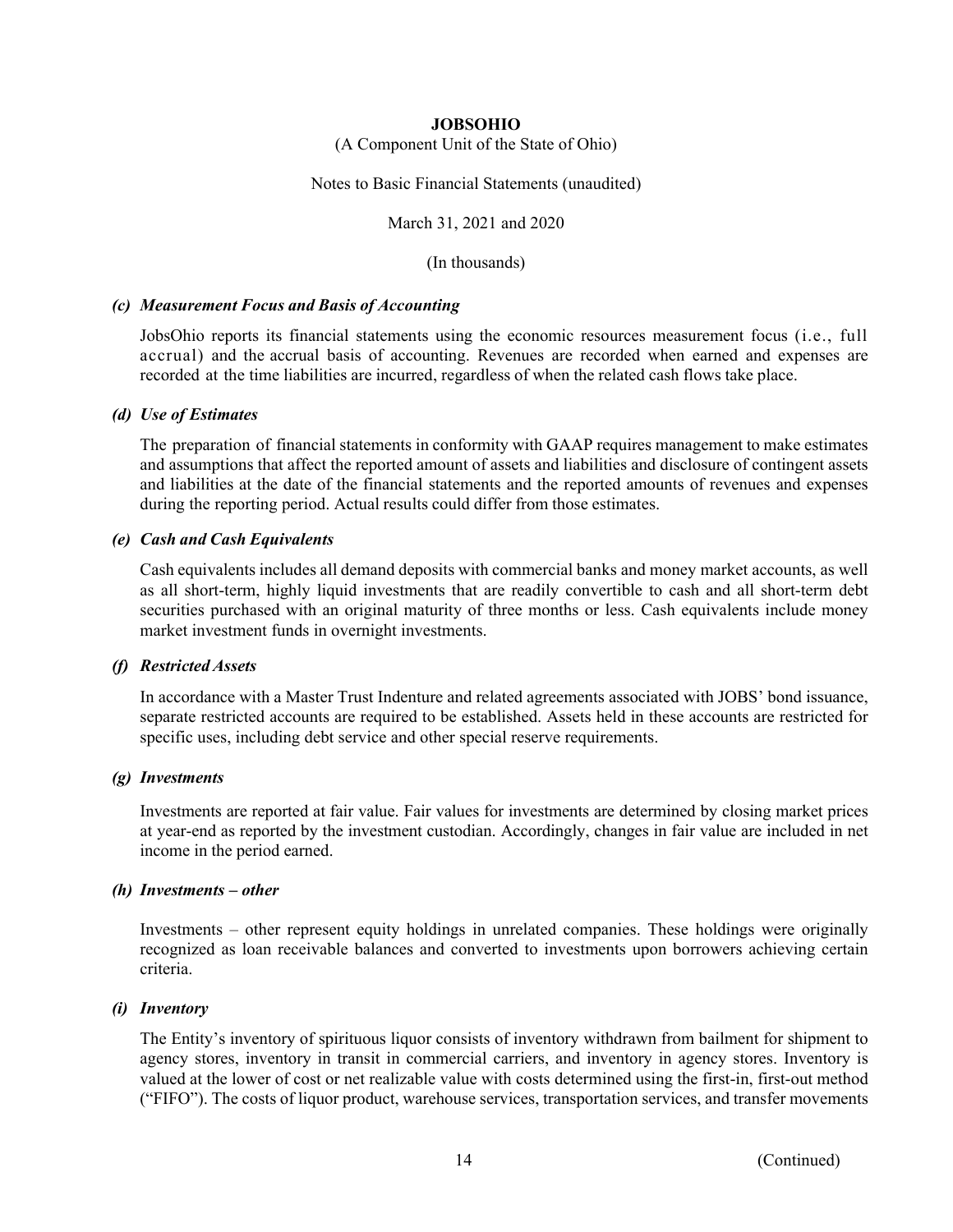(A Component Unit of the State of Ohio)

Notes to Basic Financial Statements (unaudited)

March 31, 2021 and 2020

(In thousands)

are reported as part of merchandise inventory and are charged to cost of goods sold as product is sold.

In the business model used by the Entity, spirituous liquor inventory is purchased at warehouses, transported by freight companies under contract to the Entity, and delivered to agency stores. Although the freight companies and the agency stores contractually assume the risk of loss, the ultimate risk of loss remains with the Entity. Legal title to the inventory is held by the Entity to the point of sale by the agency stores, which collect sale proceeds as agents for the Entity and make daily remittances to the Entity. A commission for the sales is subsequently paid to the agency stores by the Entity.

In regard to a subset of agency stores known as "interim agency stores," under the terms of the Franchise and Transfer Agreement ("Transfer Agreement"), at the point inventory is delivered to an interim agency store, title to such inventory transfers to the Ohio Division of Liquor Control on a cost-free basis. However, the economic substance of such transactions does not differ from that for regular agency stores. On the basis of the Entity's contractual rights and the status of the interim agency stores as agents of the Entity, such inventory is considered an asset of the Entity, is reported as inventory on the Entity's statements of net position, and upon sale the cost of such inventory is included in cost of goods sold. Inventory at interim agency stores as of March 31, 2021 and June 30, 2020 was \$18,229 and \$17,593, respectively.

## *(j) Loans*

Loans are carried at the unpaid principal balance outstanding, less the allowance for estimated loan losses. They are included in current assets, except for maturities greater than twelve months after the statements of net position date, which are classified as long-term assets.

## *(k) Allowance for Loan Losses*

The allowance for loan losses is established, as necessary, based on past experience and other factors which, in management's judgment, deserve current recognition in estimating future loan losses. Management's estimate considers such factors as the payment history of the loans, guarantees, historical loss experience, and overall economic conditions. Based on the review of the factors, an amount is calculated and a provision is made to reflect the estimated balance. While management uses available information to recognize losses, future adjustments to the allowance may be necessary based on changes in economic conditions. At March 31, 2021 and June 30, 2020, the amount of allowance for loan losses was \$3,618 and \$19,420, respectively, and is reported in the Entity's statements of net position as part of "loans, net of loss allowance".

## *(l) Receivables*

 Receivables are reported at the actual outstanding balance, less the allowance for uncollectable accounts. Interest is not accrued on overdue receivables.

#### *(m) Allowance for Uncollectable Accounts*

The allowance for uncollectable accounts is established, as necessary, based on past experience and other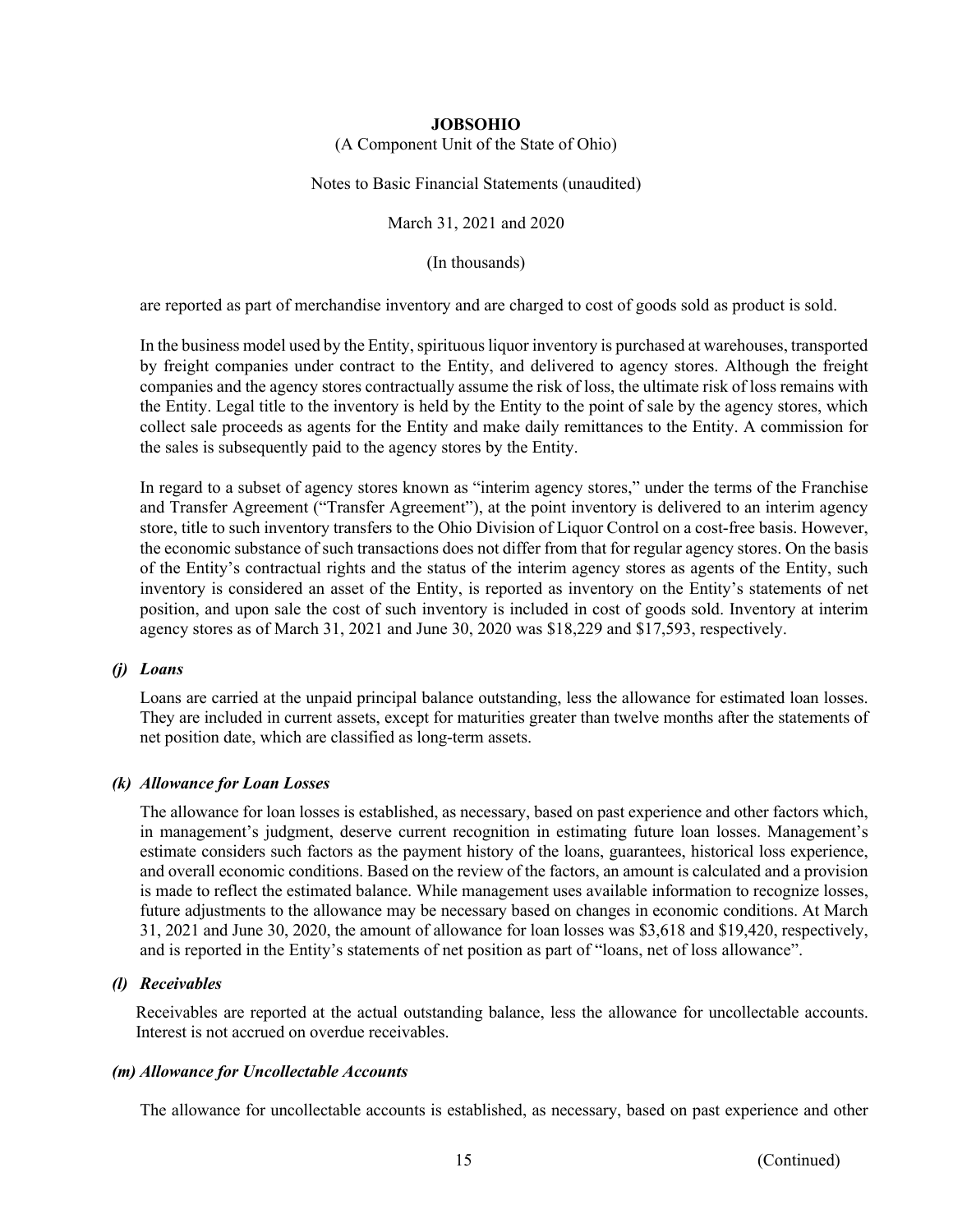(A Component Unit of the State of Ohio)

Notes to Basic Financial Statements (unaudited)

March 31, 2021 and 2020

(In thousands)

factors which, in management's judgment, deserve current recognition in estimating future uncollectable accounts. Management's estimate considers such factors as inventory reconciliation and historical experience. Based on the review of the factors, an amount is calculated and a provision is made to reflect the estimated balance. While management uses available information to recognize losses, future adjustments to the allowance may be necessary. As of March 31, 2021 and June 30, 2020, the amount of allowance for uncollectable accounts was \$34 and \$5, respectively, and is reported in the Entity's statements of net position as part of "receivables, net of allowance for uncollectible accounts".

#### *(n) Prepaid Expenses*

Payments to vendors representing costs applicable to future accounting periods are recorded as prepaid expenses in the financial statements. The cost of prepaid expenses is recorded as expenses when consumed rather than when purchased.

#### *(o) Amortization of Premiums*

Bond premiums are recorded as an addition to bonds payable. Bond premiums are amortized using the effective-interest method over the term of the related bonds and are included as a component of interest expense.

#### *(p) Intangible Assets*

The intangible asset represents both an exclusive franchise for the sale of spirituous liquor in the State, as well as a trademark for the OHLQ logo. The liquor franchise is amortized on a straight-line basis over the 25-year term of the franchise. Amortization expense for the liquor franchise for the three and nine months ended March 31, 2021 and 2020 was \$13,799 and \$41,398, respectively.

## *(q) Capital Assets*

Capital assets, which include property and equipment, are reported in the financial statements. The Entity defines capital assets as assets with an expected useful life of one year or more from the time of acquisition and a cost of five thousand dollars or more. Such assets are recorded at historical cost.

Capital assets are depreciated using the straight-line method over the following estimated useful lives:

| Software                | $3 - 5$ years                                       |
|-------------------------|-----------------------------------------------------|
| Furniture and equipment | $3 - 10$ vears                                      |
| Leasehold improvements  | Lesser of 10-year amortization period or lease term |

#### *(r) Net Position*

Net position is displayed in three components as follows:

Net investment in capital assets – represents capital assets, net of accumulated depreciation less the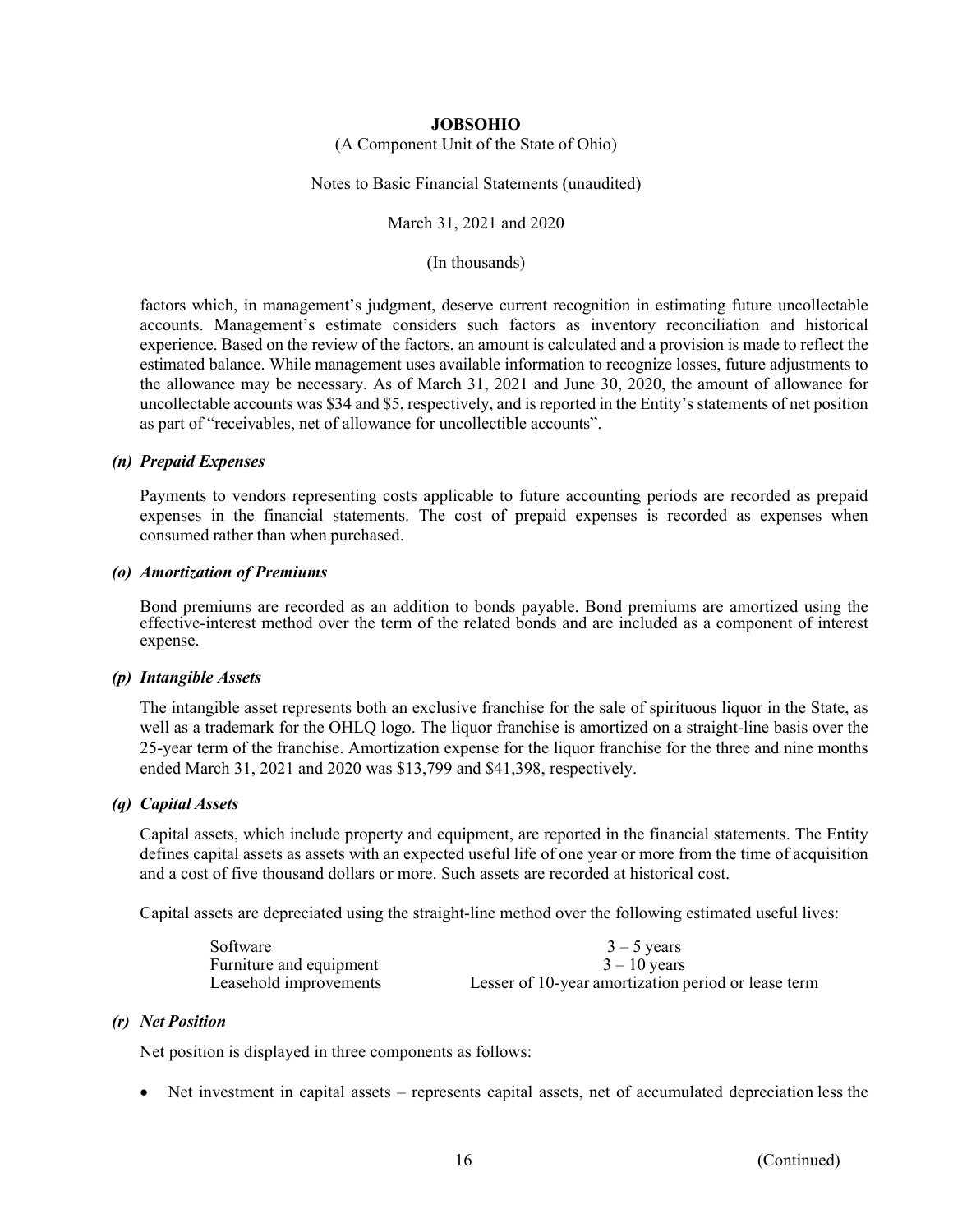(A Component Unit of the State of Ohio)

Notes to Basic Financial Statements (unaudited)

March 31, 2021 and 2020

(In thousands)

outstanding balances of bonds, notes, and other borrowings used to acquire, construct, or improve those assets.

- Restricted consists of net position that is legally restricted externally by creditors, contributors, laws, or regulations or internally by enabling legislation.
- Unrestricted consists of net position that does not meet the definition of net investment in capital assets or restricted.

The Entity's restricted assets relate to the debt service and are reported as part of "cash and cash equivalents – restricted" on the statements of net position. However, such amounts are always than less than or equal to the current portion of the special obligation bonds payable. As a result, the restricted component of net position, as defined above, would be negative or zero, and it would be irrelevant to present this line separately if the balance is negative (deficit) or zero.

## *(s) Classification of Revenues and Expenses*

Revenues and expenses are classified as operating or nonoperating and are recognized in the period received. Under the Entity's definition:

- "Operating revenues" includes all revenues resulting from transactions and activities, other than financing and investing activities, related to the distribution, merchandising, and sale of spirituous liquor in the State under the authority of the liquor franchise sold to the Entity by the State on February 1, 2013, as well as rebates on those sales. Included are revenues for services performed in the distribution centers related to receiving and preparing product for distribution, as well as loan application fees and loan interest.
- "Operating expenses" includes all expenses resulting from transactions and activities, other than financing and investing activities, related to the distribution, merchandising, and sale of spirituous liquor in the State under the authority of the liquor franchise sold to the Entity by the State on February 1, 2013, as well as costs that support economic development activities.

All revenues and expenses not meeting these definitions are reported as nonoperating revenues and expenses.

The Entity has initiated loan and grant programs to private businesses in the State to support economic development. For the fiscal years ended June 30, 2020 and 2019, the Entity issued grants for such purposes, reported in the Entity's statements of revenues, expenses, and changes in net position as "economic development programs" expense.

As part of the loan program, the Entity charges applicants an application fee, which is used to offset the cost of having a loan agreement drafted by outside counsel. Total revenue from application fees received during the three and nine months ended March 31, 2021 was \$48 and \$108. Total revenue from application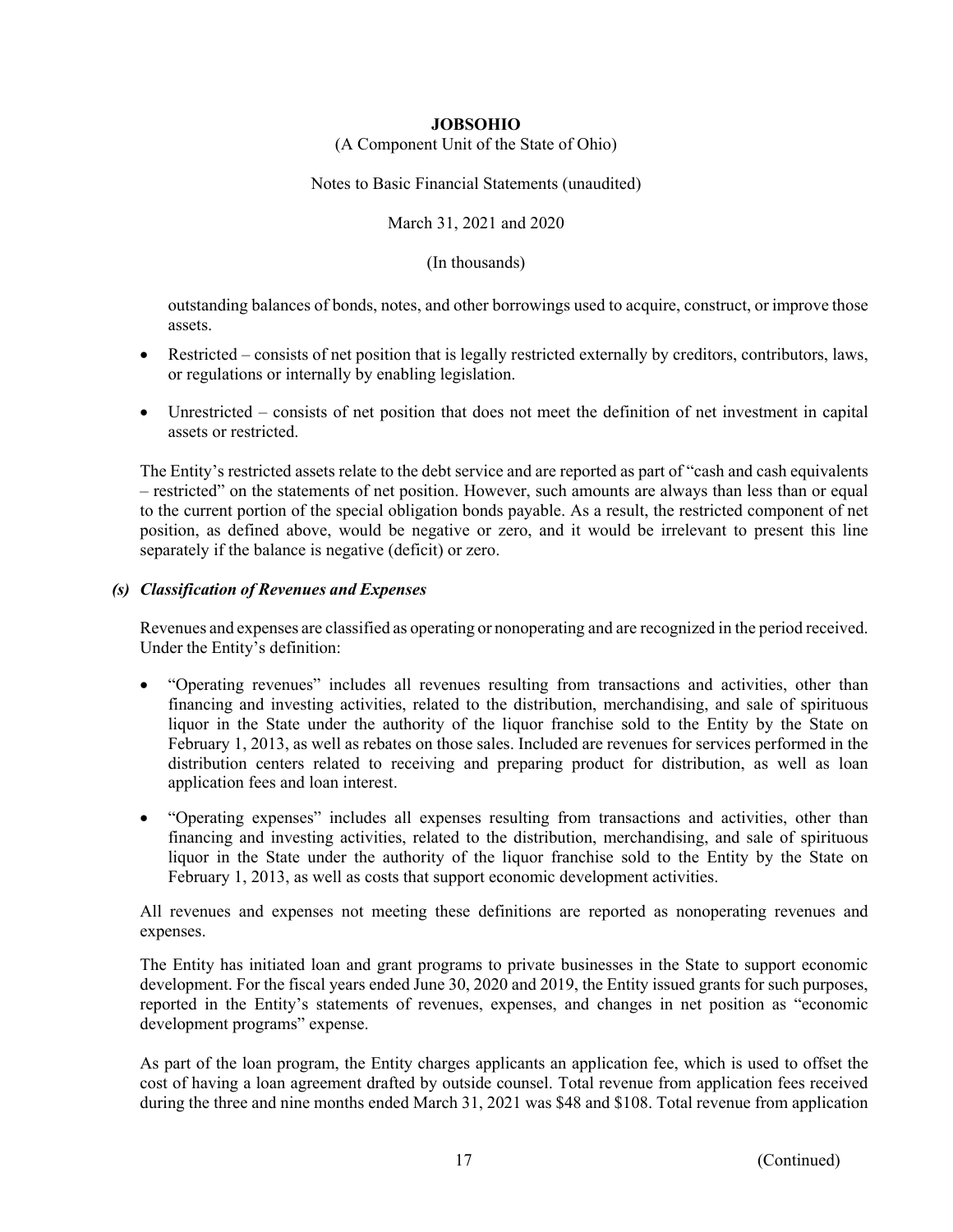(A Component Unit of the State of Ohio)

Notes to Basic Financial Statements (unaudited)

March 31, 2021 and 2020

(In thousands)

fees received during the three and nine months ended March 31, 2020 was \$12 and \$63, respectively. Revenue from application fees are included in the Entity's statements of revenues, expenses, and changes in net position as "fees and other".

## *(t) Risk Management/Insurance*

The Entity is exposed to various risks of loss related to torts and general liability; theft of, damage to, and destruction of assets; errors and omissions; injuries to employees; and natural disasters. The Entity procures commercial insurance policies for commercial crime, management liability, directors' and officers' liability, employment practices, automobile liability, employers' liability, general liability, crime, and property. No claims have been submitted against the Entity since its incorporation and no liabilities have been identified or recorded. It is the Entity's policy that liabilities are to be reported when it is probable that a loss has occurred and the amount of the loss can be reasonably estimated. Since no claims have been submitted, settled claims have not exceeded commercial coverage.

### *(u) Liquor Franchise*

On February 1, 2013, the Entity and the State, through the Ohio Department of Commerce and the Ohio Office of Budget and Management, entered into a Transfer Agreement. Under the terms of the Transfer Agreement, the Entity purchased from the State an exclusive franchise for the sale of spirituous liquor throughout the State. In return, the Entity transferred cash to the State and committed to Supplemental Payments (described below), to the State based upon sales of spirituous liquor by the Entity. Pursuant to the Transfer Agreement, the Entity will receive all gross revenue from the distribution, merchandising, and sale of spirituous liquor in the State.

The liquor franchise established by the Transfer Agreement terminates 25 years from February 1, 2013. During the term of the franchise, the Entity is responsible for operating the "Liquor Business", as that term is defined in the Transfer Agreement, while the State will, under contract with the Entity, perform merchandising as a contract service, and will retain all liquor regulatory functions.

"Supplemental Payments," are payments to the State based upon a formula specified in the Transfer Agreement. Beginning with the fiscal year ended June 30, 2014, if "Liquor Business Profits," as that term is defined in the Transfer Agreement, for a fiscal year exceed a threshold amount of Liquor Business Profits set for that fiscal year (Base Franchise Profits (\$326,193 for fiscal year ending June 30, 2021 and \$316,693 for fiscal year ending June 30, 2020)), then the Entity is required to make a cash payment to the State equal to 75 percent of the amount by which Liquor Business Profits exceed Base Franchise Profits. Total Supplemental Payment expense for the three and nine months ended March 31, 2021 was \$31,350 and \$83,634, respectively. Total Supplemental Payment expense for the three and nine months ended March 31, 2020 was \$17,029 and \$49,846, respectively.

The Entity also contemporaneously contracted with the Ohio Department of Commerce for the continued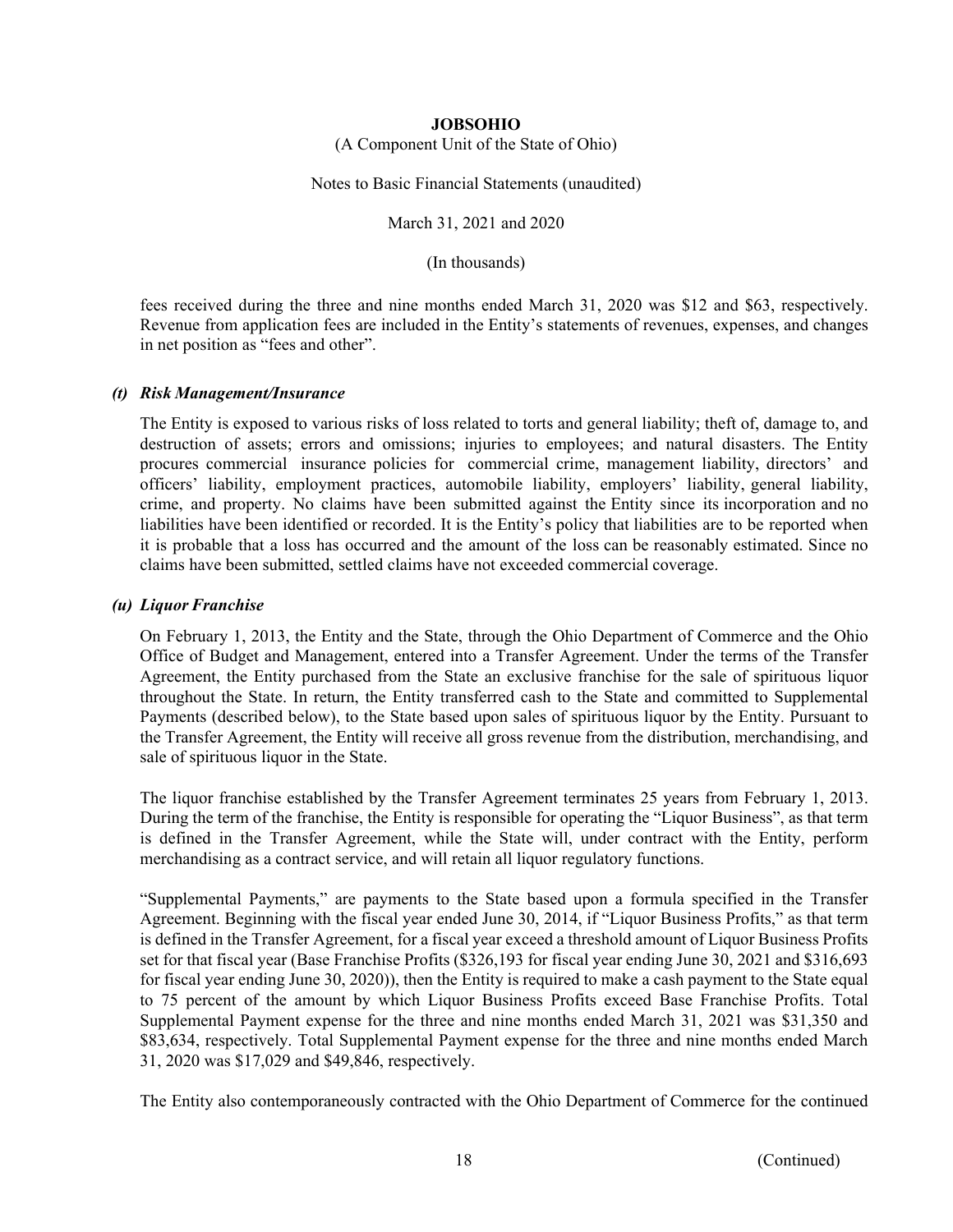(A Component Unit of the State of Ohio)

Notes to Basic Financial Statements (unaudited)

March 31, 2021 and 2020

(In thousands)

operation and management of the Liquor Business under an Operations Services Agreement ("Services Agreement"). Under the Services Agreement, the Ohio Department of Commerce will provide ongoing operations, management, and administrative services related to the Liquor Business. Covered services include administrative support, tax support and reporting, information technology, agency operation and review, merchandise marketing and advertising, real property leasing, and management. Total service fees expense in the three and nine months ended March 31, 2021 was \$4,926 and \$14,779, respectively. Total service fees expense in the three and nine months ended March 31, 2020 was \$4,885 and \$14,655, respectively.

Contemporaneously with the execution of the Transfer Agreement and the Services Agreement, special obligation revenue bonds were issued by the Entity under the provisions of a Master Trust Indenture and first and second Supplemental Trust Indentures, dated February 1, 2013 (collectively referred to as the "Indenture") between the Entity and Huntington National Bank ("Trustee"). The bonds and any additional obligations are paid solely from the Trust Estate, which consists primarily of the Liquor Business Profits, the Revenue Fund, the Tax Fund, the Debt Service Fund, and Supplemental Payment Reserve Fund, maintained by the Trustee. The bonds are special, limited obligations of the Entity, payable solely from assets held in the Trust Estate, and are not general obligations of the Entity or the State.

The Entity is required to maintain certain accounts with the Trustee as specified by the Indenture. The Entity grants, assigns, pledges, and transfers to the Trustee, for the benefit of the bondholders, all right, title, and interest in the Liquor Business Profits to provide for debt service of the bonds. Funds established by the Indenture are restricted for payments of tax related to the sale of liquor, operating expenses of the Liquor Business, debt service, and Supplemental Payments to the State.

#### *(v) Use of Restricted and Unrestricted Resources*

In the event that the Entity is to fund outlays for a particular purpose from both restricted and unrestricted resources, in order to calculate the amounts to report as restricted and unrestricted net position in the financial statements, a flow assumption must be made about the order in which the resources are considered to be applied. It is the Entity's policy to consider restricted net position to have been depleted before unrestricted net position is applied.

#### *(w) Compensated Absences*

The Entity provides no paid time off to part-time employees. Full-time employees (nonexecutive) are granted paid time off in annual amounts which increase with the individual employees' years of service on the basis of the following schedule:

| Years of Service | Annual Paid Time Off |  |
|------------------|----------------------|--|
| $0 - 2$          | 3 weeks              |  |
| $3 - 6$          | 4 weeks              |  |
| $7+$             | 5 weeks              |  |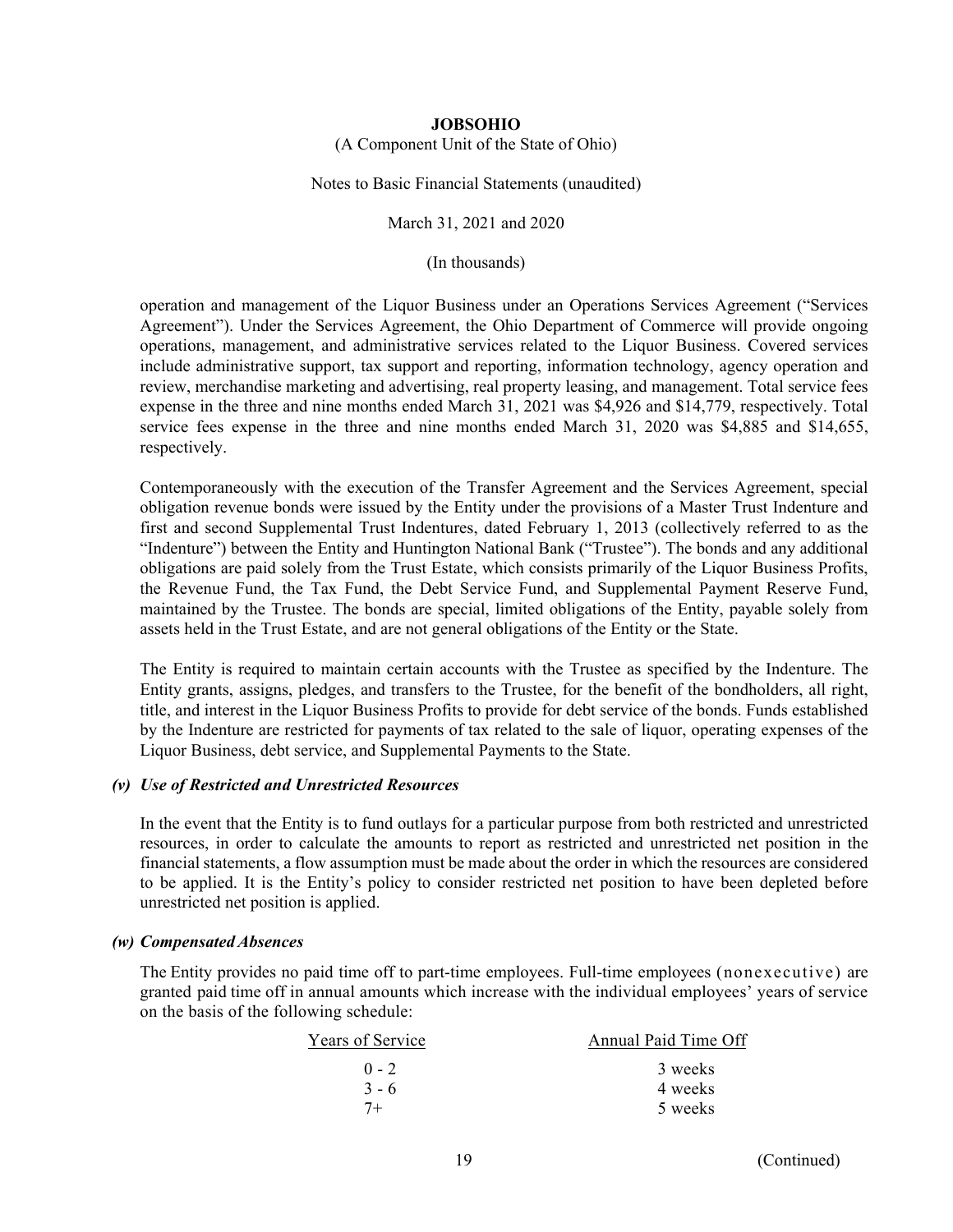(A Component Unit of the State of Ohio)

Notes to Basic Financial Statements (unaudited)

March 31, 2021 and 2020

(In thousands)

 Paid time off is not contingent upon services already rendered and no payment is made for unused paid time off at termination or retirement.

## *(x) New Accounting Pronouncements*

GASB Statement No. 95, *Postponement of the Effective Dates of Certain Authoritative Guidance*, provides temporary relief in light of the COVID-19 pandemic. That objective is accomplished by postponing the effective dates of certain provisions in statements and implementation guides that first became effective or are scheduled to become effective for periods beginning after June 15, 2018, and later. This Statement is effective immediately and has been implemented for the basic financial statements for the nine months ended March 31, 2021.

GASB Statement No. 87, *Leases*, addresses improving accounting and financial reporting for leases. The definition of a lease is a contract that conveys control of the right to use another entity's nonfinancial asset (the underlying asset) as specified in the contract for a period of time in an exchange or exchange-like transaction. This Statement provides guidance for lease accounting based on the foundational principle that leases are financings of the right to use an underlying asset. The requirements of this Statement are effective for financial statements for fiscal years beginning after June 15, 2021. The Entity is assessing the impact of GASB Statement No. 87 to its financial statements and will implement in the timeline required by GASB.

## *(y) Subsequent Events*

On April 15, 2021, JobsOhio Growth Capital (JOGC) was established as a limited liability company with JobsOhio as the sole member. The purpose of JOGC is to make debt and equity investments in companies with operations in Ohio. The Entity has transferred Other Investments and a portion of the Loans currently on the Statements of Net Position to JOGC, the carrying value of which is \$45,127.

The Entity has evaluated subsequent events through May 28, 2021, the date of basic financial statement issuance, to determine if any other recognition or disclosure of significant events or transactions was required. No other subsequent events requiring additional disclosure were identified.

## **(3) Detailed Notes on Activities and Funds**

#### *(a) Assets*

## **1. Cash Deposits and Investments with Financial Institutions**

The Entity is not subject to statutory restrictions on deposits or investments on certain accounts. All deposit and investment activity is governed by a policy adopted by the Entity's Board of Directors. Cash deposits consist of amounts held in demand accounts.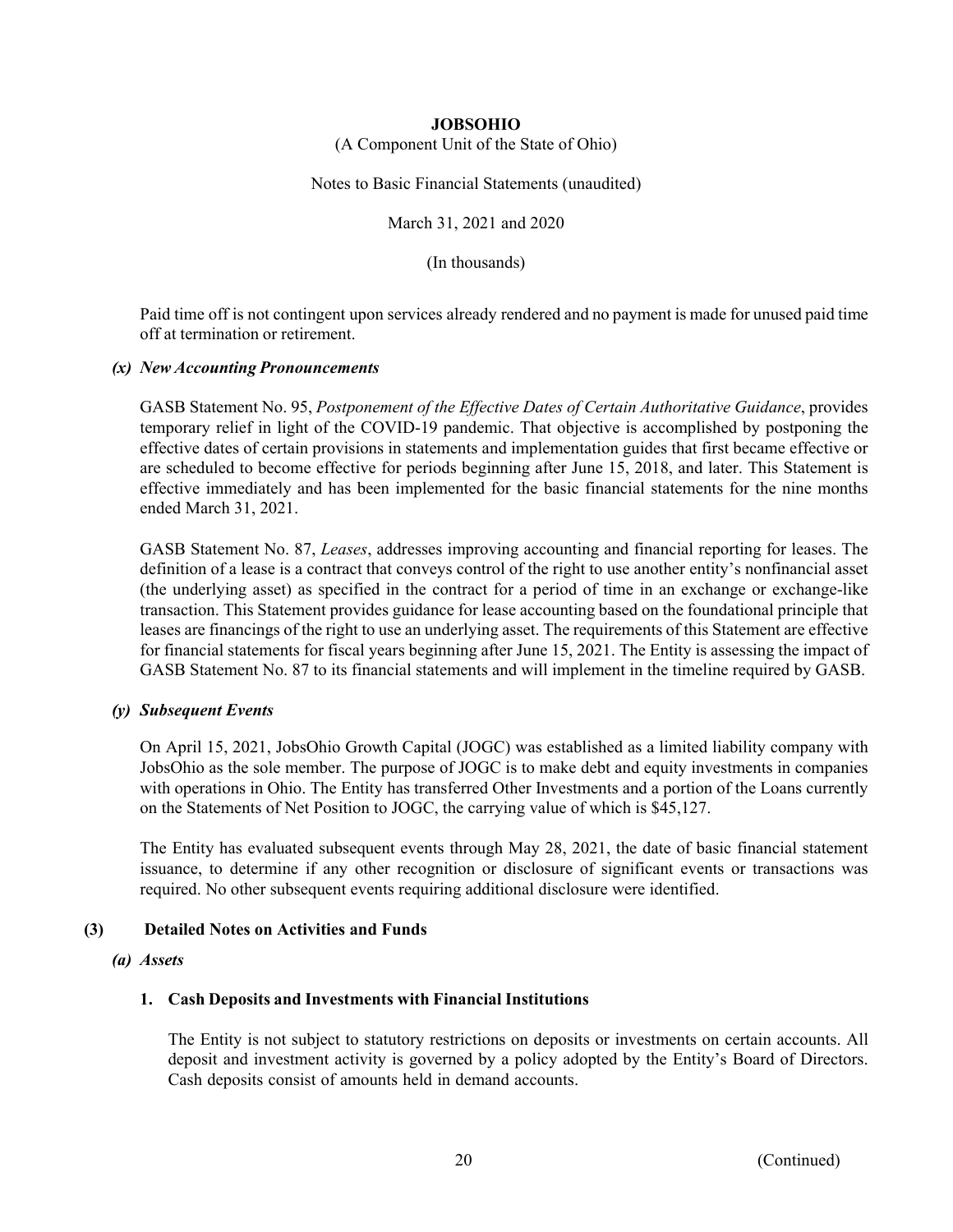(A Component Unit of the State of Ohio)

Notes to Basic Financial Statements (unaudited)

March 31, 2021 and 2020

(In thousands)

*Custodial Credit Risk* - Custodial credit risk is the risk that, in the event of a bank failure, the Entity's deposits may not be returned. The Entity's investment policy adopted by the Board of Directors provided that the Entity minimizes credit risk as to cash deposits by prequalifying financial institutions with which the Entity will do business. Of the total bank balance as of March 31, 2021 and June 30, 2020, \$500 was insured through the Federal Deposit Insurance Corporation (FDIC). The remaining \$145,399 and \$78,226, respectively, was uninsured and exposed to custodial credit risk.

The Entity has a checking account that is linked to an overnight sweep account, under which total uninvested cash is automatically transferred (or swept) from the primary cash accounts into a money market mutual fund that invests primarily in short-term, high-quality, fixed-income, domestic-sourced securities issued by banks, corporations, and the U.S. government, rated in the highest short-term category or of comparable quality. The money market mutual fund was rated Aaa-mf by Moody's. The amount invested in the money market mutual fund was \$160,586 and \$171,602 at March 31, 2021 and June 30, 2020, respectively.

## Certain Investments Classified as Cash Equivalents

Pursuant to the terms of the Indenture, the Transfer Agreement, and the Services Agreement, the Entity is required to comply with various covenants and requirements. All financial covenants associated with the agreements executed in connection with the franchise transaction have been fully complied with as of March 31, 2021 and June 30, 2020.

The Entity is required to maintain certain accounts with the Trustee as specified by the Indenture. The Entity grants, assigns, pledges, and transfers to the Trustee, for the benefit of the bondholders, all right, title, and interest in the Liquor Business Profits to provide for debt service of the bonds. Funds maintained in certain accounts are restricted for State tax payments, operating expenses of the Liquor Business, debt service, costs of bond issuance, and Supplemental Payments. The following funds have been established by the Indenture: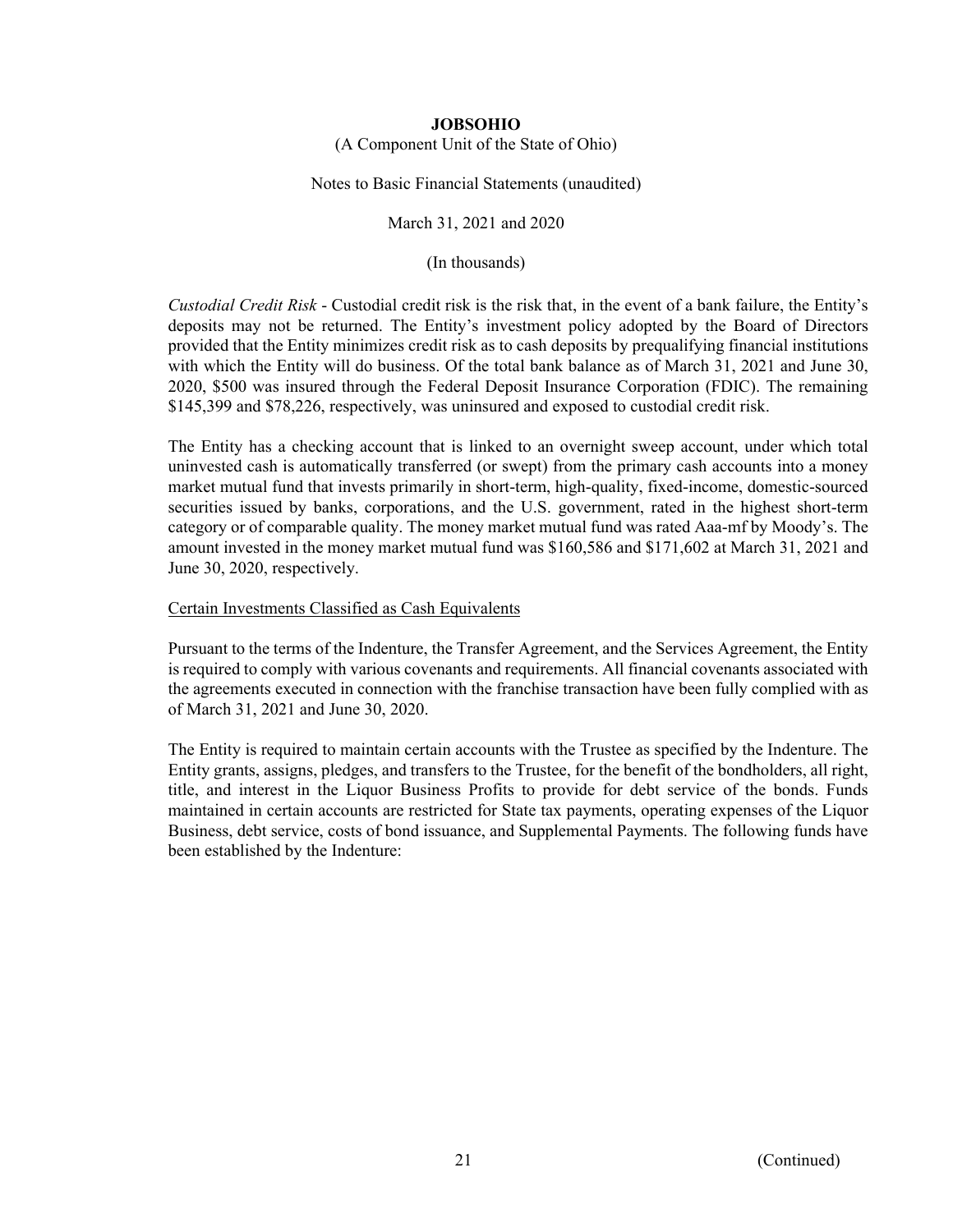(A Component Unit of the State of Ohio)

#### Notes to Basic Financial Statements (unaudited)

## March 31, 2021 and 2020

#### (In thousands)

|                                   |                                   | March 31, 2021 |               |                   |         |
|-----------------------------------|-----------------------------------|----------------|---------------|-------------------|---------|
| Fund                              | Fund<br>custody                   | Unrestricted   |               | <b>Restricted</b> |         |
| Revenue fund                      | Trustee                           | \$             |               | \$                | 59,586  |
| Operations fund                   | Entity                            |                |               |                   | 9,775   |
| Debt service fund                 | Trustee                           |                |               |                   | 29,520  |
| General purpose fund              | Entity                            |                | 3,228         |                   |         |
| Cost of issuance                  | Trustee                           |                |               |                   |         |
| Supplemental Payment reserve fund | Trustee                           |                |               |                   | 71,480  |
|                                   | Total funds required by indenture |                | 3,228         |                   | 170,361 |
| Cash                              |                                   |                | 132,810       |                   |         |
| Cash held at fiscal agents        |                                   |                | 3,627         |                   | 9,768   |
| Other                             |                                   |                | 3             |                   |         |
|                                   | Total cash and cash equivalents   | S              | 139,668       | \$                | 180,129 |
|                                   |                                   |                | June 30, 2020 |                   |         |

|                                   |                                   | JUNC JV, 4040       |        |                   |         |
|-----------------------------------|-----------------------------------|---------------------|--------|-------------------|---------|
| Fund                              | Fund<br>custody                   | <b>Unrestricted</b> |        | <b>Restricted</b> |         |
| Revenue fund                      | Trustee                           | \$                  |        | \$                | 56,800  |
| Operations fund                   | Entity                            |                     |        |                   | 29,612  |
| Debt service fund                 | Trustee                           |                     |        |                   | 53,760  |
| General purpose fund              | Entity                            |                     | 9,572  |                   |         |
| Cost of issuance                  | Trustee                           |                     |        |                   | 77      |
| Supplemental Payment reserve fund | Trustee                           |                     |        |                   | 60,965  |
|                                   | Total funds required by indenture |                     | 9,572  |                   | 201,214 |
| Cash                              |                                   |                     | 39,491 |                   | 12,987  |
| Cash held at fiscal agents        |                                   |                     | 4,118  |                   |         |
| Other                             |                                   |                     | 3      |                   |         |
|                                   | Total cash and cash equivalents   | \$                  | 53,184 | \$                | 214,201 |

#### **2. Cash with Fiscal Agents**

As indicated in note 2(i) above, agency stores under contract with the Entity collect sale proceeds as agents for the Entity and are contractually required to segregate such proceeds and to remit them to the Entity on a daily basis. The agency stores are responsible for any risk of loss while in their possession and such amounts are typically swept into the Entity's bank accounts within two to three business days. The balance of these sale proceeds under such contractual arrangements as of March 31, 2021 and June 30, 2020 was \$13,395 and \$17,105, respectively. Custodial credit risk as to these amounts was addressed by surety bond coverage required under the contracts between the Entity and each agent.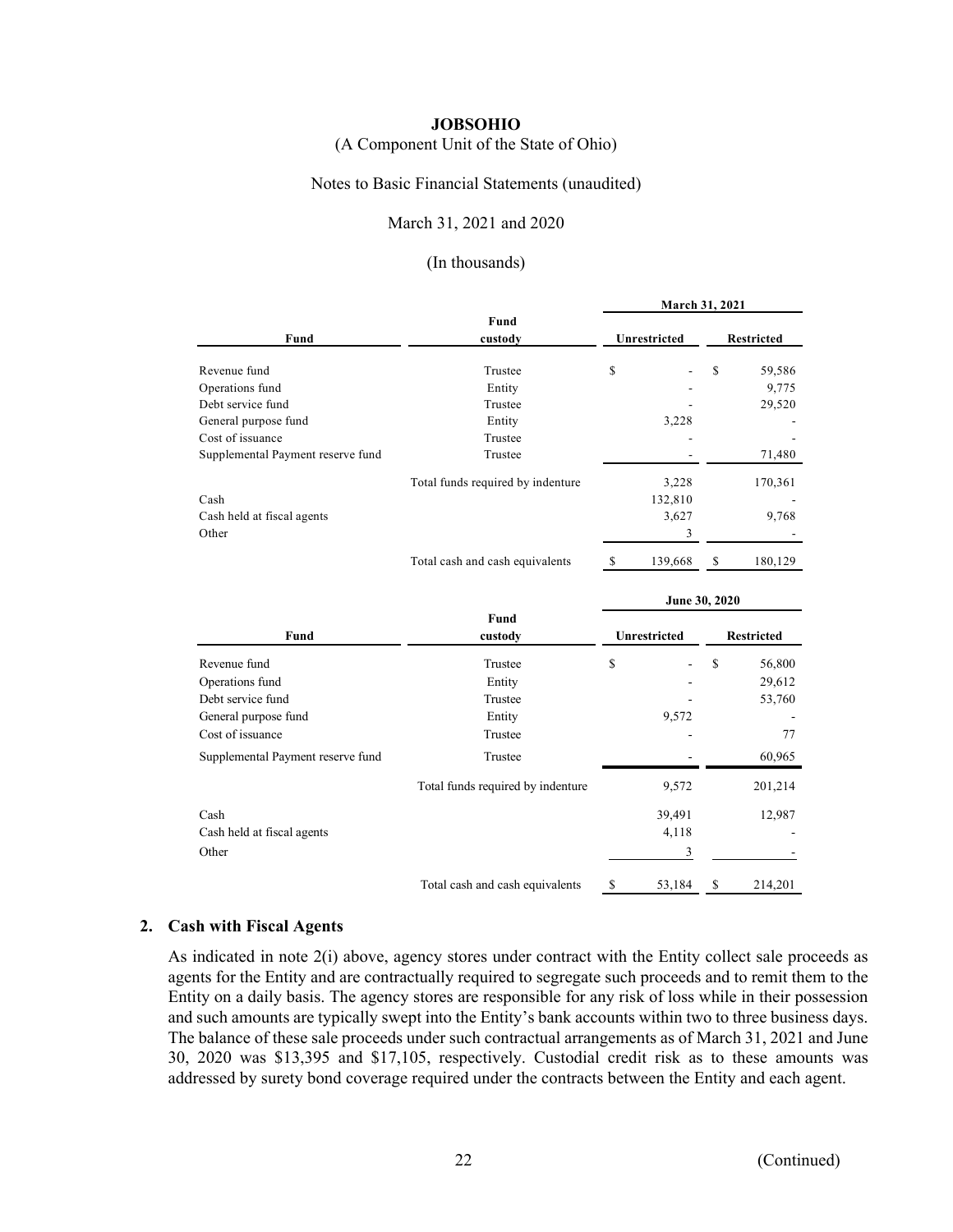(A Component Unit of the State of Ohio)

Notes to Basic Financial Statements (unaudited)

March 31, 2021 and 2020

(In thousands)

#### **3. Investments**

The Entity is not subject to statutory restrictions on investments. The Entity's formal investment policy, as adopted by the Board, is the basis for all investment activity. Authorized investments under the Board policy include sweep accounts, United States Treasury Securities and Agency Securities, repurchase agreements, certifications of deposit, bankers' acceptances, commercial paper, public corporate fixed income securities, and money market funds. The weighted average maturity of the portfolio should not exceed four years.

On February 6, 2015, the Entity entered into an agreement for an Investment Management Account with Huntington National Bank. As of March 31, 2021, the Entity had the following investments and maturities held in trust pursuant to the terms of that agreement, as well as the Huntington Asset Management Agreement dated January 13, 2014:

|                    |                   |         | <b>Investment maturity</b> |         |                                 |         |                                 |         |                                 |         |
|--------------------|-------------------|---------|----------------------------|---------|---------------------------------|---------|---------------------------------|---------|---------------------------------|---------|
|                    | <b>Fair Value</b> |         | 1 year or<br><b>less</b>   |         | <b>Between 1</b><br>and 2 years |         | <b>Between 2</b><br>and 4 years |         | <b>Between 4</b><br>and 5 years |         |
| <b>US Treasury</b> | S                 | 342,460 | \$                         | 81,138  | \$                              | 88,605  | \$                              | 60,286  | \$                              | 112,431 |
| <b>FHLB</b> Notes  |                   | 68,056  |                            | 20,353  |                                 | 34,276  |                                 | 8,471   |                                 | 4,956   |
| <b>FFCB</b> Notes  |                   | 91,896  |                            | 31,478  |                                 | 17,676  |                                 | 32,745  |                                 | 9,997   |
| <b>FHLMC Notes</b> |                   | 4,509   |                            | -       |                                 |         |                                 | 4,509   |                                 |         |
| <b>FNMA</b> Notes  |                   | 38,367  |                            | 3,037   |                                 |         |                                 | 15,974  |                                 | 19,356  |
| Corporates         |                   | 160,218 |                            | 45,771  |                                 | 48,728  |                                 | 50,570  |                                 | 15,149  |
| Total              |                   | 705,506 | \$                         | 181,777 |                                 | 189,285 | £.                              | 172,555 | S                               | 161,889 |

As of June 30, 2020, the Entity had the following investments and maturities held in trust pursuant to the terms of the Huntington Investment Management Account Agreement dated February 6, 2015, as well as the Huntington Asset Management Agreement dated January 13, 2014: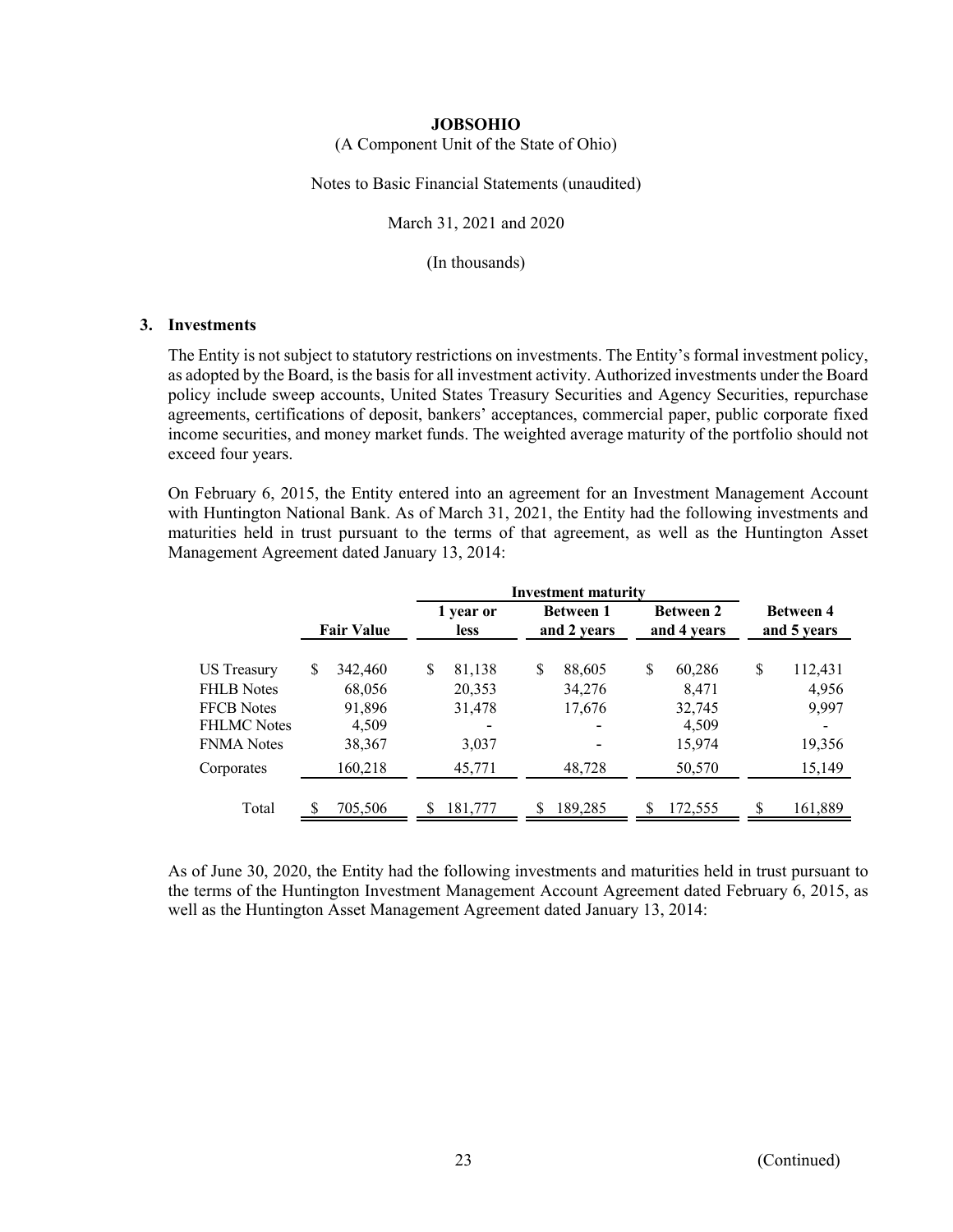(A Component Unit of the State of Ohio)

Notes to Basic Financial Statements (unaudited)

#### March 31, 2021 and 2020

#### (In thousands)

|                                         |                   |                   |                          |                   |    | <b>Investment maturity</b>      |   |                                 |    |                                 |
|-----------------------------------------|-------------------|-------------------|--------------------------|-------------------|----|---------------------------------|---|---------------------------------|----|---------------------------------|
|                                         | <b>Fair Value</b> |                   | 1 year or<br><b>less</b> |                   |    | <b>Between 1</b><br>and 2 years |   | <b>Between 2</b><br>and 4 years |    | <b>Between 4</b><br>and 5 years |
| <b>US Treasury</b><br><b>FHLB Notes</b> | \$                | 313,860<br>80,414 | \$                       | 137,678<br>26,766 | \$ | 72,355<br>15,650                | S | 103,827<br>37,998               | \$ |                                 |
| <b>FFCB</b> Notes                       |                   | 111,247           |                          | 24,492            |    | 25,764                          |   | 60,991                          |    |                                 |
| <b>FHLMC Notes</b><br><b>FNMA Notes</b> |                   | 17,719<br>27,074  |                          | 10,152<br>8,113   |    |                                 |   | 7,567<br>16,305                 |    | 2,656                           |
| Corporates                              |                   | 173,807           |                          | 45,157            |    | 46,605                          |   | 82,045                          |    |                                 |
| Total                                   |                   | 724,121           |                          | 252,358           | S  | 160,374                         |   | 308,733                         | S  | 2,656                           |

The Entity categorizes its fair value measurements within the fair value hierarchy established by generally accepted accounting principles. The hierarchy is based on valuation inputs used to measure fair value of the assets. Level 1 inputs are quoted prices in an active market for identical assets, Level 2 inputs are significant other observable inputs, and Level 3 inputs are significant unobservable inputs. The Entity does not value any of its investments using Level 1 or Level 3 inputs.

The following is a summary of the fair value hierarchy of the fair value of investments as of March 31, 2021 and June 30, 2020:

|                |         | <b>Fair Value Measurements Using</b> |                                                                                                   |                                                                       |         |               |         |                                                                         |   |                                                                  |                                      |
|----------------|---------|--------------------------------------|---------------------------------------------------------------------------------------------------|-----------------------------------------------------------------------|---------|---------------|---------|-------------------------------------------------------------------------|---|------------------------------------------------------------------|--------------------------------------|
| March 31, 2021 |         |                                      | Significant<br>in Active<br>Other<br><b>Observable</b><br><b>Identical</b><br>Inputs<br>(Level 2) |                                                                       |         | June 30, 2020 |         | in Active<br><b>Markets</b> for<br><b>Identical</b><br>Assets (Level 1) |   | Significant<br>Other<br><b>Observable</b><br>Inputs<br>(Level 2) |                                      |
| S              | 342,460 | \$                                   | ۰.                                                                                                | \$                                                                    | 342,460 | \$            | 313,860 | S                                                                       |   | S                                                                | 313,860                              |
|                | 68,056  |                                      |                                                                                                   |                                                                       | 68,056  |               | 80.414  |                                                                         | ۰ |                                                                  | 80,414                               |
|                | 91,896  |                                      |                                                                                                   |                                                                       | 91.896  |               | 111,247 |                                                                         |   |                                                                  | 111,247                              |
|                | 4,509   |                                      |                                                                                                   |                                                                       | 4,509   |               | 17,719  |                                                                         |   |                                                                  | 17,719                               |
|                | 38,367  |                                      |                                                                                                   |                                                                       | 38,367  |               | 27,074  |                                                                         |   |                                                                  | 27,074                               |
|                | 160.218 |                                      |                                                                                                   |                                                                       | 160,218 |               | 173,807 |                                                                         |   |                                                                  | 173,807                              |
|                | 705,506 | S                                    |                                                                                                   | S                                                                     | 705,506 | S             | 724,121 | S                                                                       |   |                                                                  | 724,121                              |
|                |         |                                      |                                                                                                   | <b>Ouoted Prices</b><br><b>Markets</b> for<br><b>Assets (Level 1)</b> |         |               |         |                                                                         |   | <b>Ouoted Prices</b>                                             | <b>Fair Value Measurements Using</b> |

Investments classified in Level 1 of the fair value hierarchy are valued using quoted prices in active markets.

Investments classified in Level 2 of the fair value hierarchy are valued using matrix pricing techniques maintained by various pricing vendors. Matrix pricing is used to value securities based on the securities'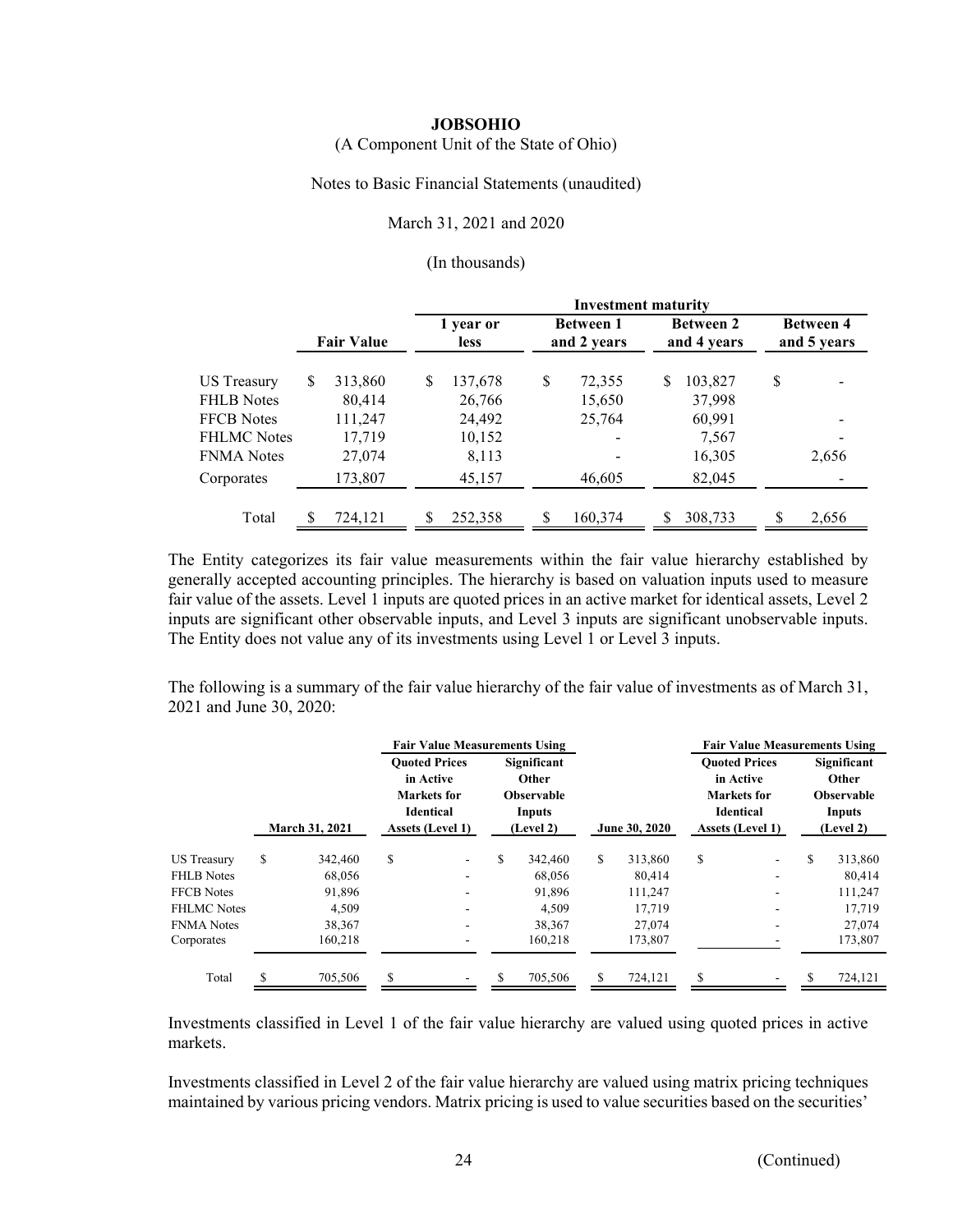(A Component Unit of the State of Ohio)

Notes to Basic Financial Statements (unaudited)

#### March 31, 2021 and 2020

(In thousands)

relationship to benchmark quoted prices. Fair value is defined as the quoted market value on the last trading day of the period. These prices are obtained from various pricing sources by Huntington National Bank.

*Liquidity and Interest Rate Risk* – As a means of limiting exposure to fair value losses arising from rising interest rates, the Entity's investment policy generally requires that the investment portfolio remain sufficiently liquid to meet all operating and economic development programmatic needs.

*Credit Risk* – To minimize credit risk, the Entity prequalifies the financial institutions, broker/dealers, intermediaries, and advisors with whom the Entity will do business. In addition, the investment portfolio is diversified to minimize risk of loss. The Entity's investments were rated as follows by Standard & Poor's or Moody's Investor Services as of March 31, 2021:

|                    |   | <b>Fair Value</b> | AAA                      |    | $AA+$   |      | AA     |   | AA-            |      | $A^+$  |    | A      | A-     |   | $BBB+$ |
|--------------------|---|-------------------|--------------------------|----|---------|------|--------|---|----------------|------|--------|----|--------|--------|---|--------|
| <b>FHLB</b> Notes  | S | 68,056 \$         | $\overline{\phantom{a}}$ | -S | 68,056  | - \$ | $\sim$ | S |                | - \$ | $\sim$ | -S | - \$   | $\sim$ | ъ | ۰      |
| <b>FFCB</b> Notes  |   | 91,896            |                          |    | 91,896  |      | -      |   | -              |      | -      |    | ۰      |        |   |        |
| <b>FHLMC</b> Notes |   | 4.509             |                          |    | 4,509   |      | -      |   | $\overline{a}$ |      | -      |    | ۰      | -      |   |        |
| <b>FNMA Notes</b>  |   | 38,367            |                          |    | 38,367  |      | -      |   | -              |      | -      |    | ۰      | -      |   |        |
| Corporates         |   | 160.218           | 3.210                    |    | 3.058   |      | 3.099  |   | 18.554         |      | 28,438 |    | 61.520 | 38,041 |   | 4,298  |
| Total              |   | 363,046           | 3.210                    |    | 205,886 |      | 3.099  |   | 18.554         |      | 28,438 |    | 61.520 | 38.041 |   | 4.298  |

The Entity's investments were rated as follows by Standard & Poor's or Moody's Investor Services as of June 30, 2020:

|                    | <b>Fair Value</b> | AAA                          |        | $AA+$   |      | AA     |      | AA-    |        | $A+$                     | A      |        | $A-$   |      | $BBB+$ |
|--------------------|-------------------|------------------------------|--------|---------|------|--------|------|--------|--------|--------------------------|--------|--------|--------|------|--------|
| <b>FHLB</b> Notes  | \$<br>80,414 \$   |                              | $-$ \$ | 80,414  | - \$ |        | - \$ |        | $-$ \$ | $- S$                    |        | $-$ \$ |        | - \$ | ۰      |
| <b>FFCB</b> Notes  | 111,247           | -                            |        | 111,247 |      |        |      | -      |        | $\overline{\phantom{a}}$ |        |        |        |      | -      |
| <b>FHLMC</b> Notes | 17,719            | $\qquad \qquad \blacksquare$ |        | 17,719  |      |        |      | -      |        | $\overline{\phantom{a}}$ |        |        |        |      |        |
| <b>FNMA</b> Notes  | 27,074            | $\overline{\phantom{a}}$     |        | 27,074  |      |        |      |        |        | -                        |        |        |        |      |        |
| Corporates         | 173,807           | 2.014                        |        | 3,090   |      | 12.371 |      | 14.241 |        | 23,790                   | 79,611 |        | 37,056 |      | 1,634  |
|                    |                   |                              |        |         |      |        |      |        |        |                          |        |        |        |      |        |
| Total              | 410.261           | 2.014                        | \$.    | 239,544 | \$   | 12.371 |      | 14.241 | -S     | 23,790<br>S              | 79,611 |        | 37,056 |      | 1,634  |

*Concentration of Credit Risk* – To limit exposure to the risk of loss due to the magnitude of the Entity's investments in a single issuer, no more than five percent of the total market value of the Entity's portfolio may be invested in bankers' acceptances issued by any one commercial bank and no more than five percent of the total market value of the portfolio may be invested in commercial paper of any one issuer. Investments are to be diversified in accordance with allocations determined by the Board of Directors, after consultation with the Board's Investment Committee.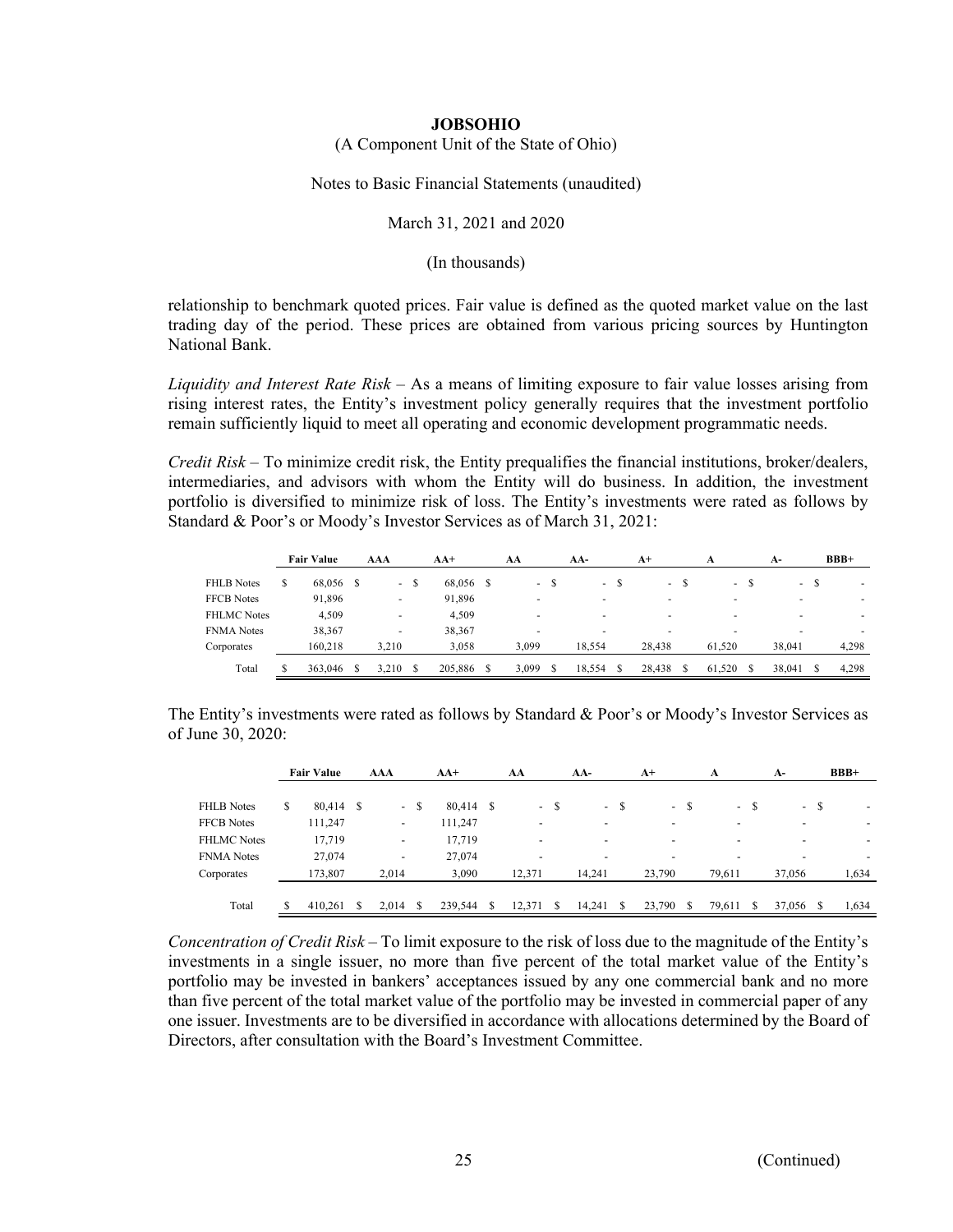(A Component Unit of the State of Ohio)

Notes to Basic Financial Statements (unaudited)

March 31, 2021 and 2020

(In thousands)

*Custodial Credit Risk* – For an investment, this is the risk that, in the event of the failure of the counterparty, the Entity will not be able to recover the value of its investments that are in the possession of an outside party. The Entity's investments of \$705,506 and \$724,121 as of March 31, 2021 and June 30, 2020, respectively, are uninsured and held in the name of its investment manager.

Investment activity for the nine months ended March 31, 2021 is summarized as follows:

|                    | Balance,            |    |                  |    |                   |    | Accrued       |                       | Balance, |  |
|--------------------|---------------------|----|------------------|----|-------------------|----|---------------|-----------------------|----------|--|
|                    | <b>July 1, 2020</b> |    | <b>Purchases</b> |    | <b>Maturities</b> |    | income (loss) | <b>March 31, 2021</b> |          |  |
|                    |                     |    |                  |    |                   |    |               |                       |          |  |
| <b>US</b> Treasury | \$<br>313,860       | \$ | 202,686          | \$ | (169, 239)        | \$ | (4, 847)      | S                     | 342,460  |  |
| <b>FHLB</b>        | 80,414              |    | 4,991            |    | (16,000)          |    | (1,349)       |                       | 68,056   |  |
| <b>FFCB</b>        | 111,247             |    |                  |    | (18,000)          |    | (1,351)       |                       | 91,896   |  |
| <b>FHLMC</b>       | 17,719              |    | 2,999            |    | (11,000)          |    | (5,209)       |                       | 4,509    |  |
| <b>FNMA</b>        | 27,074              |    | 16,914           |    | (5,000)           |    | (621)         |                       | 38,367   |  |
| Corporates         | 173,807             |    | 31,300           |    | (47, 426)         |    | 2,537         |                       | 160,218  |  |
|                    |                     |    |                  |    |                   |    |               |                       |          |  |
| Total              | \$<br>724,121       | \$ | 258,890          | S  | (266, 665)        | \$ | (10, 840)     | S                     | 705,506  |  |
|                    |                     |    |                  |    |                   |    |               |                       |          |  |

Investment activity for the fiscal year ended June 30, 2020 is summarized as follows:

|                    | Balance,            |         |    |                  |   |                   |    | Accrued       |    | Balance,      |
|--------------------|---------------------|---------|----|------------------|---|-------------------|----|---------------|----|---------------|
|                    | <b>July 1, 2019</b> |         |    | <b>Purchases</b> |   | <b>Maturities</b> |    | income (loss) |    | June 30, 2020 |
| <b>US Treasury</b> | S                   | 333,430 | \$ | 64,486           | S | (90, 055)         | S  | 5,999         | \$ | 313,860       |
| <b>FHLB</b>        |                     | 105,727 |    | 19,343           |   | (45,910)          |    | 1,254         |    | 80,414        |
| <b>FFCB</b>        |                     | 84,600  |    | 49,716           |   | (24, 742)         |    | 1,673         |    | 111,247       |
| <b>FHLMC</b>       |                     | 30,739  |    | 7,503            |   | (13,100)          |    | (7, 423)      |    | 17,719        |
| <b>FNMA</b>        |                     | 9,748   |    | 18,731           |   | (1,700)           |    | 295           |    | 27,074        |
| Corporates         |                     | 149,640 |    | 52,112           |   | (38, 648)         |    | 10,703        |    | 173,807       |
| Total              |                     | 713,884 | S  | 211,891          | S | (214, 155)        | \$ | 12,501        | \$ | 724,121       |

Interest income accrues on U.S. government and agency bonds over the bond term. Interest income is redeemed upon bond maturity. Income (loss) realized from maturities during the three and nine months ended March 31, 2021 totaled (\$4) and (\$114), respectively. Income (loss) realized from maturities during the three and nine months ended March 31, 2020 totaled (\$189) and \$10, respectively. Interest on public corporate fixed income securities accrues over the term of the holding and is redeemed at various times until maturity. Accrued income (loss) of (\$10,840) and \$12,501 as of March 31, 2021 and June 30, 2020, respectively, represents unrealized bond interest earned, but not redeemed. Accrued income increases bond value, which is reported at fair value in the financial statements.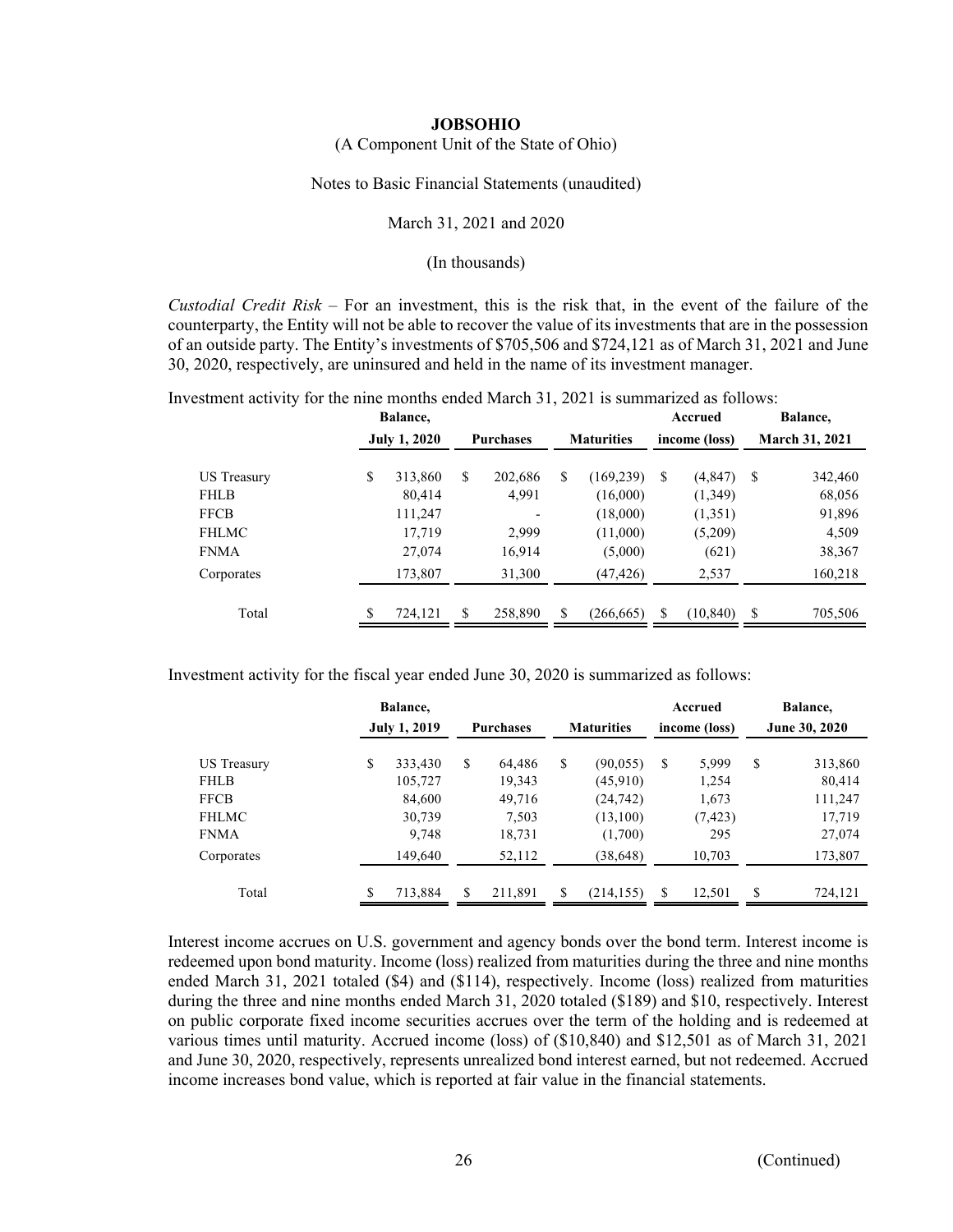# (A Component Unit of the State of Ohio)

Notes to Basic Financial Statements (unaudited)

#### March 31, 2021 and 2020

#### (In thousands)

The Entity also has unlisted private equity investments in 6 companies. The Entity does not have a controlling interest in the companies and does not participate in the operation or management of the companies. Total unlisted private equity investments as of March 31, 2021 and June 30, 2020 were \$9,904 and \$0, respectively and are reported as other investments.

#### **4. Capital Assets**

Capital assets activity for the nine months ended March 31, 2021 is as follows:

|                                             | Balance,            |         |    |                  |                   |                          | Balance, |                |  |
|---------------------------------------------|---------------------|---------|----|------------------|-------------------|--------------------------|----------|----------------|--|
|                                             | <b>July 1, 2020</b> |         |    | <b>Additions</b> | <b>Reductions</b> |                          |          | March 31, 2021 |  |
| Furniture and equipment                     | \$                  | 823     | \$ |                  | \$                | $\overline{\phantom{0}}$ | \$       | 823            |  |
| Leasehold improvements                      |                     | 2,854   |    | 530              |                   |                          |          | 3,384          |  |
| Software                                    |                     | 2,900   |    | 4,573            |                   |                          |          | 7,473          |  |
| Equipment                                   |                     | 38      |    | 32               |                   |                          |          | 70             |  |
| Total capital assets being depreciated      | 6,615               |         |    | 5,135            |                   |                          |          | 11,750         |  |
| Less: accumulated depreciation              |                     |         |    |                  |                   |                          |          |                |  |
| Furniture and equipment                     |                     | (628)   |    | (52)             |                   |                          |          | (680)          |  |
| Leasehold improvements                      |                     | (1,370) |    | (461)            |                   |                          |          | (1, 831)       |  |
| Software                                    |                     | (1,650) |    | (479)            |                   |                          |          | (2,129)        |  |
| Equipment                                   |                     | (2)     |    | (11)             |                   |                          |          | (13)           |  |
| Total accumulated depreciation              |                     | (3,650) |    | (1,003)          |                   |                          |          | (4,653)        |  |
| Total capital assets being depreciated, net | \$                  | 2,965   | S  | 4,132            | \$                |                          | \$       | 7,097          |  |

Capital assets activity for the fiscal year ended June 30, 2020 is as follows: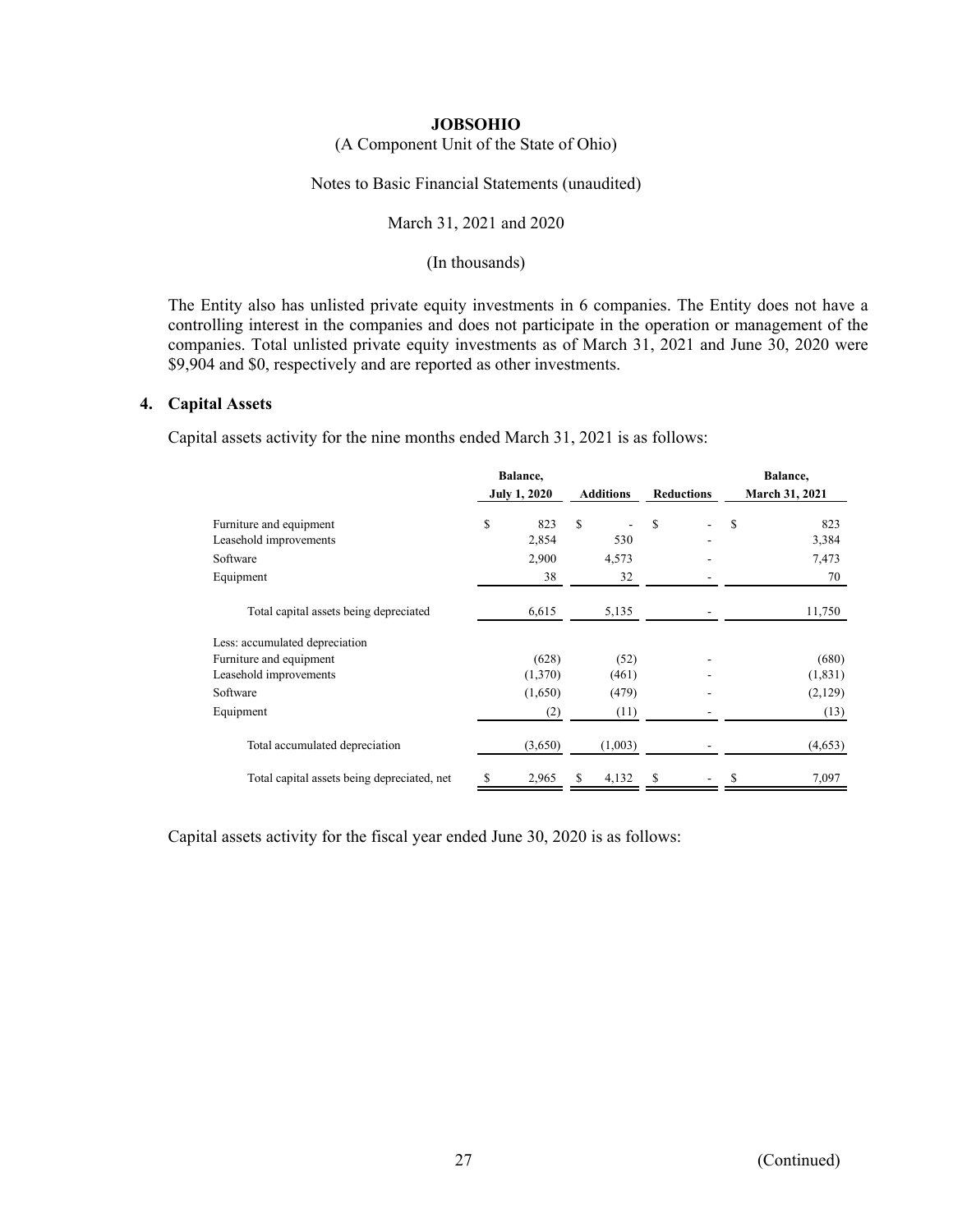#### (A Component Unit of the State of Ohio)

#### Notes to Basic Financial Statements (unaudited)

#### March 31, 2021 and 2020

#### (In thousands)

|                                             | Balance,            |                  |                   | Balance,      |
|---------------------------------------------|---------------------|------------------|-------------------|---------------|
|                                             | <b>July 1, 2019</b> | <b>Additions</b> | <b>Reductions</b> | June 30, 2020 |
| Furniture and equipment                     | \$<br>808           | s<br>15          | \$                | 823<br>S      |
| Leasehold improvements                      | 2,613               | 241              |                   | 2,854         |
| Software                                    | 1,521               | 1,379            |                   | 2,900         |
| Equipment                                   |                     | 38               |                   | 38            |
| Total capital assets being depreciated      | 4,942               | 1,673            |                   | 6,615         |
| Less: accumulated depreciation              |                     |                  |                   |               |
| Furniture and equipment                     | (542)               | (86)             |                   | (628)         |
| Leasehold improvements                      | (925)               | (445)            |                   | (1,370)       |
| Software                                    | (1, 433)            | (217)            |                   | (1,650)       |
| Equipment                                   |                     | (2)              |                   | (2)           |
| Total accumulated depreciation              | (2,900)             | (750)            |                   | (3,650)       |
| Total capital assets being depreciated, net | 2,042<br>\$         | 923<br>S         | \$                | 2,965<br>S    |

#### **5. Loans Receivable**

The Entity's economic development initiatives include loans to companies that have limited access to capital and funding from conventional private sources of funding. In order to obtain a disbursement, the borrower submits to the Entity a draw request that identifies the applicable costs that have been incurred. The Entity recognizes the receivable at time of disbursement to the borrower.

The Entity established a loan program to support companies during the COVID-19 pandemic. The Workforce Retention Loan was a forgivable loan program that allowed companies to borrow funds to support their payroll over the course of six months. At the end of the six-month period, the companies were required to provide documentation to the Entity that illustrated they were able to maintain certain payroll metrics over the period. For borrowers that were able to maintain those certain payroll metrics, the loan was forgiven with no balance due. As of March 31, 2021, 82 of the 84 companies that participated in the program had their loan forgiven. The remaining 2 companies had an outstanding balance of \$1,100 that is included in Loans, net of loss allowance. As of June 30, 2020, disbursements associated with the Workforce Retention Loan program were made to 76 companies totaling \$16,676 included in loans, net of loss allowance. The terms of the loans outstanding at March 31, 2021 and June 30, 2020 provide for disbursements of up to \$50,000. The outstanding balance of the commitments as of March 31, 2021 and June 30, 2020 were \$0 and \$33,324, respectively.

The Entity also established a loan program to support early-stage companies in their efforts to promote economic development across the State. The Innovation Loan program was designed to provide loans to companies that are convertible to equity in the event the borrower meets certain qualified financing requirements. As of March 31, 2021 and June 30, 2020, disbursements associated with the Innovation Loan program were made to 30 and 24 companies, respectively, totaling \$35,223 and \$29,288,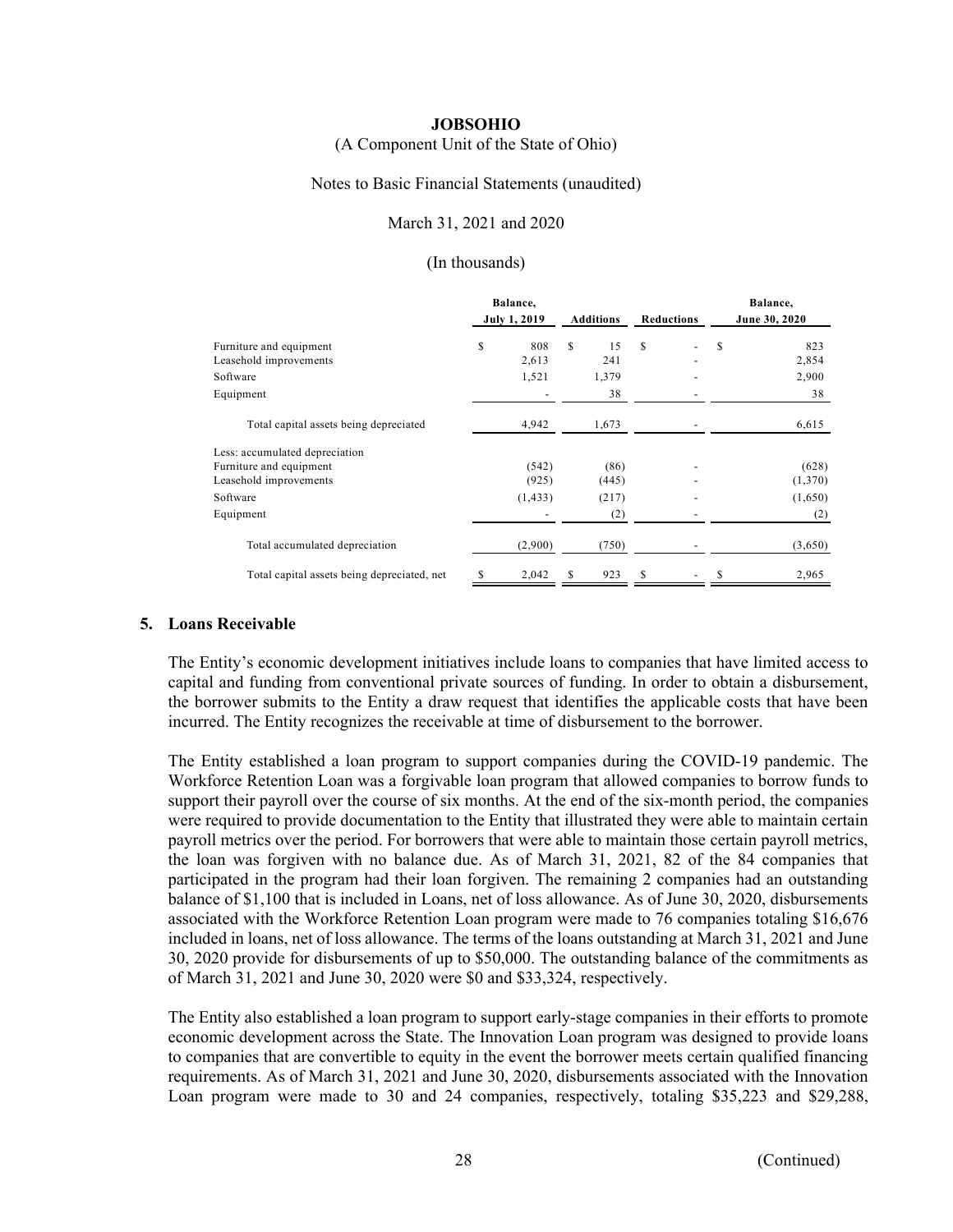(A Component Unit of the State of Ohio)

Notes to Basic Financial Statements (unaudited)

March 31, 2021 and 2020

(In thousands)

respectively, and are included in Loans, net of loss allowance. The terms of the loans outstanding at March 31, 2021 and June 30, 2020 provide for disbursements of up to \$35,223 and \$30,298 respectively. The outstanding balance of the commitments as of March 31, 2021 and June 30, 2020 and 2019 were \$0 and \$1,010, respectively.

The remaining loans receivable balance of \$101,994 as of March 31, 2021 relates to disbursements to 55 companies, and is net of loss allowance of \$3,618. Loans receivable balance of \$91,274 as of June 30, 2020 relates to disbursements to 59 companies and is net of loss allowance of \$19,420. The current portion of the loans receivable balance of \$9,777 and \$8,179 as of March 31, 2021 and June 30, 2020, respectively, represent principal payments due within the following twelve months. The terms of the loans outstanding at March 31, 2021 and June 30, 2020 provide for disbursements of up to \$149,655 and \$142,305, respectively. The outstanding balance of the commitments as of March 31, 2021 and June 30, 2020 were \$19,848 and \$11,091, respectively. The Entity offered a six-month deferral of principal and interest payments to its existing borrowers in response to the COVID-19 pandemic. Interest accrues at 0% during the deferral period. As of March 31, 2021, the deferral period expired and interest resumed accruing. As of June 30, 2020, 41 borrowers opted into the program totaling \$4,108 in deferred payments.

The Entity's loans are held at amortized cost less a valuation allowance. A loan is impaired when, based on current information and events, it is probable that the Entity will be unable to collect all amounts due according to the contractual terms of the loan agreement. If determined that a loan requires a valuation allowance, a provision for loss is established equal to the difference between the carrying value and either the fair value of the collateral less costs to sell or the present value of expected future cash flows discounted at the loan's effective interest rate. The amount of valuation allowance was \$3,618 and \$19,420, respectively, as of March 31, 2021 and June 30, 2020.

## **6. Accounts Receivable Balances**

Accounts receivable comprise amounts due from liquor agency stores and liquor vendors, and the Ohio Department of Administrative Services ("DAS"). The amounts due from liquor agency stores and liquor vendors are attributable to inventory adjustments from audits, store manager adjustments, distribution center services, and other miscellaneous claims. Accounts receivable also includes interest receivable on investments and loans. Accounts receivable balance of \$6,477 and \$4,682 as of March 31, 2021 and June 30, 2020, respectively, is net of allowance for uncollectable accounts of \$34 and \$5, respectively.

The amount due from DAS totals \$58,722 and \$42,263 as of March 31, 2021 and June 30, 2020, respectively, and is attributable to the Entity's purchases of Personal Protective Equipment on behalf of DAS in response to the COVID-19 pandemic. The amount due from DAS is included in Accounts receivable – long-term.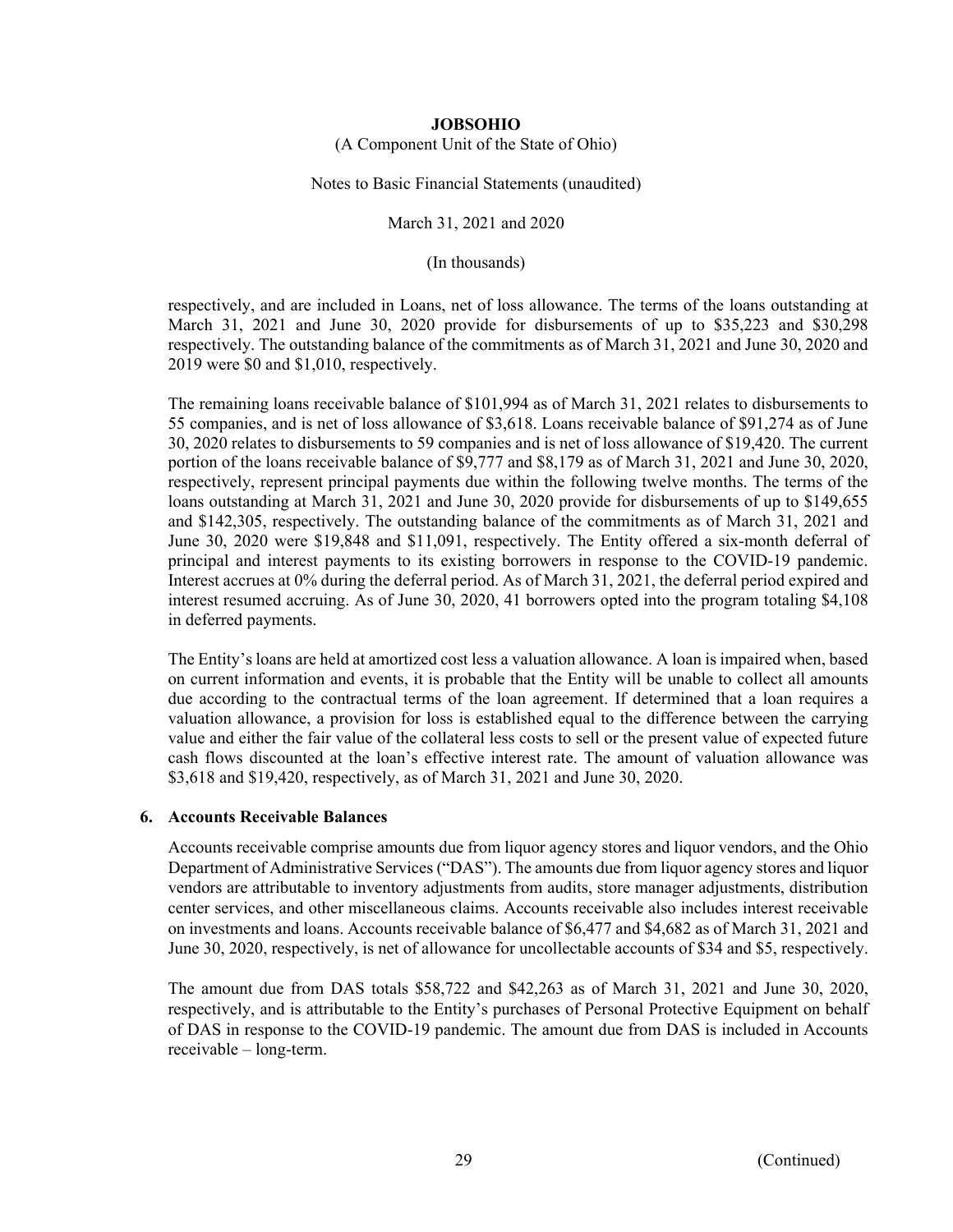(A Component Unit of the State of Ohio)

Notes to Basic Financial Statements (unaudited)

March 31, 2021 and 2020

(In thousands)

## **7. Prepaid Expenses**

Certain payments to vendors reflect costs applicable to future accounting periods and are recorded as prepaid expenses in the basic financial statements. This includes \$788 and \$4,217 of service fees to the Ohio Department of Commerce as of March 31, 2021 and June 30, 2020, respectively, as well as \$91 as of March 31, 2021 and June 30, 2020 for prepaid rent payments on two separate operating lease agreements. See note 3(b)6 below.

## **8. Intangible Asset – Liquor Franchise**

As a result of the purchase of the franchise for the sale of spirituous liquor, the Entity recorded an intangible asset of \$1,379,924, reflecting the net franchise fee paid to the State, net of certain tangible assets received in the transfer pursuant to the Transfer Agreement.

The intangible asset – liquor franchise, is amortized over its useful life that coincides with the related contractual rights of the Transfer Agreement of 25 years. Amortization expense was \$13,799 and \$41,398 for the three and nine months ended March 31, 2021 and 2020, respectively. No impairment of the intangible asset existed as of March 31, 2021 and June 30, 2020.

Intangible asset – liquor franchise activity for the nine months ended March 31, 2021 is as follows:

|                                                    | Balance,                 |                                      |                          | Balance,                |
|----------------------------------------------------|--------------------------|--------------------------------------|--------------------------|-------------------------|
|                                                    | <b>July 1, 2020</b>      | <b>Additions</b>                     | <b>Reductions</b>        | <b>March 31, 2021</b>   |
| Liquor franchise<br>Less: Accumulated amortization | \$1,379,924<br>(409,378) | $\overline{\phantom{a}}$<br>(41,398) | $\overline{\phantom{a}}$ | 1,379,924<br>(450, 776) |
| Liquor franchise, net<br>of amortization           | 970,546                  | (41,398)                             | $\overline{\phantom{a}}$ | 929,148                 |

Intangible asset – liquor franchise activity for the fiscal year ended June 30, 2020 is as follows: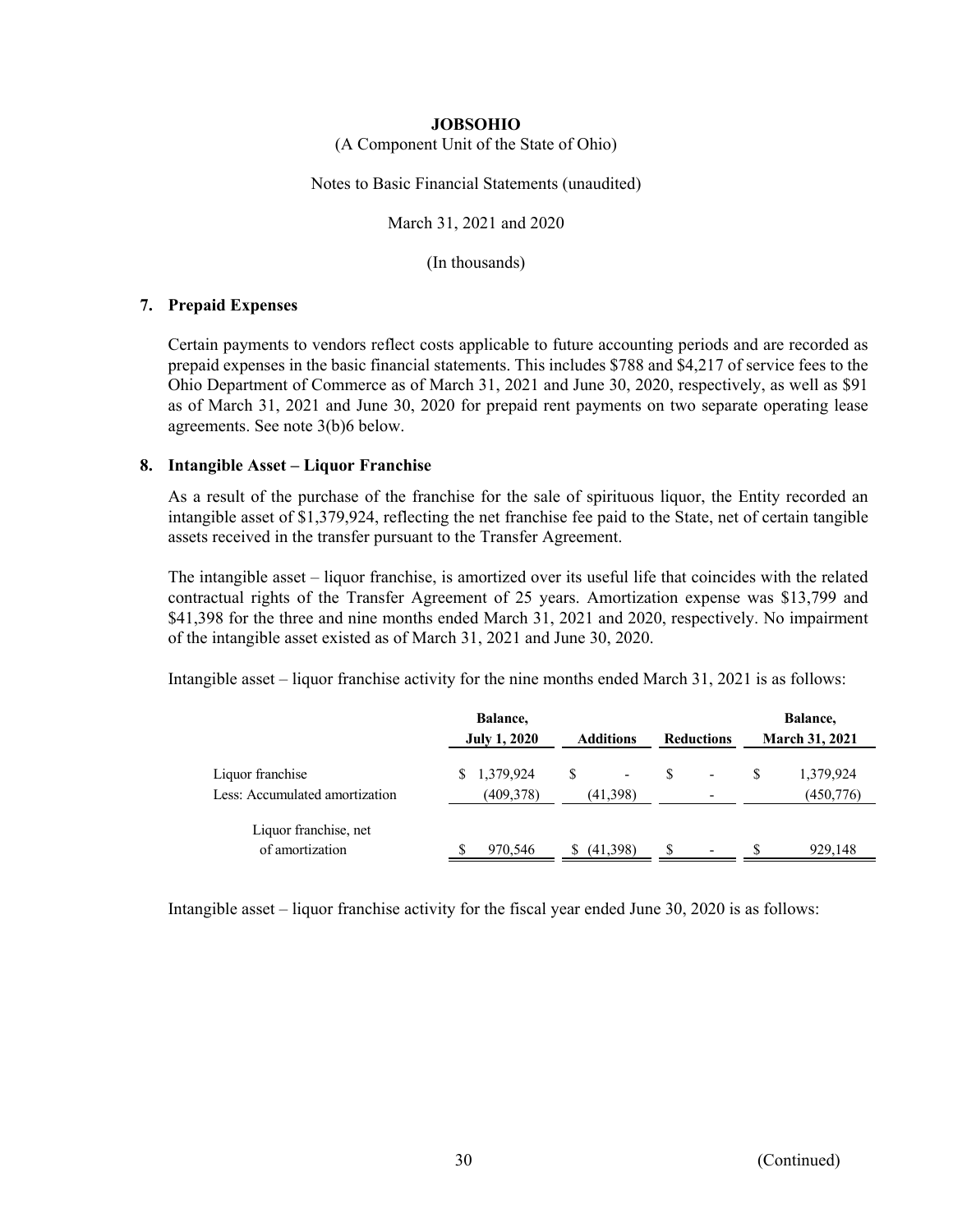(A Component Unit of the State of Ohio)

Notes to Basic Financial Statements (unaudited)

March 31, 2021 and 2020

(In thousands)

|                                                    | Balance,<br><b>July 1, 2019</b> | <b>Additions</b>                           | <b>Reductions</b>             | Balance,<br>June 30, 2020 |  |  |
|----------------------------------------------------|---------------------------------|--------------------------------------------|-------------------------------|---------------------------|--|--|
| Liquor franchise<br>Less: accumulated amortization | \$1,379,924<br>(354, 181)       | S<br>$\overline{\phantom{a}}$<br>(55, 197) | $\overline{\phantom{a}}$      | 1,379,924<br>(409,378)    |  |  |
| Liquor franchise, net of<br>amortization           | 1,025,743                       | (55,197)                                   | S<br>$\overline{\phantom{0}}$ | S<br>970,546              |  |  |

### *(b) Liabilities*

## **1. Accrued Liabilities**

Accrued liabilities reported at March 31, 2021 and June 30, 2020 are as follows:

|                               | <b>March 31, 2021</b> | June 30, 2020 |
|-------------------------------|-----------------------|---------------|
|                               |                       |               |
| Economic development programs | \$<br>206,453         | \$<br>109,338 |
| Liquor purchases              | 11,570                | 7,547         |
| Agency commissions            | 13,443                | 15,336        |
| Taxes                         | 13,756                | 13,785        |
| Supplemental Payment          | 83,634                | 71,218        |
| Professional services         | 713                   | 787           |
| Payroll                       | 995                   | 589           |
| Legal services                | 59                    | 39            |
| Liquor operations             | 27                    | 122           |
| Paid time off                 | 282                   | 289           |
| Deferred rent                 | 662                   | 751           |
| <b>Employee benefits</b>      |                       | 25            |
| Other                         | 375                   | 843           |
| Total                         | \$<br>331,969         | \$<br>220,669 |

## **2. Economic Development Programs – Grants**

The Entity operates eight grant programs to encourage economic development within the State. These comprise: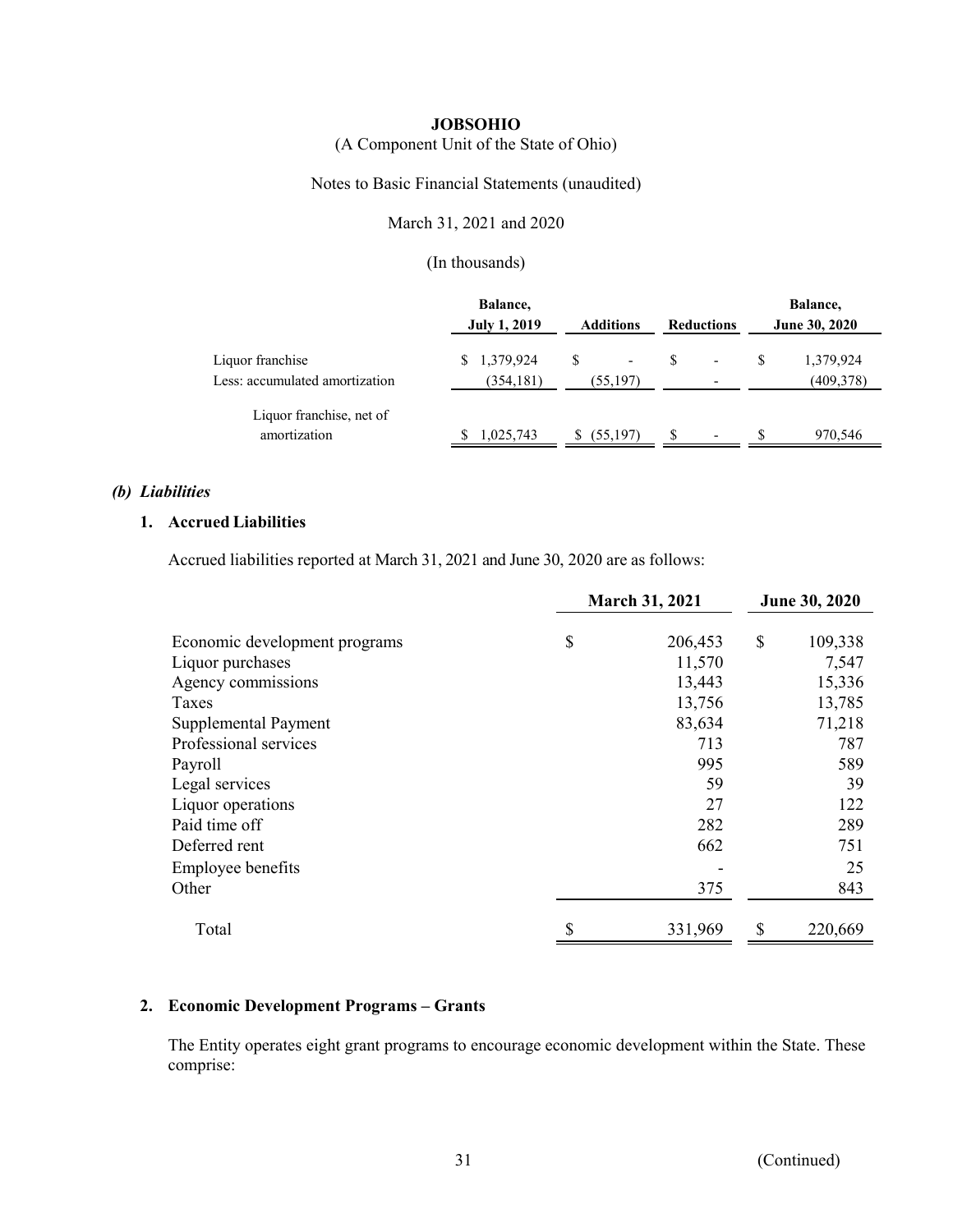(A Component Unit of the State of Ohio)

Notes to Basic Financial Statements (unaudited)

March 31, 2021 and 2020

(In thousands)

- Economic Development Grants The Economic Development grant program focuses on fixed asset and infrastructure investment.
- Workforce Grants The Workforce grant program focuses on training costs associated with new or incumbent employees.
- Revitalization Grants The Revitalization grant program is designed to support the acceleration of redeveloping sites in Ohio, with the primary focus on projects where the cost of redevelopment and remediation is more than the value of the land in question.
- Revitalization Phase II Assessment Grants The Revitalization Phase II Assessment grant program is designed to assist in the review of potential environmental risks on a project site where redevelopment for job creation or retention is likely to occur.
- Research and Development Grants The Research and Development grant program provides opportunity to collaborate and partner on new discoveries that can further companies' competitive advantage and impact their respective industries.
- Innovation District Grants The Innovation District grant program provides funds for Innovation hubs across the State in support of research and STEM projects within the districts and provides the opportunity for businesses to operate from a centralized location to promote economic development growth.
- Inclusion Grants The Inclusion grant program provides financial support in designated distressed communities and/or businesses owned by underrepresented populations across the State.
- Speculative Development Grants The Ohio Site Inventory Program (OSIP) offers funding to support speculative site and building development projects with no identified end user.

As of March 31, 2021, the Entity had executed 1,316 grants, including 526 economic development grants, 375 workforce grants, 273 revitalization grants, 20 research and development grants, 3 innovation district grants, 106 inclusion grants, and 13 speculative development grants with a total committed amount of \$718,254. As of March 31, 2021, the Entity had \$270,739 in committed, but unpaid grants. As of June 30, 2020, the Entity had executed 1,056 grants, including 442 economic development grants, 345 workforce grants, 250 revitalization grants, 16 research and development grants, and 3 innovation district grants with a total committed amount of \$601,439. As of June 30, 2020, the Entity had \$173,324 in committed, but unpaid grants. The grants are historically funded on a reimbursement basis where the grantee must provide documentation illustrating where applicable costs have been incurred. In light of the COVID-19 pandemic, the Entity implemented a Rapid Deployment Initiative program where grantees could request funds on a non-reimbursement basis to support their cash needs during the crisis.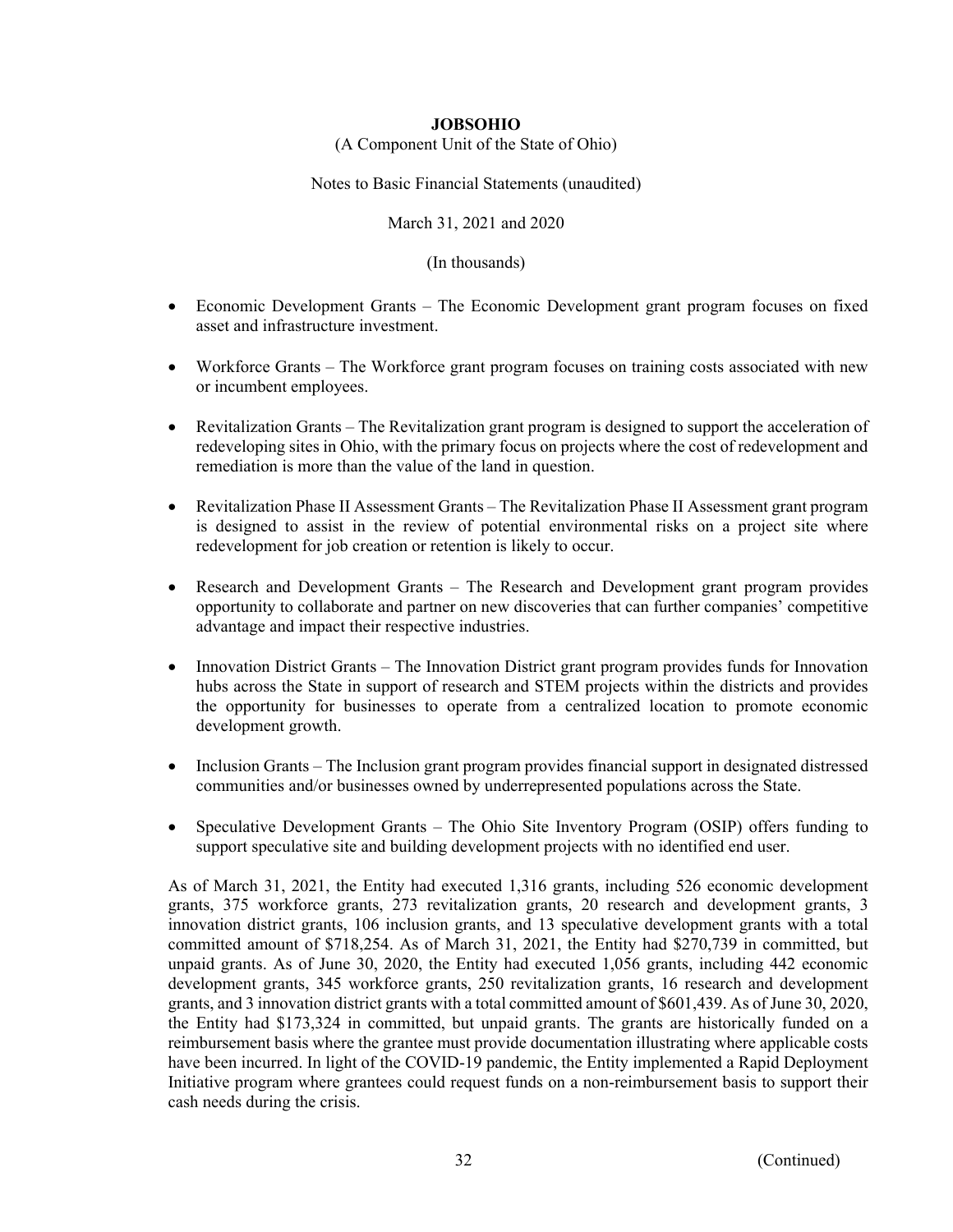(A Component Unit of the State of Ohio)

Notes to Basic Financial Statements (unaudited)

March 31, 2021 and 2020

(In thousands)

The Entity recognizes grant expense and the related liability for allowable costs where the transaction is reasonably estimable in amount and probable of distribution. This process includes the use of estimates in the absence of information as to costs incurred, but unclaimed by the grantee. The Entity has developed a methodology to produce an estimate of the liability as of the financial statement date, based upon the anticipated progress of the related project. The corresponding result is recorded as accrued economic development programs and is included in accrued liabilities in the statements of net position. The accrued economic development programs were \$206,453 and \$108,801 as of March 31, 2021 and June 30, 2020, respectively.

## **3. Economic Development Programs – Community Banks Loan Guarantee**

The Entity has partnered with two community banks in Ohio to bolster their lending capability to assist small, lifestyle businesses. The Entity is providing a loan guarantee of up to \$50,000 to support the banks in the event of default on the additional lending to their borrowers.

As of March 31, 2021 and June 30, 2020, the community banks had provided loans totaling \$10,823 and \$7,051, respectively. The outstanding commitment for the program as of March 31, 2021 and June 30, 2020 was \$0 and \$42,949, respectively. As of March 31, 2021 and June 30, 2020 there were no reported defaults. The Entity estimates that the program will have a default rate of 10%, with a portion of the estimated default occurring in the next twelve months. The Entity recognized an expense associated with the program of \$974 and \$705, respectively, as of March 31, 2021 and June 30, 2020, which is included in economic development programs expense. The Entity recorded current and longterm liabilities associated with the program totaling \$487 and \$487, respectively, as of March 31, 2021 and \$350 and \$355, respectively, as of June 30, 2020.

## **4. 401(k) Savings Plan**

The Entity operates a defined contribution pension plan titled JobsOhio 401(k) Plan (herein referred to as the "Plan") created in accordance with Internal Revenue Code Section 401(k). The Plan, available to all qualified employees of the Entity, permits employees to defer a percentage of their salary up to the maximum percentage allowed by the Internal Revenue Service. The Entity matches 100 percent of the first three percent of the employee contribution, plus 50 percent of the employee contribution over three percent but not greater than five percent, bringing the maximum match percentage to four percent. Employees are fully vested in the Plan at the time contributions begin and there are no forfeitures. Participants must be over 21 years of age and have completed three consecutive months of service.

The Entity is the plan administrator of the Plan and the Plan trustee is Great-West Trust Company. The Entity may amend the Plan to add new features or to change or eliminate various provisions, but may not take away or reduce protected benefits under the Plan. Participants direct the allocation of their deferral based on several investment options. The assets of the Plan are not included in the Entity's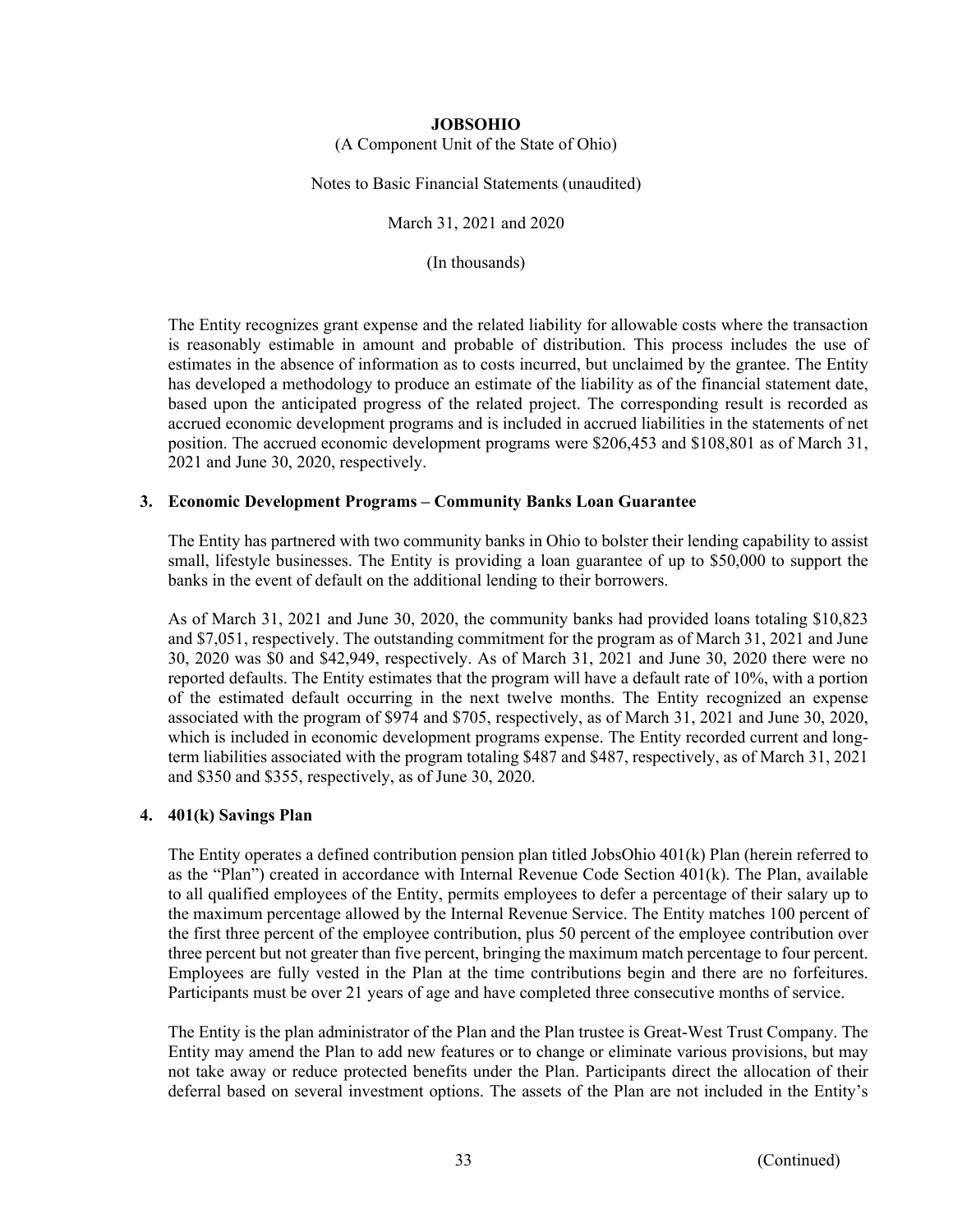(A Component Unit of the State of Ohio)

Notes to Basic Financial Statements (unaudited)

March 31, 2021 and 2020

(In thousands)

financial statements and cannot be used for purposes other than the exclusive benefit of the participants or their beneficiaries or to pay the reasonable expenses of plan administration.

The Plan was implemented in February 2014. For the three and nine months ended March 31, 2021, the total 401(k) match expense was \$163 and \$373, respectively, on total employee contributions of \$312 and \$758, respectively. For the three and nine months ended March 31, 2020, the total 401(k) match expense was \$131 and \$309, respectively, on total employee contributions of \$264 and \$685, respectively. As of March 31, 2021, and June 30, 2020, accrued employee 401(k) deferrals and accrued employer match was \$0 and \$25, respectively, and are included in the statements of net position as accrued liabilities.

## **5. Commitments and Contingencies – Litigation**

The Entity has filed two lawsuits against two companies that have received grant funds without maintaining the job commitment related to receiving those funds. Resolution of the litigation is pending.

### **6. Lease Obligations**

The Entity has an agreement for an office facilities lease and pays monthly rent. Rent expense was \$156 and \$466, respectively, for the three and nine months ended March 31, 2021. Rent expense was \$157 and \$461, respectively, for the three and nine months ended March 31, 2020.

Minimum future lease payments as of March 31, 2021 under this operating lease are as follows:

| Year ending June 30: |   |       |
|----------------------|---|-------|
| 2021                 | S | 285   |
| 2022                 |   | 387   |
| 2023                 |   | 396   |
| 2024                 |   | 404   |
| $2025 - 2027$        |   | 1,117 |
|                      |   |       |
| Total                |   | 2,589 |
|                      |   |       |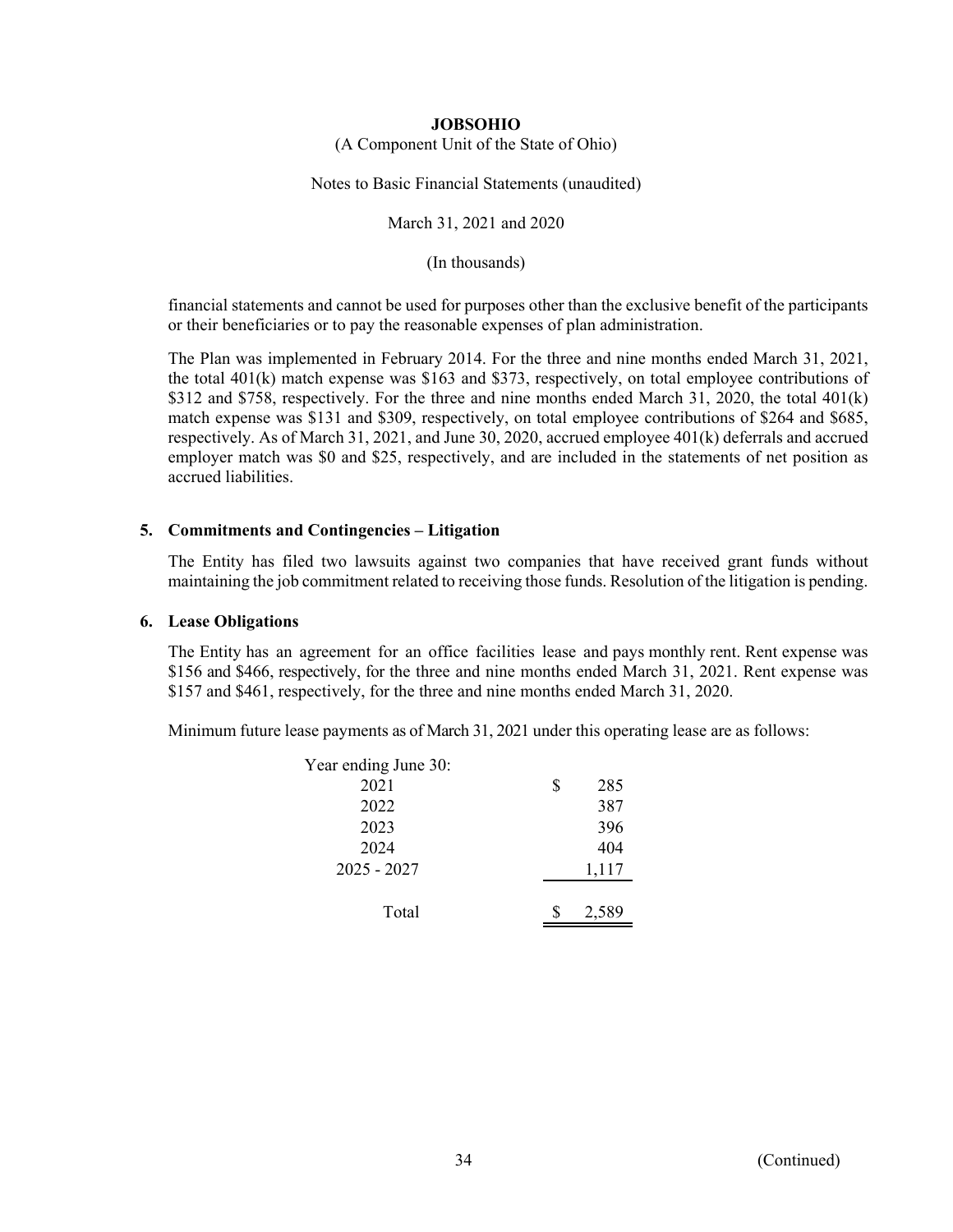#### (A Component Unit of the State of Ohio)

#### Notes to Basic Financial Statements (unaudited)

#### March 31, 2021 and 2020

#### (In thousands)

In fiscal years 2019 and 2015, the Entity entered into lease agreements for office equipment, which are classified as capital leases. The leased equipment is amortized on a straight-line basis over 5 years. Total accumulated amortization related to the leased equipment was \$81 and \$64 at March 31, 2021 and June 30, 2020, respectively. Property on capital lease as of March 31, 2021 is as follows:

| Office equipment               | 157 |
|--------------------------------|-----|
| Less: accumulated amortization |     |
|                                |     |
| Total                          |     |

Property on capital lease as of June 30, 2020 is as follows:

| Office equipment               | 157 |
|--------------------------------|-----|
| Less: accumulated amortization |     |
|                                |     |
| Total                          |     |

The interest rate related to the 2019 lease obligation is 0% and the maturity date is August 2024. Minimum future lease payments as of March 31, 2021 under this capital lease are as follows: Year ending June 30:

| I can endling Julie 50. |          |
|-------------------------|----------|
| 2021                    | \$<br>10 |
| 2022                    | 21       |
| 2023                    | 21       |
| 2024                    | 21       |
| 2025                    |          |
|                         |          |
| Total                   | 76       |

In the fiscal year ended June 30, 2017, the Entity entered into two separate lease agreements for the use of distribution center facilities in Green, Ohio and Groveport, Ohio. Rent expense on the two facilities was \$748 and \$2,257, respectively, for the three and nine months ended March 31, 2021. Rent expense on the two facilities was \$728 and \$2,186, respectively, for the three and nine months ended March 31, 2020.

The lease agreement for the distribution center in Green, Ohio has a term of seven years with a commencement date of April 1, 2017.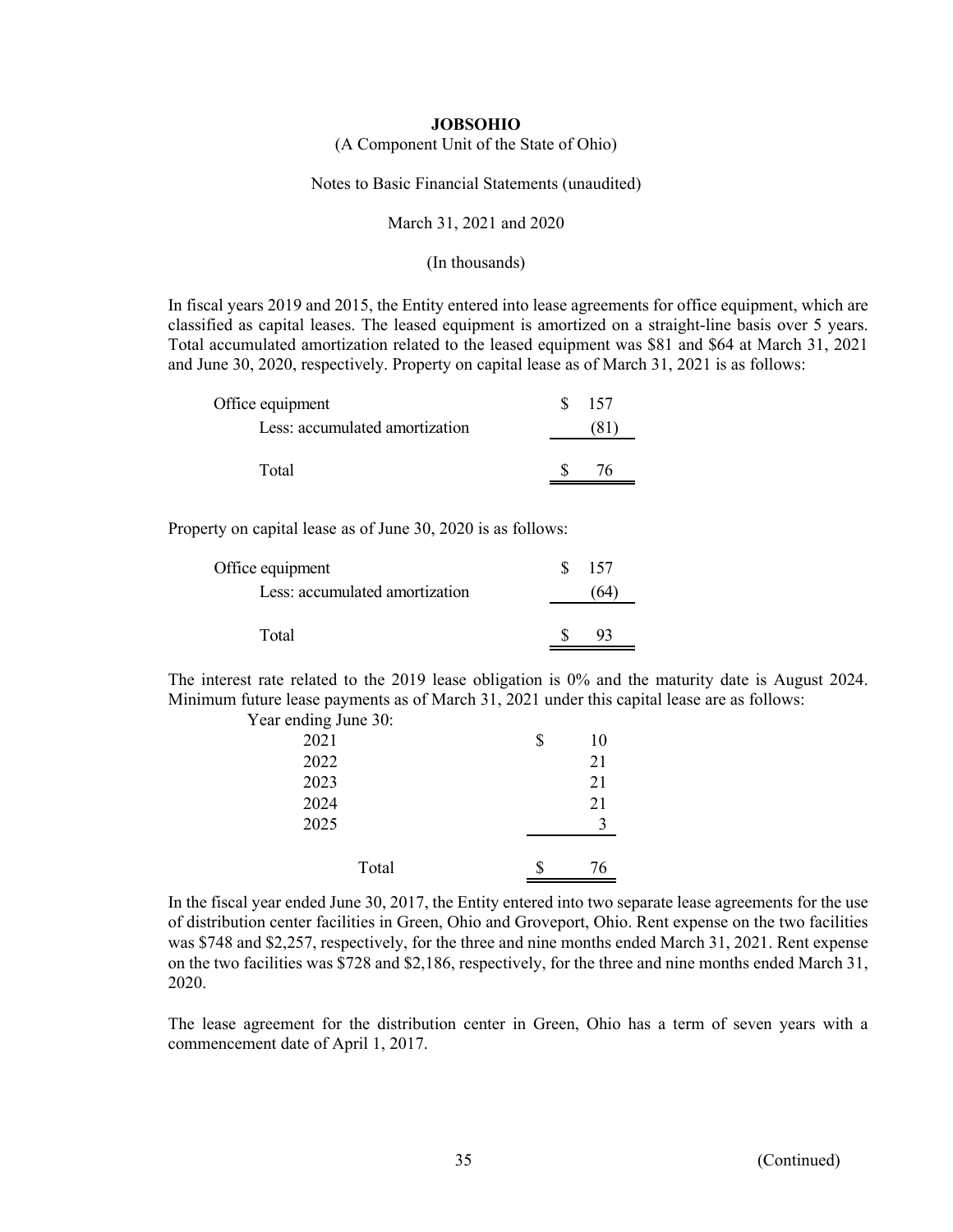(A Component Unit of the State of Ohio)

Notes to Basic Financial Statements (unaudited)

March 31, 2021 and 2020

(In thousands)

Minimum future lease payments as of March 31, 2021 under this operating lease are as follows:

| Year ending June 30: |           |
|----------------------|-----------|
| 2021                 | \$<br>373 |
| 2022                 | 1,491     |
| 2023                 | 1,491     |
| 2024                 | 1,118     |
|                      |           |
| Total                | 4,473     |

The lease agreement for the distribution center in Groveport, Ohio has a term of 63 full months with a commencement date of April 3, 2017.

Minimum future lease payments as of March 31, 2021 under this operating lease are as follows:

| Year ending June 30: |   |       |
|----------------------|---|-------|
| 2021                 | S | 232   |
| 2022                 |   | 953   |
| 2023                 |   | 79    |
| Total                |   | 1,264 |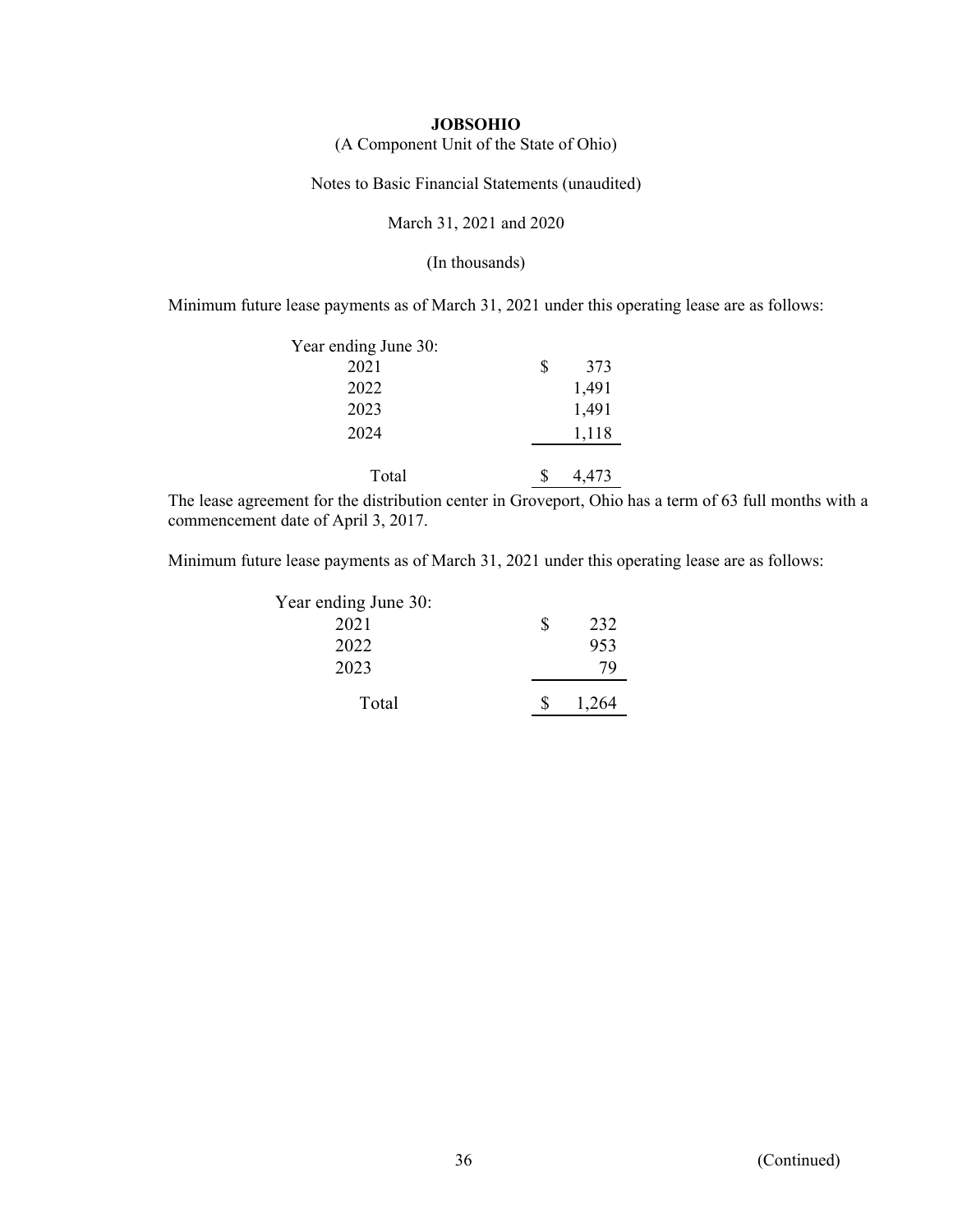(A Component Unit of the State of Ohio)

Notes to Basic Financial Statements (unaudited)

March 31, 2021 and 2020

(In thousands)

## **7. Long-Term Liabilities**

Special obligation revenue bonds were issued on February 1, 2013, by the Entity to finance payment of consideration in connection with the purchase of a franchise to operate the Liquor Business including the transfer of certain Liquor Business assets and bond transaction costs. The obligations were issued as bonds with (approximately) level debt service (principal and interest) maturing each year with maturities that range from one to 25 years.

On February 5, 2020, the Entity issued special obligation revenue bonds to advance refund the 2038 maturity of the Series 2013A Bonds and finance certain costs of the refunding transaction. The Series 2020A Bonds were issued in the amount of \$371,025. The obligations were issued as bonds with approximately level debt service, including both principal and interest, maturing each year with maturities that range from one to 18 years. The reasoning for refinancing was to reduce the interest rate on the debt from 5% for the Series 2013A Bonds to 1.7% – 2.8% for the Series 2020A Bonds, resulting in a net present value savings of \$61,597.

The proceeds from the 2020A Bonds were used for the advanced refunding of the 2038 maturity of the series 2013A Bonds consisting of future principal payments of \$335,970 and future interest payments of \$50,396. The net proceeds of the Series 2020A Bonds in the amount of \$370,866 were deposited in and held in trust in an escrow account. That amount was used to purchase certain direct noncallable obligations of the United States of America having such maturities or redemption dates and interest payment dates and bearing such interest as will be, without further investment or reinvestment of either the principal amount thereof or the interest earnings thereon sufficient, together with any other moneys in the escrow account after such purchase, for the payment of all principal of and interest on the 2038 maturity of the series 2013A Bonds through and including their January 1, 2023 optional redemption date. Upon the purchase of those noncallable obligations, according to the terms of the Indenture, the 2038 maturity of the series 2013A Bonds were deemed paid and discharged and legally defeased.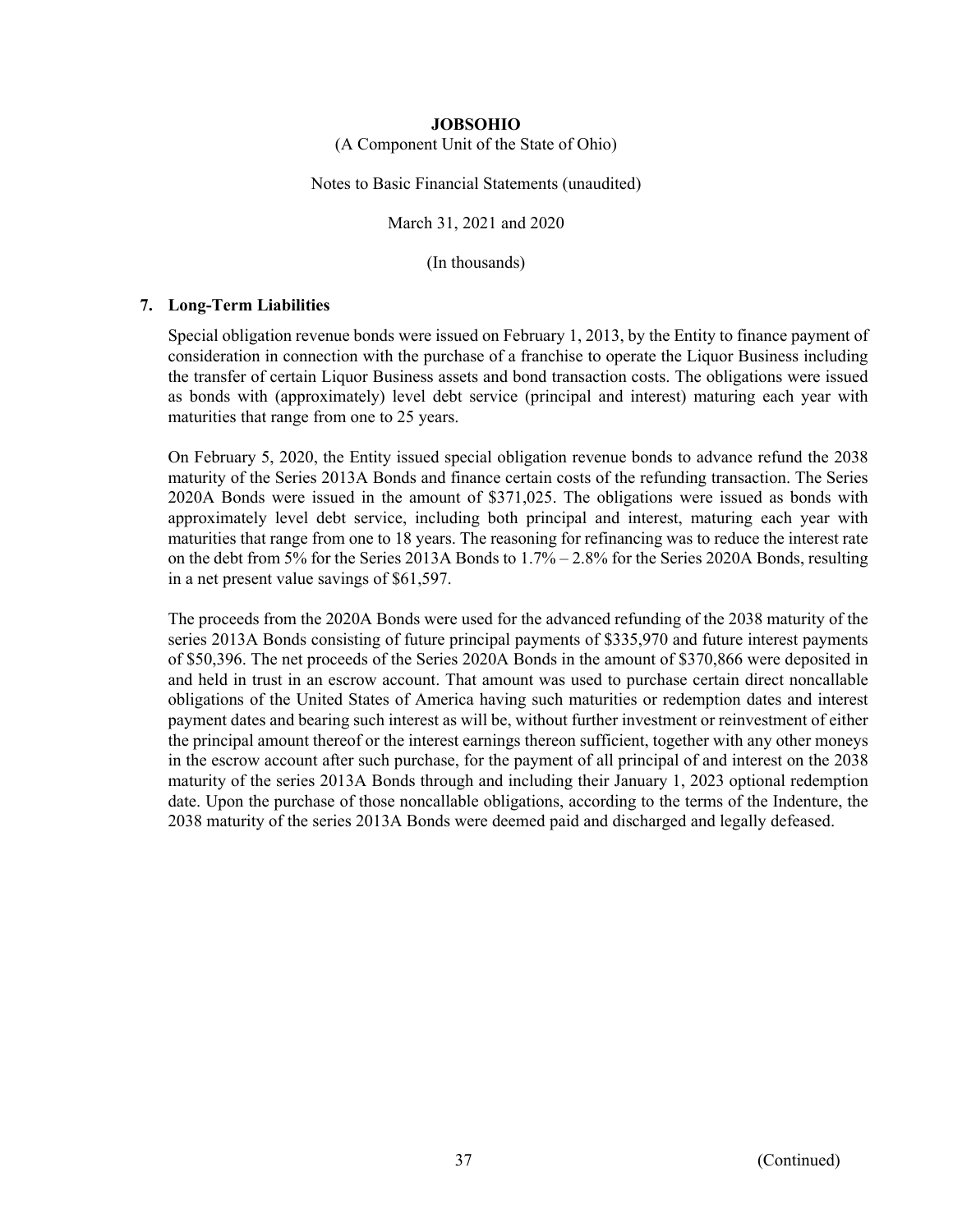(A Component Unit of the State of Ohio)

Notes to Basic Financial Statements (unaudited)

March 31, 2021 and 2020

(In thousands)

The net present value of the savings from the advanced refunding on February 5, 2020 is as follows:

| <b>Debt Service</b><br>on 2020A<br><b>Bonds</b>                                                                    |         |   | <b>Debt Service</b><br>on Defeased<br>2013A Bonds | <b>Savings</b> |        | <b>Present value</b><br>using a<br>yield of<br>2.85% |                        |
|--------------------------------------------------------------------------------------------------------------------|---------|---|---------------------------------------------------|----------------|--------|------------------------------------------------------|------------------------|
|                                                                                                                    | 535,464 | S | 616,300                                           | S              | 80,836 | S                                                    | 63,273                 |
| <b>Cashflows present value savings</b><br><b>Less: Prior funds on hand</b><br><b>Plus: Refunding funds on hand</b> |         |   |                                                   |                |        |                                                      | 63,273<br>(1,680)<br>4 |
| Net present value savings                                                                                          |         |   |                                                   |                |        | \$                                                   | 61,597                 |

JobsOhio Beverage System Statewide Senior Lien Liquor Profits Tax-Exempt Revenue Bonds, Series 2013A; JobsOhio Beverage System Statewide Senior Lien Liquor Profits Taxable Revenue Bonds, 2013B; and JobsOhio Beverage System Statewide Senior Lien Liquor Profits Taxable Revenue Bonds, 2020A outstanding at March 31, 2021 and June 30, 2020 are as follows:

| <b>Special</b><br>obligation<br>bonds | Original<br>issue date | Outstanding<br>as of<br><b>March 31, 2021</b> |                      |                 |          | <b>Interest</b><br>rates<br>to maturity | Final<br>maturity |
|---------------------------------------|------------------------|-----------------------------------------------|----------------------|-----------------|----------|-----------------------------------------|-------------------|
| Series 2013A                          | Feb. 2013              | \$                                            | 10,000               | $4.0\% - 5.0\%$ | 2023     |                                         |                   |
| Series 2013B                          | Feb. 2013              | S                                             | 847,975              | $3.1\% - 4.5\%$ | 2035     |                                         |                   |
| Series 2020A                          | Feb. 2020              | \$                                            | 368,035              | $1.7\% - 2.8\%$ | 2038     |                                         |                   |
| <b>Special</b>                        |                        |                                               | Outstanding          | <b>Interest</b> |          |                                         |                   |
| obligation                            | Original               |                                               | as of                | rates           | Final    |                                         |                   |
| bonds                                 | issue date             |                                               | <b>June 30, 2020</b> | to maturity     | maturity |                                         |                   |
| Series 2013A                          | Feb. 2013              | $\overline{\$}$                               | 15,000               | $4.0\% - 5.0\%$ | 2023     |                                         |                   |
| Series 2013B                          | Feb. 2013              | \$                                            | 891,865              | $2.9\% - 4.5\%$ | 2035     |                                         |                   |
| Series 2020A                          | Feb. 2020              | \$                                            | 371,025              | $1.7\% - 2.8\%$ | 2038     |                                         |                   |

The bonds have maturities that started in 2015 and continue through 2038. Maturities due within one year at March 31, 2021 and June 30, 2020 are \$52,460 and \$51,880, respectively. The bond series are subject to mandatory sinking fund redemption starting in 2024 and each year thereafter to maturity. The bonds will be repaid from Liquor Business Profits. All proceeds from the Liquor Business are pledged to the Trustee to pay obligations under the Indenture. The Indenture imposes certain restrictions and requirements whereby all Liquor Business revenues are required to be deposited in a trust fund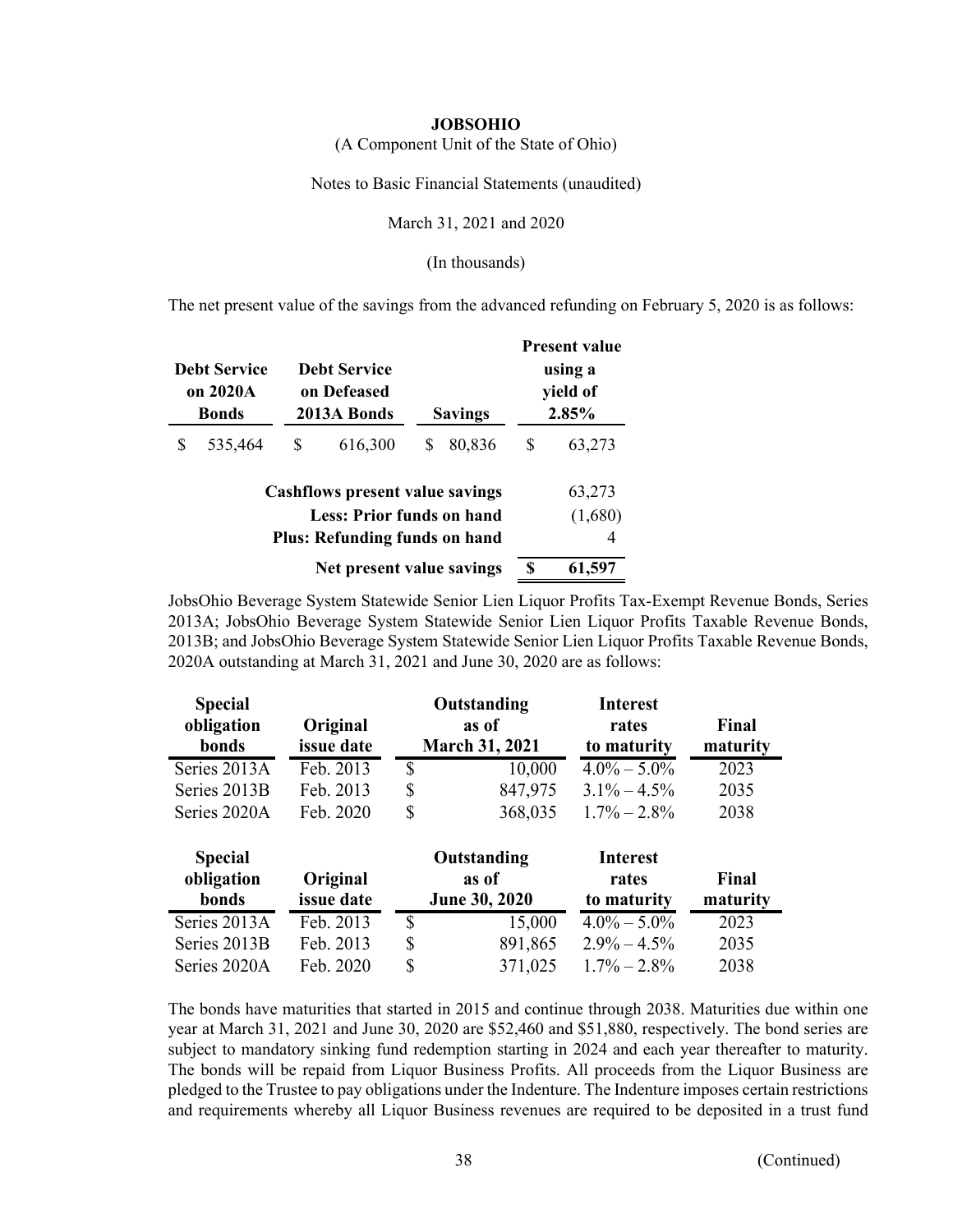(A Component Unit of the State of Ohio)

Notes to Basic Financial Statements (unaudited)

March 31, 2021 and 2020

(In thousands)

held by the Trustee to settle obligations under the Indenture, including amounts sufficient to cover annual debt service for each fiscal year on account for all outstanding revenue bonds.

Liquor Business Profits must meet the minimum debt service coverage ratio of 135 percent for each fiscal year pursuant to the Transfer Agreement. Certain amounts are released from the lien of the Indenture and certain other amounts are held in funds pursuant to the terms of the Indenture for which amounts will not be pledged for the benefit of the owners of the bonds. These funds include the Tax Fund, the Operations Fund, and the General Purpose Fund. The bonds are not general obligations of the Entity or the State, and neither the faith nor credit are pledged as security for payment of the bonds.

|                               | Principal |           | <b>Interest</b> | <b>Total</b> |           |  |
|-------------------------------|-----------|-----------|-----------------|--------------|-----------|--|
| Year ending June 30:          |           |           |                 |              |           |  |
| 2022                          | \$        | 52,460    | \$<br>45,938    | \$           | 98,398    |  |
| 2023                          |           | 54,135    | 44,253          |              | 98,388    |  |
| 2024                          |           | 55,925    | 42,461          |              | 98,386    |  |
| 2025                          |           | 58,090    | 40,280          |              | 98,370    |  |
| 2026                          |           | 60,350    | 38,011          |              | 98,361    |  |
| $2027 - 2031$                 |           | 339,350   | 152,292         |              | 491,642   |  |
| $2032 - 2036$                 |           | 417,805   | 72,933          |              | 490,738   |  |
| $2037 - 2038$                 |           | 187,895   | 8,022           |              | 195,917   |  |
| Total                         |           | 1,226,010 | 444,190         | S            | 1,670,200 |  |
| Unamortized premium           |           | 23,497    |                 |              |           |  |
| Less current portion          |           | (52, 460) |                 |              |           |  |
| Total debt, long-term portion | \$        | 1,197,047 |                 |              |           |  |

Debt service requirements related to the bonds as of March 31, 2021 are as follows:

Debt service activity for the nine months ended March 31, 2021 is as follows:

|                                   | Balance,<br><b>July 1, 2020</b> |   | <b>Additions</b> | <b>Reductions</b>        |   | Balance,<br><b>March 31, 2021</b> | Current<br>portion |
|-----------------------------------|---------------------------------|---|------------------|--------------------------|---|-----------------------------------|--------------------|
| Bond principal                    | 1,277,890                       | S |                  | \$<br>(51,880)           | S | 1,226,010                         | 52,460             |
| Bond premium<br>Less: Accumulated | 59,663                          |   |                  | $\overline{\phantom{a}}$ |   | 59,663                            |                    |
| amortization                      | (26,096)                        |   | (10,070)         | $\overline{\phantom{a}}$ |   | (36, 166)                         | $\,$               |
| Total debt                        | 1.311.457                       |   | (10,070)         | (51, 880)                |   | 1,249,507                         | 52,460             |

39 (Continued)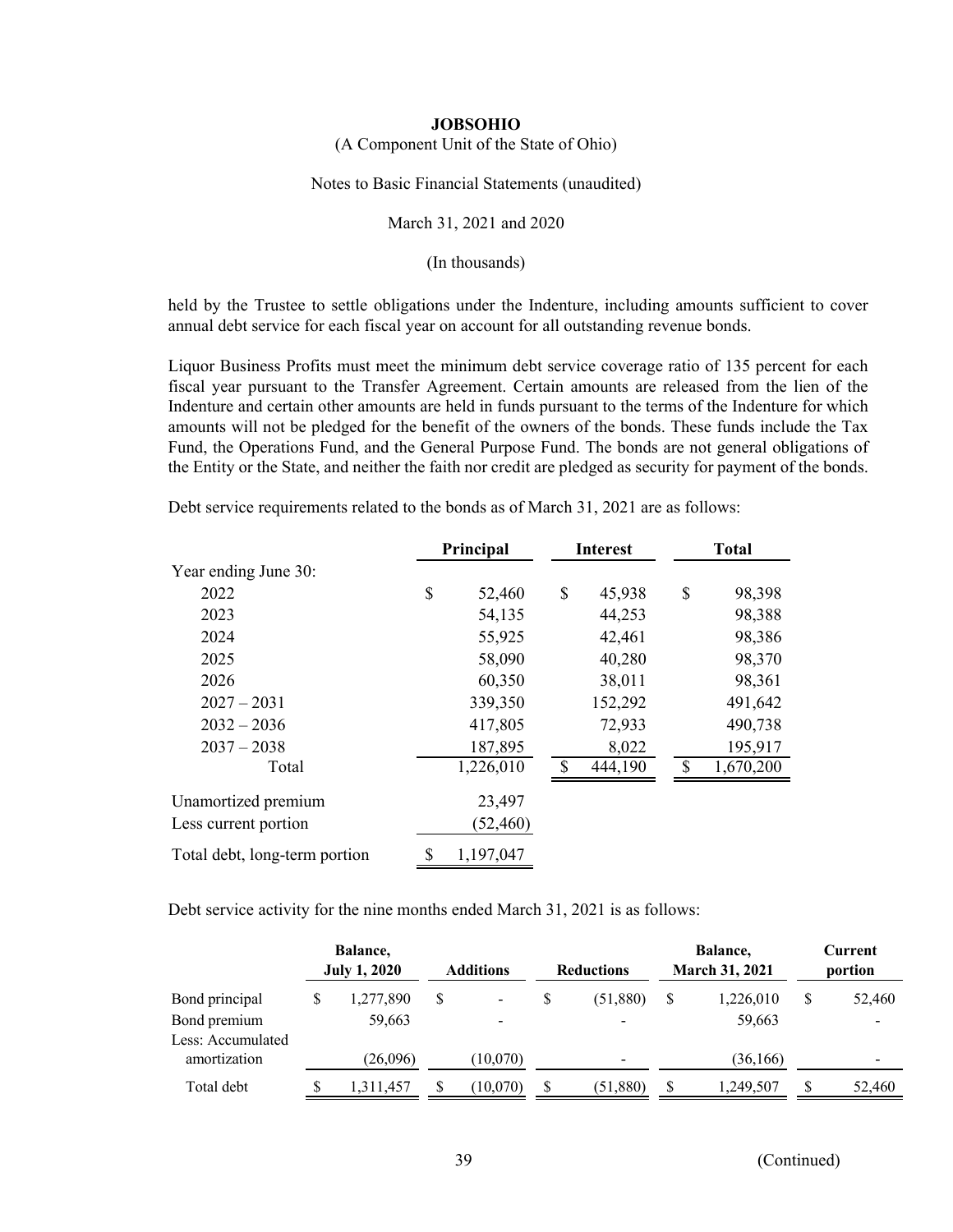(A Component Unit of the State of Ohio)

Notes to Basic Financial Statements (unaudited)

March 31, 2021 and 2020

(In thousands)

Debt service activity for the fiscal year ended June 30, 2020 is as follows:

|                                                     | Balance,<br><b>July 1, 2019</b> | <b>Additions</b>                          | <b>Reductions</b>    | Balance,<br>June 30, 2020 | Current<br>portion |  |
|-----------------------------------------------------|---------------------------------|-------------------------------------------|----------------------|---------------------------|--------------------|--|
| Bond principal<br>Bond premium<br>Less: Accumulated | 1,289,555<br>59,663             | \$<br>371,025<br>$\overline{\phantom{a}}$ | (382,690)<br>\$<br>- | \$<br>1,277,890<br>59,663 | 51,880<br>S.       |  |
| amortization                                        | (18,027)                        | (8,069)                                   |                      | (26,096)                  |                    |  |
| Total debt                                          | 1,331,191                       | 362,956<br>S                              | (382,690)<br>S       | \$.<br>1,311,457          | 51,880<br>S.       |  |

Bonds are subject to redemption prior to their stated maturity dates at the option of the Entity, in whole or in part on any date on or after January 1, 2023 at a redemption price equal to the principal amount of bonds to be redeemed plus accrued interest. For Series 2013B Bonds, the redemption price is the greater of (1) the principal amount or (2) the sum of the present value of the remaining scheduled payments of principal and interest to the maturity date plus accrued interest. Series 2020A Bonds maturing in 2038 are subject to mandatory sinking fund redemption on January 1, 2035 and each year thereafter to maturity. Series 2013B Bonds maturing in 2029 and 2035 are subject to mandatory sinking fund redemption on January 1, 2024 and 2030, respectively, and each year thereafter to maturity. Redemptions are from moneys in the Debt Service Fund established under the Indenture, at a redemption price equal to 100 percent of the principal amount to be redeemed plus accrued interest.

Pursuant to the terms of the Indenture, the Transfer Agreement, and the Services Agreement, the Entity is required to comply with various covenants and requirements.

#### *(c) Revenues*

Liquor sales revenues are reported net of wholesale discounts, sales taxes, and an allowance for uncollectible accounts. Distribution center revenues are for services performed in the distribution centers related to receiving and preparing product for distribution. For the three and nine months ended March 31, 2021, operating revenues were reported net of discounts of \$4,875 and \$13,190, respectively, and sales tax of \$24,363 and \$80,361. For the three and nine months ended March 31, 2020, operating revenues were reported net of discounts of \$4,362 and \$15,719, respectively, and sales tax of \$20,636 and \$62,485, respectively.

Distribution center revenues are for services performed in the distribution centers related to receiving and preparing product for distribution.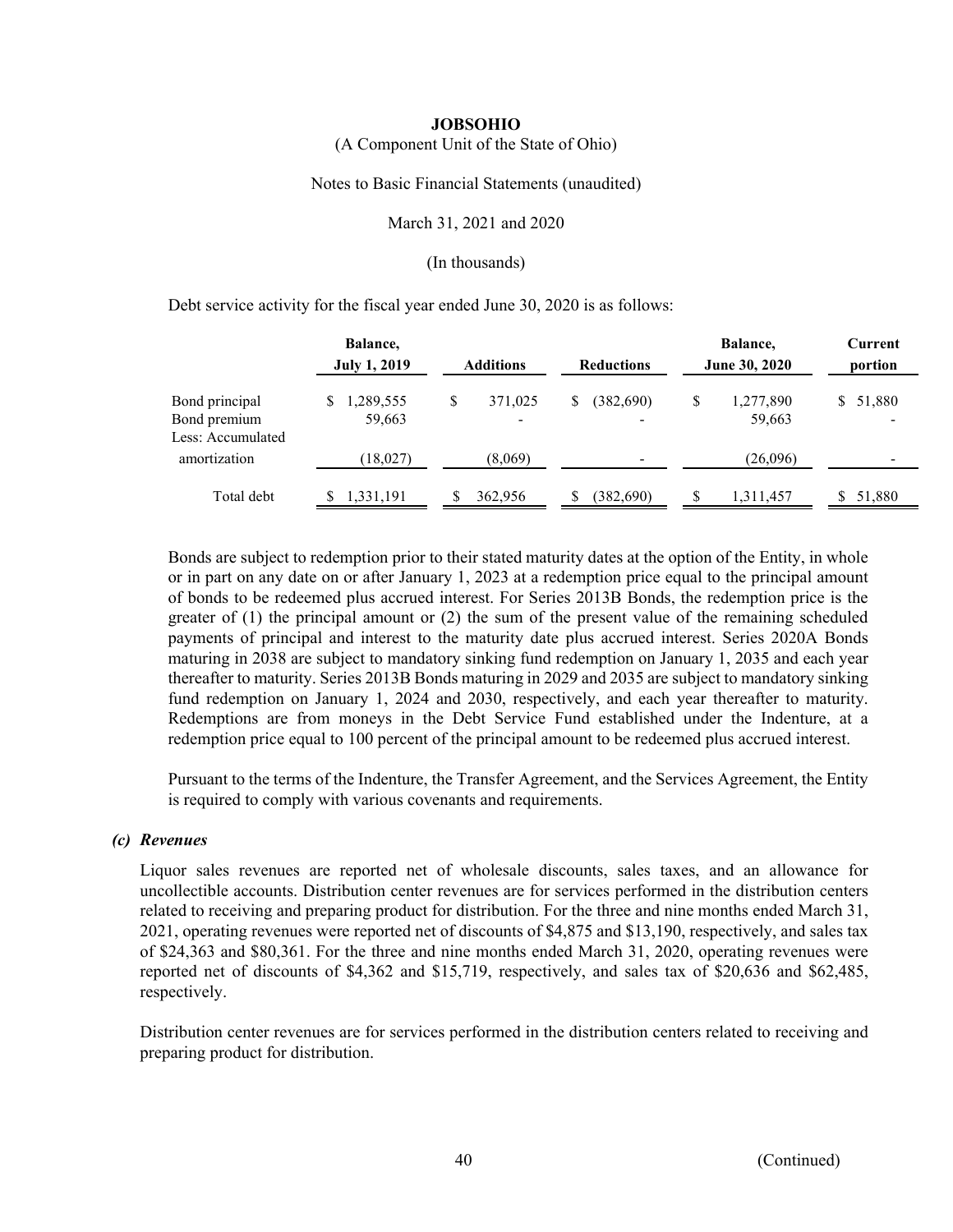(A Component Unit of the State of Ohio)

Notes to Basic Financial Statements (unaudited)

March 31, 2021 and 2020

(In thousands)

In March 2020, the Entity temporarily implemented a liquor buyback program to allow bars and restaurants to return unused product that was purchased in the thirty days prior to their shutdown due to COVID-19. Returns are reported as part of net liquor sales on the statements of revenues, expenses, and changes in net position and totaled \$5 and \$22 for the three and nine months ended March 31, 2021 and \$1,099 for the three and nine months ended March 31, 2020.

#### *(d) Deferred Outflows*

For the defeasance of the 2038 maturity of the Series 2013A Bonds, proceeds from the Series 2020A bonds were deposited in and held in trust in an escrow account. The proceeds were used to purchase certain direct noncallable obligations of the United States of America having such maturities or redemption dates and interest payment dates and bearing such interest as will be, without further investment or reinvestment of either the principal amount thereof or the interest earnings thereon sufficient, together with any other moneys in the escrow account after such purchase, for the payment of all principal of and interest on the 2038 maturity of the series 2013A Bonds through and including their January 1, 2023 optional redemption date. Upon the purchase of those noncallable obligations, according to the terms of the Indenture, the 2038 maturity of the series 2013A Bonds were deemed paid and discharged and legally defeased.

The difference between the reacquisition price and the net carrying amount of the bonds defeased with refunding debt is reported as a deferred outflow of resources and recognized as a component of Bond interest, net over the remaining life of the refunded debt. Deferred outflow activity for the three months ended March 31, 2021 is as follows:

|                                        |   | <b>Balance</b> ,<br><b>July 1, 2020</b> |   | <b>Additions</b>         | <b>Reductions</b> | Balance,<br><b>March 31, 2021</b> |           |
|----------------------------------------|---|-----------------------------------------|---|--------------------------|-------------------|-----------------------------------|-----------|
| Deferred outflows<br>Less: Accumulated | S | 34,896                                  | S | $\overline{\phantom{a}}$ | -                 |                                   | 34,896    |
| amortization                           |   | (5,816)                                 |   | (8, 724)                 | -                 |                                   | (14, 540) |
| Total debt                             | S | 29,080                                  |   | (8, 724)                 | -                 |                                   | 20,356    |

Deferred outflow activity for the fiscal year ended June 30, 2020 is as follows: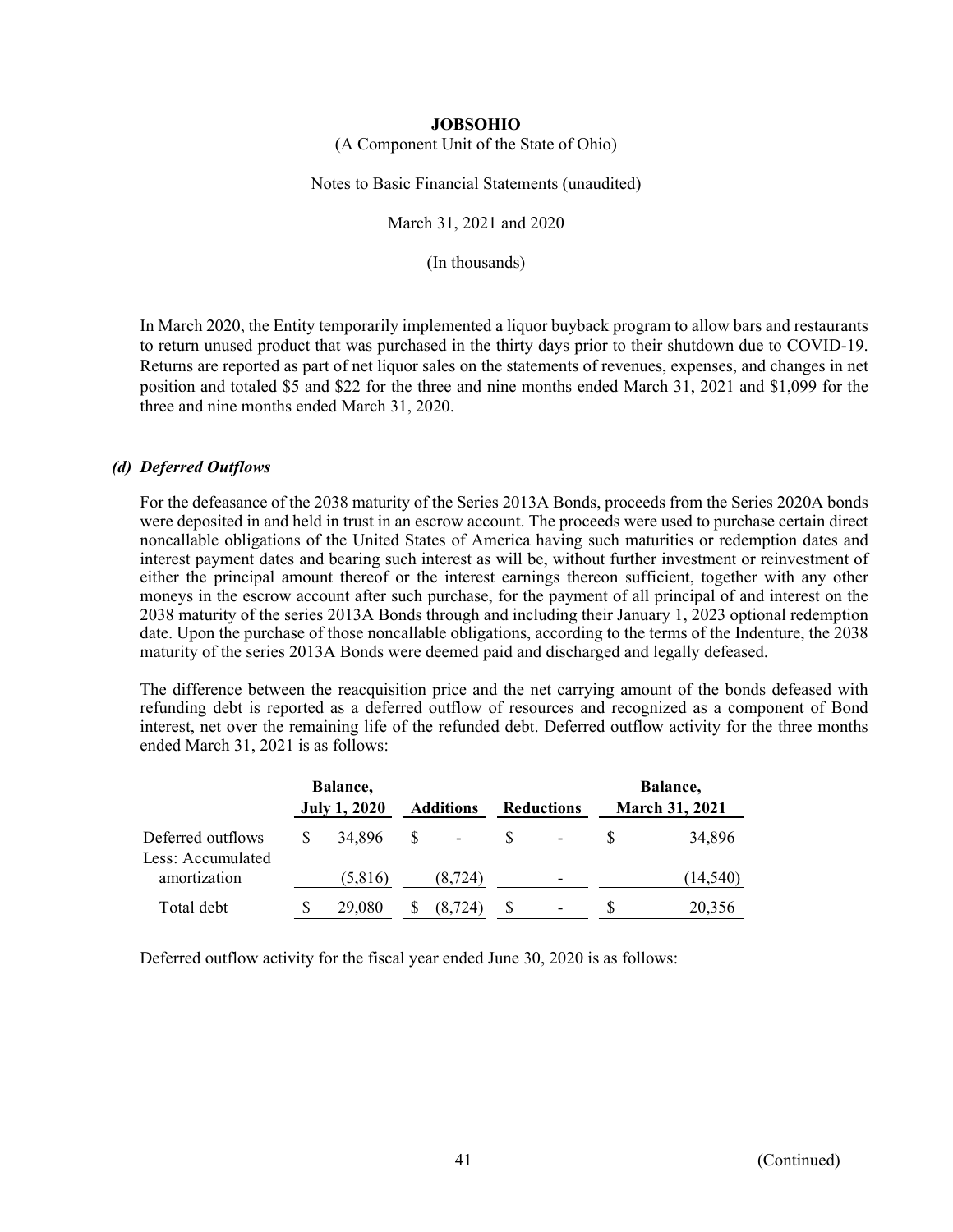(A Component Unit of the State of Ohio)

Notes to Basic Financial Statements (unaudited)

March 31, 2021 and 2020

|                                        | Balance,<br><b>July 1, 2019</b> | <b>Reductions</b><br><b>Additions</b> |    |  | Balance,<br>June 30, 2020 |         |  |
|----------------------------------------|---------------------------------|---------------------------------------|----|--|---------------------------|---------|--|
| Deferred outflows<br>Less: Accumulated | -                               | \$ 34,896                             | -S |  |                           | 34,896  |  |
| amortization                           |                                 | (5,816)                               |    |  |                           | (5,816) |  |
| Total debt                             | $\overline{\phantom{0}}$        | 29,080                                |    |  |                           | 29,080  |  |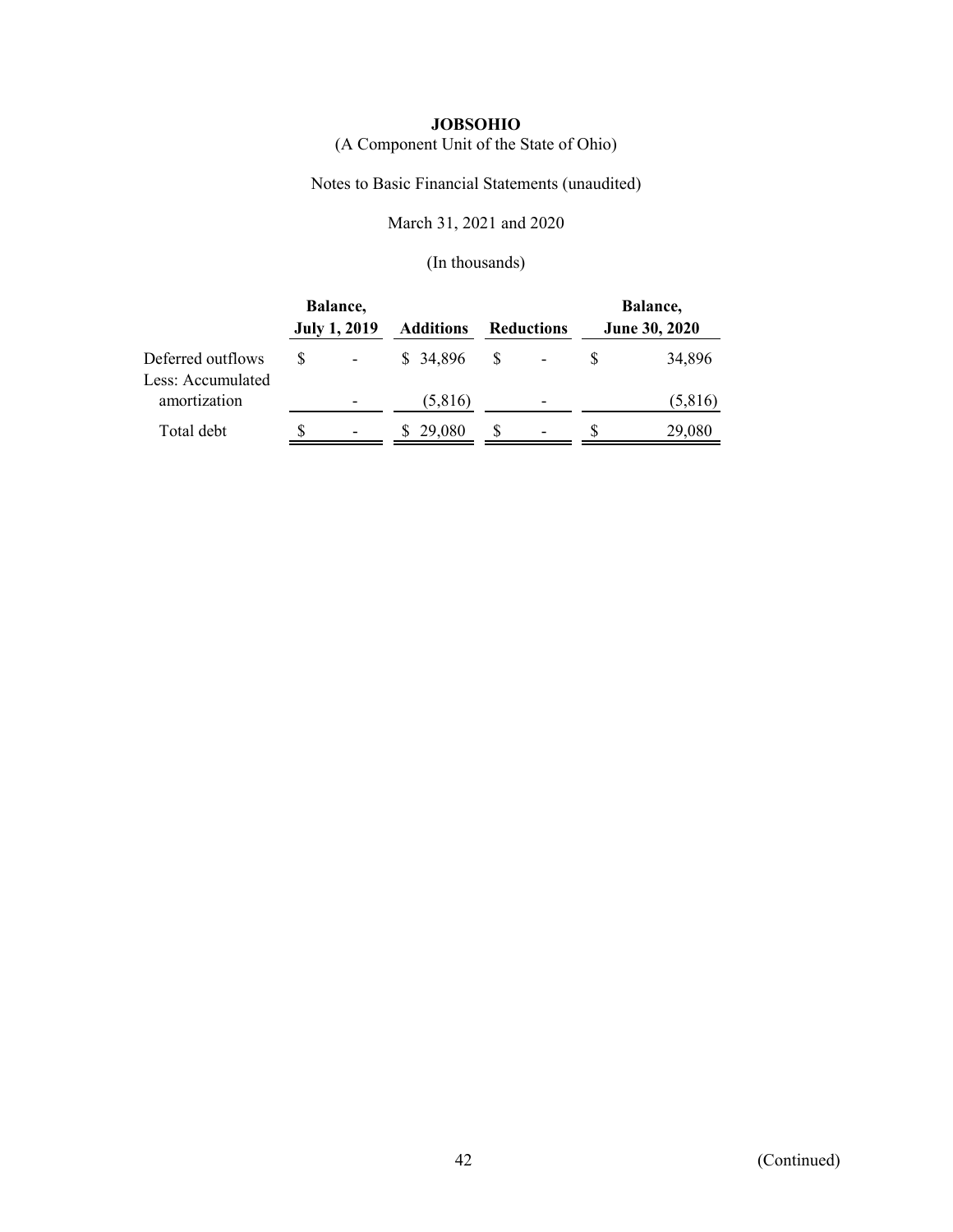(A Component Unit of the State of Ohio)

## Notes to Basic Financial Statements

## Combining Schedule of Net Position

# (In thousands)

# *(e) Combining Information*

|                                                          | March 31, 2021 |                               |                               |                            | June 30, 2020  |                               |                               |                            |
|----------------------------------------------------------|----------------|-------------------------------|-------------------------------|----------------------------|----------------|-------------------------------|-------------------------------|----------------------------|
|                                                          |                | Component<br>Unit<br>JobsOhio |                               |                            |                | Component<br>Unit<br>JobsOhio | Eliminating<br><b>Entries</b> | Combined<br><b>Balance</b> |
|                                                          | JobsOhio       | <b>Beverage</b><br>System     | Eliminating<br><b>Entries</b> | Combined<br><b>Balance</b> | JobsOhio       | <b>Beverage</b><br>System     |                               |                            |
| Assets:                                                  |                |                               |                               |                            |                |                               |                               |                            |
| Current assets:                                          |                |                               |                               |                            |                |                               |                               |                            |
| Cash and cash equivalents - unrestricted                 | S<br>132,810   | s<br>6,858                    | S                             | S<br>139,668               | \$<br>39,491   | \$<br>13,693                  | S                             | s<br>53,184                |
| Cash and cash equivalents - restricted                   | ÷.             | 180,129                       |                               | 180,129                    | ÷              | 214,201                       |                               | 214,201                    |
| Investments at fair value                                | 705,506        | ÷,                            |                               | 705,506                    | 724.121        | $\sim$                        |                               | 724,121                    |
| Other Investments                                        | 9,904          | J.                            |                               | 9,904                      | ÷,             | L.                            |                               |                            |
| Inventory                                                | $\overline{a}$ | 91,403                        |                               | 91,403                     | $\overline{a}$ | 87,830                        |                               | 87,830                     |
| Loans                                                    | 9,777          | ÷.                            |                               | 9,777                      | 8,179          | $\sim$                        |                               | 8,179                      |
| Receivables, net of allowance of uncollectible accounts  | 4,475          | 2,002                         |                               | 6,477                      | 2,778          | 1,904                         |                               | 4,682                      |
| Prepaid expenses                                         | 2,205          | 1,417                         |                               | 3,622                      | 1,343          | 4,667                         |                               | 6,010                      |
| Due from JOBS                                            | 3,759          |                               | (3,759)                       |                            | 306            |                               | (306)                         |                            |
| Total current assets                                     | 868,436        | 281,809                       | (3,759)                       | 1,146,486                  | 776,218        | 322,295                       | (306)                         | 1,098,207                  |
| Long-term assets:                                        |                |                               |                               |                            |                |                               |                               |                            |
| Intangible asset - liquor franchise, net of amortization | ÷,             | 929,148                       |                               | 929,148                    |                | 970,546                       |                               | 970,546                    |
| Intangible asset - trademark, net of amortization        | 10             | 5                             |                               | 15                         |                | 5                             |                               | 5                          |
| Accounts receivable - long-term                          | ÷.             | 58,722                        |                               | 58,722                     |                | 42,263                        |                               | 42,263                     |
| Capital assets, net of accumulated depreciation          | 1,800          | 5,297                         |                               | 7,097                      | 1,880          | 1,085                         |                               | 2,965                      |
| Loans, net of loss allowance                             | 128,540        |                               |                               | 128,540                    | 129,059        |                               |                               | 129,059                    |
| Total long-term assets                                   | 130,350        | 993,172                       | ÷.                            | 1,123,522                  | 130,939        | 1,013,899                     | ÷.                            | 1,144,838                  |
| <b>Total assets</b>                                      | 998,786        | 1,274,981                     | (3,759)                       | 2,270,008                  | 907,157        | 1,336,194                     | (306)                         | 2,243,045                  |
| <b>Deferred outflow of resources:</b>                    |                |                               |                               |                            |                |                               |                               |                            |
| Deferred outflow on bond defeasance                      |                | 20,356                        |                               | 20,356                     |                | 29,080                        |                               | 29,080                     |
| <b>Total deferred outflow of resources</b>               | ÷.             | 20,356                        | ÷.                            | 20,356                     | $\sim$         | 29,080                        | $\sim$                        | 29,080                     |
| <b>Liabilities:</b>                                      |                |                               |                               |                            |                |                               |                               |                            |
| Current liabilities:                                     |                |                               |                               |                            |                |                               |                               |                            |
| Accounts payable                                         | 2,715          | 23,433                        |                               | 26,148                     | 4,137          | 51,042                        |                               | 55,179                     |
| Accrued liabilities                                      | 208,552        | 123,417                       |                               | 331,969                    | 111,575        | 109,094                       |                               | 220,669                    |
| Special obligation bonds payable - current portion       | ÷,             | 52,460                        |                               | 52,460                     |                | 51,880                        |                               | 51,880                     |
| Bond interest payable                                    | ÷              | 11,485                        |                               | 11,485                     | L.             | 22,779                        |                               | 22,779                     |
| Community bank loan guarantee - current portion          | 487            | $\sim$                        | ÷.                            | 487                        | 350            | ÷.                            |                               | 350                        |
| Capital lease payable - current portion                  | 23             | ÷,                            |                               | 23                         | 23             |                               |                               | 23                         |
| Due to JobsOhio                                          |                | 3,759                         | (3,759)                       |                            |                | 306                           | (306)                         |                            |
| Total current liabilities                                | 211,777        | 214,554                       | (3,759)                       | 422,572                    | 116,085        | 235,101                       | (306)                         | 350,880                    |
| Long-term liabilities:                                   |                |                               |                               |                            |                |                               |                               |                            |
| Special obligation bonds payable                         | ä,             | 1,197,047                     |                               | 1,197,047                  | ÷.             | 1,259,577                     |                               | 1,259,577                  |
| Community bank loan guarantee                            | 487            |                               |                               | 487                        | 355            |                               |                               | 355                        |
| Capital lease payable                                    | 53             |                               |                               | 53                         | 71             |                               |                               | 71                         |
| Total long-term liabilities                              | 540            | 1,197,047                     | ÷.                            | 1,197,587                  | 426            | 1,259,577                     | ÷.                            | 1,260,003                  |
| <b>Total liabilities</b>                                 | 212,317        | 1,411,601                     | (3,759)                       | 1,620,159                  | 116,511        | 1,494,678                     | (306)                         | 1,610,883                  |
| Net position:                                            |                |                               |                               |                            |                |                               |                               |                            |
| Net investment in capital assets                         | 1,800          | 5,297                         |                               | 7,097                      | 1,880          | 1,085                         |                               | 2,965                      |
| Unrestricted                                             | 784,669        | (121, 561)                    |                               | 663,108                    | 788,766        | (130, 489)                    |                               | 658,277                    |
| <b>Total net position</b>                                | 786,469<br>s   | (116, 264)<br>s               | S<br>$\tilde{\phantom{a}}$    | 670,205<br>s               | 790,646<br>s   | (129, 404)<br>s               | s<br>$\sim$                   | s<br>661,242               |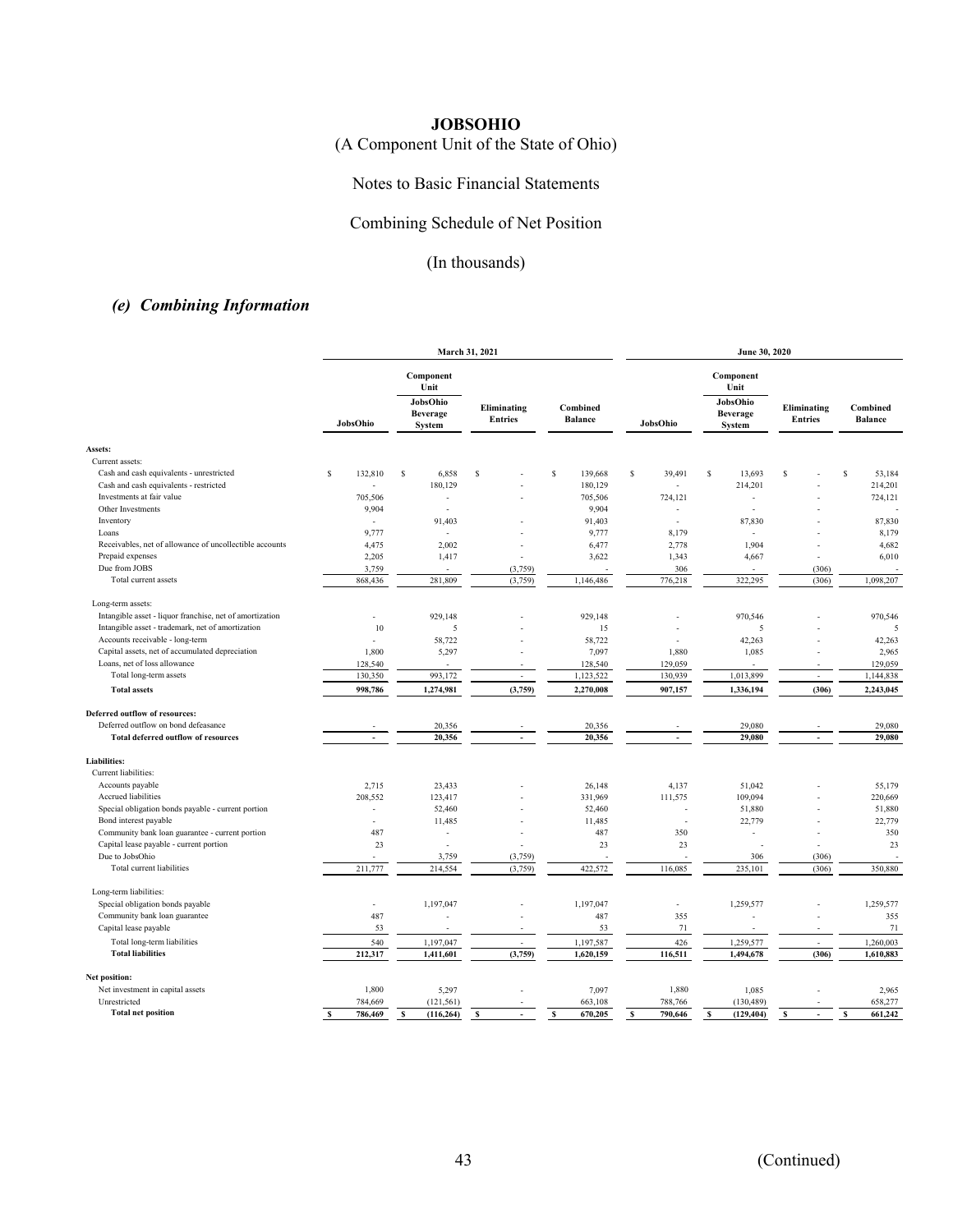# (A Component Unit of the State of Ohio)

### Notes to Financial Statements

## Combining Schedule of Revenues, Expenses, and Changes in Net Position

|                                                     | Three Months Ended March 31, 2021 |                                                                   |                               |                            | Three Months Ended March 31, 2020 |                                                            |                               |                            |  |
|-----------------------------------------------------|-----------------------------------|-------------------------------------------------------------------|-------------------------------|----------------------------|-----------------------------------|------------------------------------------------------------|-------------------------------|----------------------------|--|
|                                                     | JobsOhio                          | Component<br>Unit<br>JobsOhio<br><b>Beverage</b><br><b>System</b> | Eliminating<br><b>Entries</b> | Combined<br><b>Balance</b> | JobsOhio                          | Component<br>Unit<br>JobsOhio<br><b>Beverage</b><br>System | Eliminating<br><b>Entries</b> | Combined<br><b>Balance</b> |  |
| <b>Operating revenues:</b>                          |                                   |                                                                   |                               |                            |                                   |                                                            |                               |                            |  |
| Net liquor sales                                    | \$                                | 386,219<br>\$                                                     | S                             | \$<br>386,219              | \$<br>J.                          | s<br>330,546                                               | \$                            | S<br>330,546               |  |
| Distribution center revenue                         |                                   | 1,988                                                             |                               | 1,988                      | J.                                | 1,749                                                      |                               | 1,749                      |  |
| Interest income - loans                             |                                   |                                                                   |                               |                            | 659                               |                                                            |                               | 659                        |  |
|                                                     | 1,287                             |                                                                   |                               | 1,287                      |                                   |                                                            |                               |                            |  |
| Fees and other                                      | 2,347                             |                                                                   | (2,236)                       | 111                        | 1,978                             |                                                            | (1,910)                       | 68                         |  |
| Total operating revenues                            | 3,634                             | 388,207                                                           | (2, 236)                      | 389,605                    | 2,637                             | 332,295                                                    | (1,910)                       | 333,022                    |  |
| <b>Operating expenses:</b>                          |                                   |                                                                   |                               |                            |                                   |                                                            |                               |                            |  |
| Cost of goods sold                                  |                                   | 225,893                                                           |                               | 225,893                    |                                   | 193,746                                                    |                               | 193,746                    |  |
| Sales commissions                                   |                                   | 24,033                                                            |                               | 24,033                     |                                   | 19,789                                                     |                               | 19,789                     |  |
| Liquor gallonage taxes                              |                                   | 13,314                                                            |                               | 13,314                     |                                   | 12,620                                                     |                               | 12,620                     |  |
| Amortization of intangible asset - liquor franchise |                                   | 13,799                                                            |                               | 13,799                     |                                   | 13,799                                                     |                               | 13,799                     |  |
| Service fees                                        |                                   | 4,926                                                             | $\overline{\phantom{a}}$      | 4,926                      |                                   | 4,885                                                      |                               | 4,885                      |  |
| Supplemental Payment                                | ä,                                | 31,350                                                            |                               | 31,350                     | $\sim$                            | 17,029                                                     |                               | 17,029                     |  |
| JobsOhio management fees                            |                                   | 2,236                                                             | (2,236)                       |                            |                                   | 1,910                                                      | (1,910)                       |                            |  |
| Economic development programs                       | 40,414                            | ÷,                                                                |                               | 40,414                     | 88,322                            | ä,                                                         |                               | 88,322                     |  |
| Salaries and benefits                               | 6,779                             | ä,                                                                |                               | 6,779                      | 5,589                             | L.                                                         |                               | 5,589                      |  |
| Economic development purchased services             | 3,716                             |                                                                   |                               | 3,716                      | 3,444                             |                                                            |                               | 3,444                      |  |
| Professional services                               | 3,544                             | 2,062                                                             |                               | 5,606                      | 1,493                             | 1,864                                                      |                               | 3,357                      |  |
| Insurance                                           | 85                                | 114                                                               |                               | 199                        | 55                                | 100                                                        |                               | 155                        |  |
| Administrative and support                          | 2,040                             | 2,079                                                             |                               | 4,119                      | 1,247                             | 1,002                                                      |                               | 2,249                      |  |
|                                                     | 11,429                            |                                                                   |                               |                            |                                   | ł,                                                         |                               | 2,562                      |  |
| Marketing                                           |                                   |                                                                   |                               | 11,429                     | 2,562                             |                                                            |                               |                            |  |
| Other                                               | ÷,                                | 20                                                                | ä,                            | 20                         | ä,                                | 47                                                         |                               | 47                         |  |
| Total operating expenses                            | 68,007                            | 319,826                                                           | (2, 236)                      | 385,597                    | 102,712                           | 266,791                                                    | (1,910)                       | 367,593                    |  |
| <b>Operating income (loss)</b>                      | (64, 373)                         | 68,381                                                            | $\overline{\phantom{a}}$      | 4,008                      | (100, 075)                        | 65,504                                                     | ÷.                            | (34,571)                   |  |
| Nonoperating revenues (expenses):                   |                                   |                                                                   |                               |                            |                                   |                                                            |                               |                            |  |
| Grants                                              | 70,000                            | (70,000)                                                          |                               |                            | 55,000                            | (55,000)                                                   |                               |                            |  |
| Bond interest, net                                  | ä,                                | (11,036)                                                          |                               | (11,036)                   |                                   | (10, 524)                                                  |                               | (10, 524)                  |  |
| Investment income                                   | (617)                             | ٠                                                                 |                               | (617)                      | 13,033                            |                                                            |                               | 13,033                     |  |
| Other, net                                          |                                   | (5)                                                               |                               | (5)                        |                                   | (1,272)                                                    |                               | (1,272)                    |  |
|                                                     |                                   |                                                                   |                               |                            |                                   |                                                            |                               |                            |  |
| Total nonoperating revenues (expenses)              | 69,383                            | (81,041)                                                          |                               | (11, 658)                  | 68,033                            | (66, 796)                                                  |                               | 1,237                      |  |
| Change in net position                              | 5,010                             | (12,660)                                                          |                               | (7,650)                    | (32, 042)                         | (1,292)                                                    |                               | (33, 334)                  |  |
| Net position, beginning of period                   | 781,459                           | (103, 604)                                                        |                               | 677,855                    | 801,418                           | (143, 376)                                                 |                               | 655,042                    |  |
| Net position, end of period                         | \$786,469                         | \$(116, 264)                                                      | s                             | \$670,205                  | \$<br>769,376                     | \$(144,668)                                                | \$                            | \$<br>621,708              |  |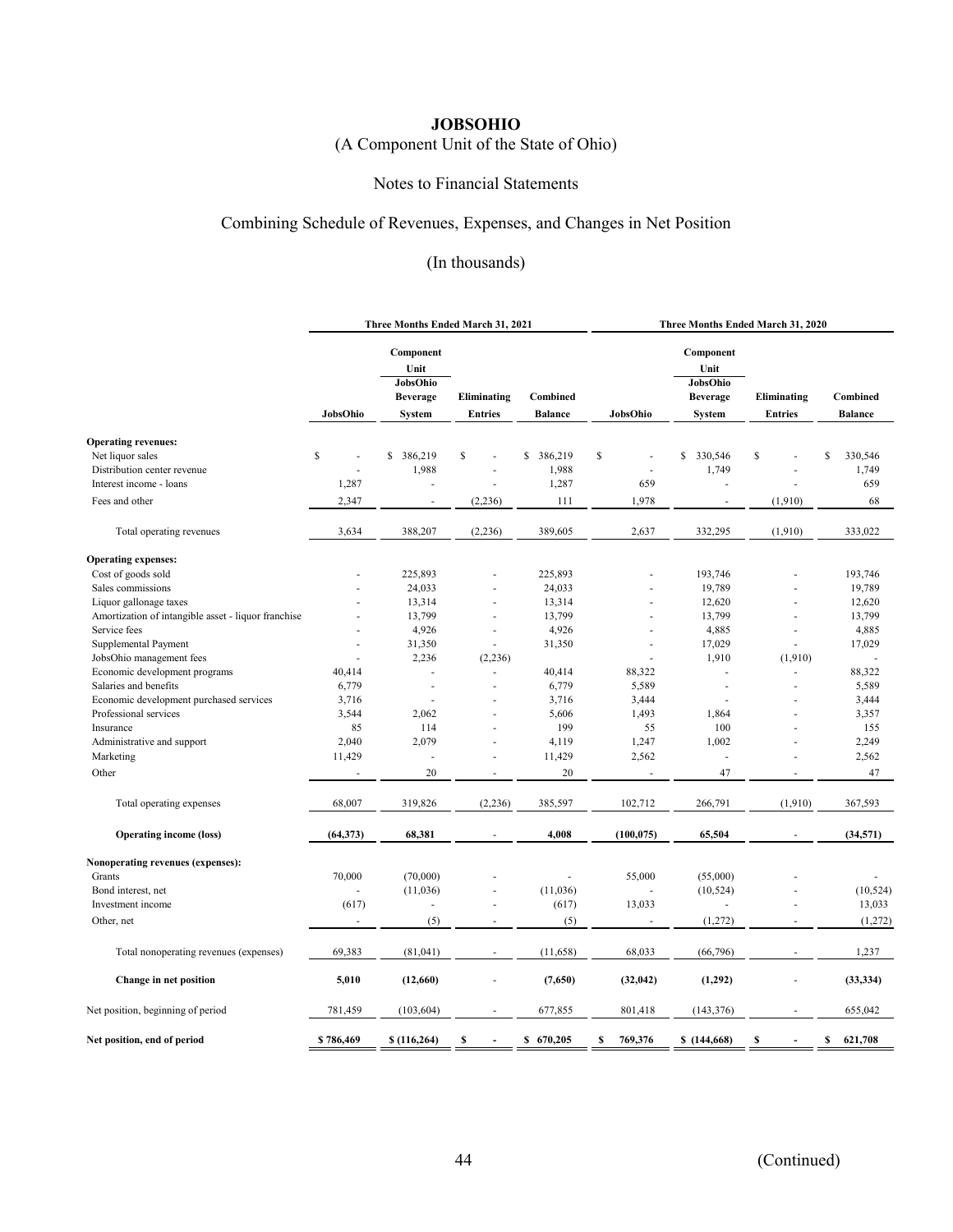# (A Component Unit of the State of Ohio)

## Notes to Financial Statements

## Combining Schedule of Revenues, Expenses, and Changes in Net Position

|                                                     | Nine Months Ended March 31, 2021 |                                                                   |                               |                            | Nine Months Ended March 31, 2020 |                                                            |                               |                            |  |
|-----------------------------------------------------|----------------------------------|-------------------------------------------------------------------|-------------------------------|----------------------------|----------------------------------|------------------------------------------------------------|-------------------------------|----------------------------|--|
|                                                     | JobsOhio                         | Component<br>Unit<br>JobsOhio<br><b>Beverage</b><br><b>System</b> | Eliminating<br><b>Entries</b> | Combined<br><b>Balance</b> | JobsOhio                         | Component<br>Unit<br>JobsOhio<br><b>Beverage</b><br>System | Eliminating<br><b>Entries</b> | Combined<br><b>Balance</b> |  |
| <b>Operating revenues:</b>                          |                                  |                                                                   |                               |                            |                                  |                                                            |                               |                            |  |
| Net liquor sales                                    | \$                               | \$<br>1,233,295                                                   | \$                            | 1,233,295<br>\$            | S                                | \$<br>1,036,939                                            | \$                            | 1,036,939<br>\$.           |  |
| Less: wholesale rebates                             |                                  | (1,202)                                                           |                               | (1,202)                    |                                  |                                                            |                               |                            |  |
| Distribution center revenue                         |                                  | 6,608                                                             |                               | 6,608                      |                                  | 5,637                                                      |                               | 5,637                      |  |
| Interest income - loans                             | 3,557                            |                                                                   |                               | 3,557                      | 1,944                            |                                                            |                               | 1,944                      |  |
| Fees and other                                      | 7,239                            | ÷.                                                                | (6,907)                       | 332                        | 5,989                            |                                                            | (5,753)                       | 236                        |  |
| Total operating revenues                            | 10,796                           | 1,238,701                                                         | (6,907)                       | 1,242,590                  | 7,933                            | 1,042,576                                                  | (5,753)                       | 1,044,756                  |  |
| <b>Operating expenses:</b>                          |                                  |                                                                   |                               |                            |                                  |                                                            |                               |                            |  |
| Cost of goods sold                                  |                                  | 722,314                                                           |                               | 722,314                    |                                  | 610,182                                                    |                               | 610,182                    |  |
| Sales commissions                                   |                                  | 78,849                                                            |                               | 78,849                     |                                  | 61,155                                                     |                               | 61,155                     |  |
| Liquor gallonage taxes                              |                                  | 42,839                                                            |                               | 42,839                     |                                  | 39,707                                                     |                               | 39,707                     |  |
| Amortization of intangible asset - liquor franchise |                                  | 41,398                                                            | ٠                             | 41,398                     |                                  | 41,398                                                     |                               | 41,398                     |  |
| Service fees                                        |                                  | 14,779                                                            |                               | 14,779                     |                                  | 14,655                                                     |                               | 14,655                     |  |
| Supplemental Payment                                |                                  | 83,634                                                            |                               | 83,634                     |                                  | 49,846                                                     | ٠                             | 49,846                     |  |
| JobsOhio management fees                            |                                  | 6,907                                                             | (6,907)                       |                            |                                  | 5,753                                                      | (5,753)                       |                            |  |
| Economic development programs                       | 144,527                          |                                                                   |                               | 144,527                    | 215,202                          |                                                            |                               | 215,202                    |  |
| Salaries and benefits                               | 14,497                           | J.                                                                |                               | 14,497                     | 12,539                           |                                                            |                               | 12,539                     |  |
| Economic development purchased services             | 10,464                           |                                                                   |                               | 10,464                     | 9,558                            |                                                            |                               | 9,558                      |  |
| Professional services                               | 12,277                           | 6,022                                                             |                               | 18,299                     | 4,718                            | 5,890                                                      |                               | 10,608                     |  |
| Insurance                                           | 195                              | 315                                                               |                               | 510                        | 167                              | 303                                                        |                               | 470                        |  |
| Administrative and support                          | 5,519                            | 4,471                                                             |                               | 9,990                      | 3,589                            | 2,972                                                      |                               | 6,561                      |  |
| Marketing                                           | 18,915                           |                                                                   |                               | 18,915                     | 8,369                            |                                                            |                               | 8,369                      |  |
| Other                                               |                                  | 147                                                               |                               | 147                        | (42)                             | 138                                                        |                               | 96                         |  |
| Total operating expenses                            | 206,394                          | 1,001,675                                                         | (6,907)                       | 1,201,162                  | 254,100                          | 831,999                                                    | (5,753)                       | 1,080,346                  |  |
| <b>Operating income (loss)</b>                      | (195, 598)                       | 237,026                                                           |                               | 41,428                     | (246, 167)                       | 210,577                                                    |                               | (35,590)                   |  |
| Nonoperating revenues (expenses):                   |                                  |                                                                   |                               |                            |                                  |                                                            |                               |                            |  |
| Grants                                              | 190,000                          | (190,000)                                                         |                               |                            | 210,000                          | (210,000)                                                  |                               |                            |  |
| Bond interest, net                                  |                                  | (33,890)                                                          |                               | (33,890)                   |                                  | (37, 114)                                                  |                               | (37, 114)                  |  |
| Investment income                                   | 1,421                            |                                                                   | ÷.                            | 1,421                      | 22,369                           |                                                            |                               | 22,369                     |  |
| Other, net                                          |                                  | $\overline{4}$                                                    |                               | $\overline{4}$             |                                  | 464                                                        |                               | 464                        |  |
|                                                     |                                  |                                                                   |                               |                            |                                  |                                                            |                               |                            |  |
| Total nonoperating revenues (expenses)              | 191,421                          | (223, 886)                                                        |                               | (32, 465)                  | 232,369                          | (246, 650)                                                 |                               | (14, 281)                  |  |
| Change in net position                              | (4, 177)                         | 13,140                                                            |                               | 8,963                      | (13,798)                         | (36,073)                                                   |                               | (49, 871)                  |  |
| Net position (deficit), beginning of period         | 790,646                          | (129, 404)                                                        |                               | 661,242                    | 783,174                          | (111, 595)                                                 |                               | 671,579                    |  |
| Net position (deficit), end of period               | \$<br>786,469                    | (116, 264)<br>s                                                   | s                             | 670,205<br>s               | 769,376<br>S                     | (147, 668)<br>s                                            | -S                            | 621,708<br>s               |  |